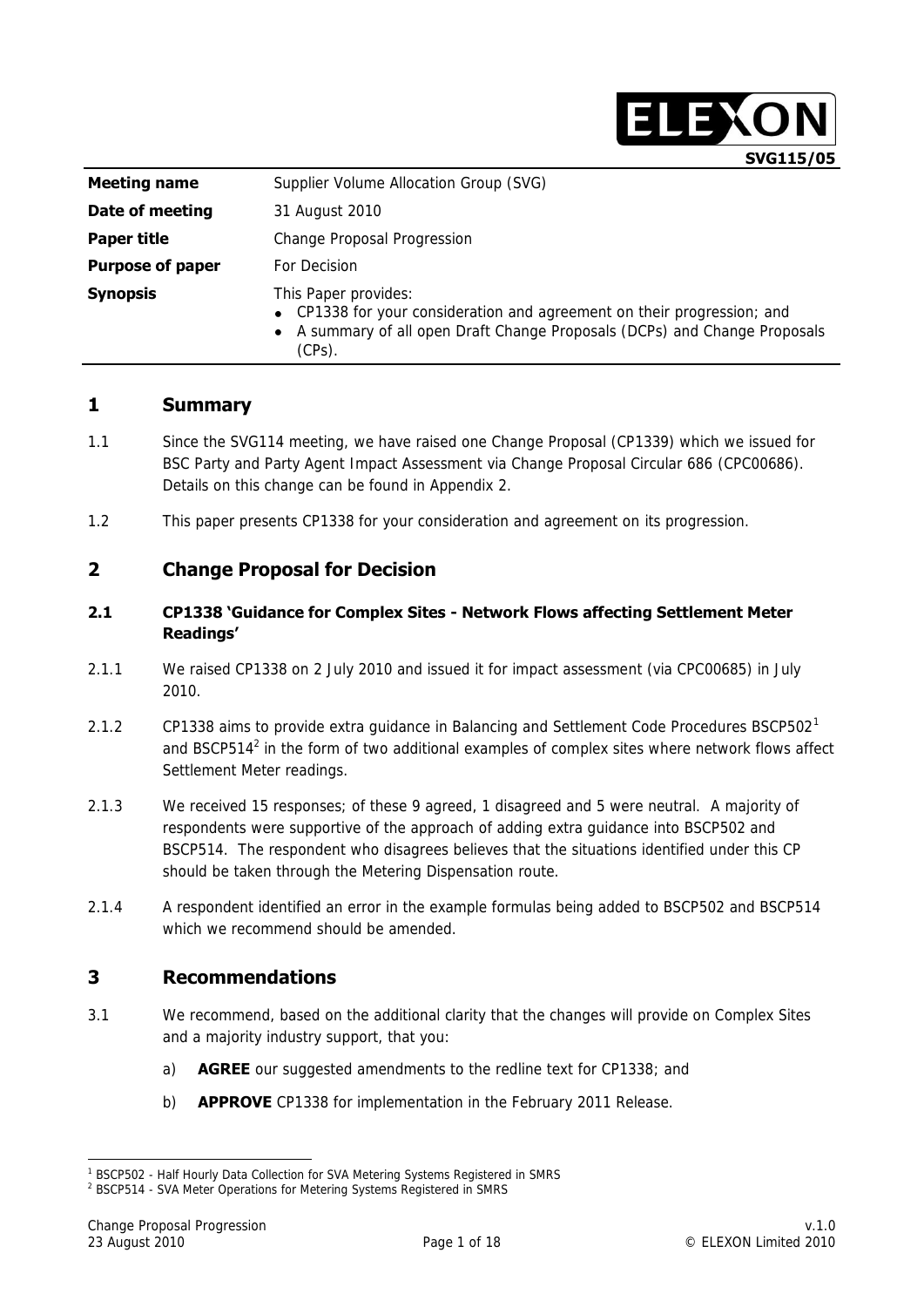#### **David Barber**

#### **ELEXON Change Analyst**

Tel: 020 7380 4327

#### **List of Appendices:**

Appendix 1 – CP1338 Detailed Analysis Appendix 2 – New Change Proposal Appendix 3 – Summary of Open Change Proposals Appendix 4 – BSC Releases

#### **List of Attachments:**

Attachment A – CP1338 Redline changes to BSCP514 Attachment B – CP1338 Redline changes to BSCP502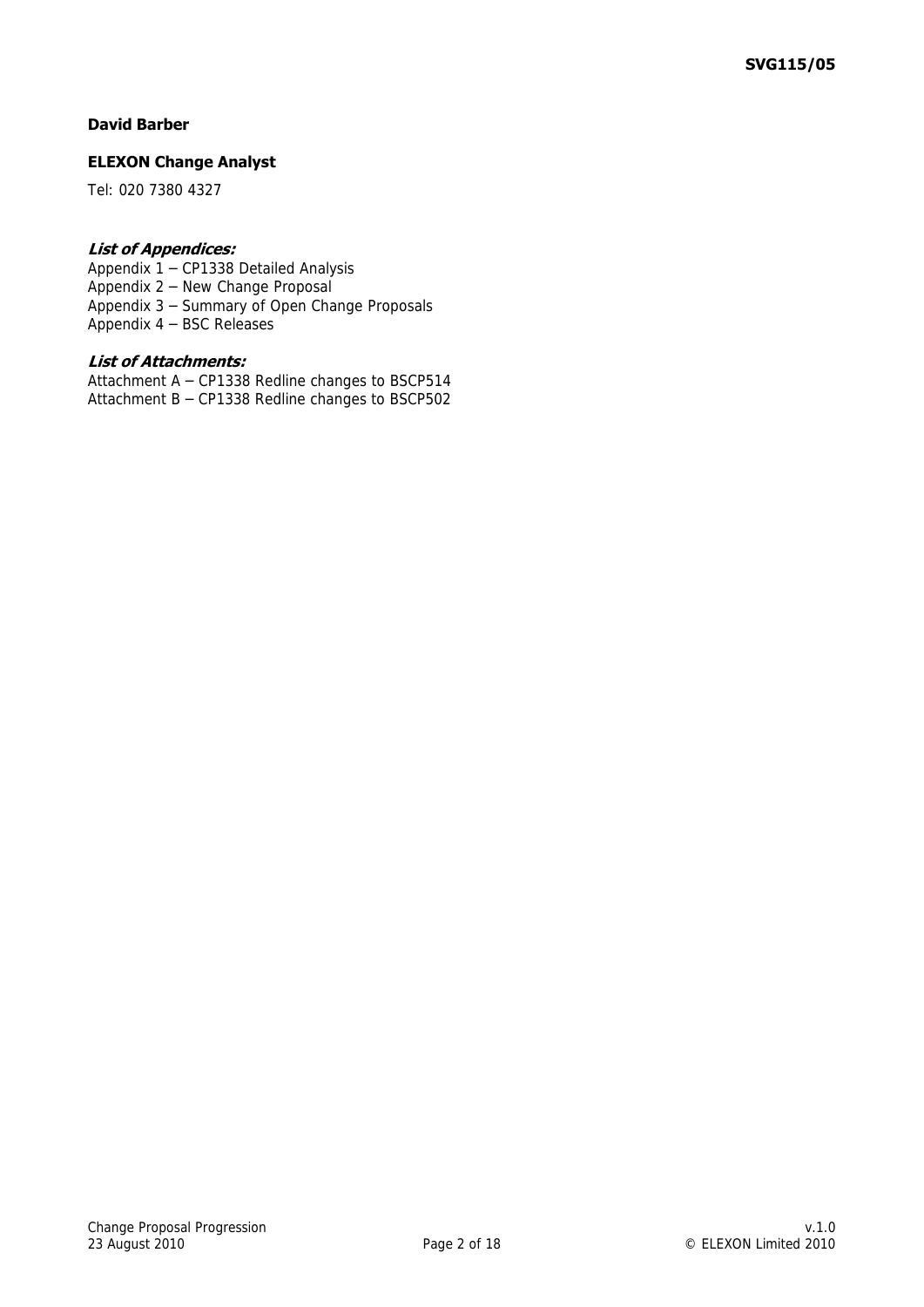## **Appendix 1 – Detailed analysis of CP1338 'Guidance for Complex Sites - Network Flows affecting Settlement Meter Readings'**

## **1 Why Change?**

#### **1.1 Background**

- 1.1.1 We raised CP1338 on 2 July 2010.
- 1.1.2 The complex site arrangements are defined in BSCP514 and BSCP502 as '...any site that requires a 'Complex Site Supplementary Information Form' to enable the Half Hourly Data Collector (HHDC) to interpret the standing and dynamic Metered Data relating to SVA MS for Settlement purposes…'.
- 1.1.3 Guidance is provided in these BSCPs by way of examples of situations that would require complex mapping to be applied by the HHDC to ensure that Settlement is correct. This guidance was originally designed for unusual situations within a Customer"s network, e.g. where a Customer is connected to the Distribution System via another Customer's network. In these cases the Settlement Meter(s) at the Distribution System Boundary Point(s) would record the combined energy of both Customers and the HHDC would need to deduct the embedded Customer"s Meter readings from the reading obtained from the main Boundary Point Meters in order to calculate how much energy the Distribution System connected Customer had used. The guidance provides many examples of these kinds of intra-Customer network situations.

## **1.2 The Problem**

- 1.2.1 The Technical Assurance process has recently identified a number of sites where non-Settlement flows (i.e. Distribution System flows or flows originating from the Customer's own network) are affecting Settlement Meter readings. Meter Operator Agents have been using the complex arrangements to deal with these Customer and distribution 'network' related flows so that Settlement is not impacted by them.
- 1.2.2 Figure 1 shows how Distribution System flows can impact Settlement Meters at multi-feeder sites due to the connection arrangements on-site, i.e. the Customer's own switchgear allows these flows to pass into the Customer's site and back into the Distribution System. In this example the Distribution System flow would appear as an additional volume of Import to the site (on Meter M2) and as an equivalent Export volume (on Meter M1).

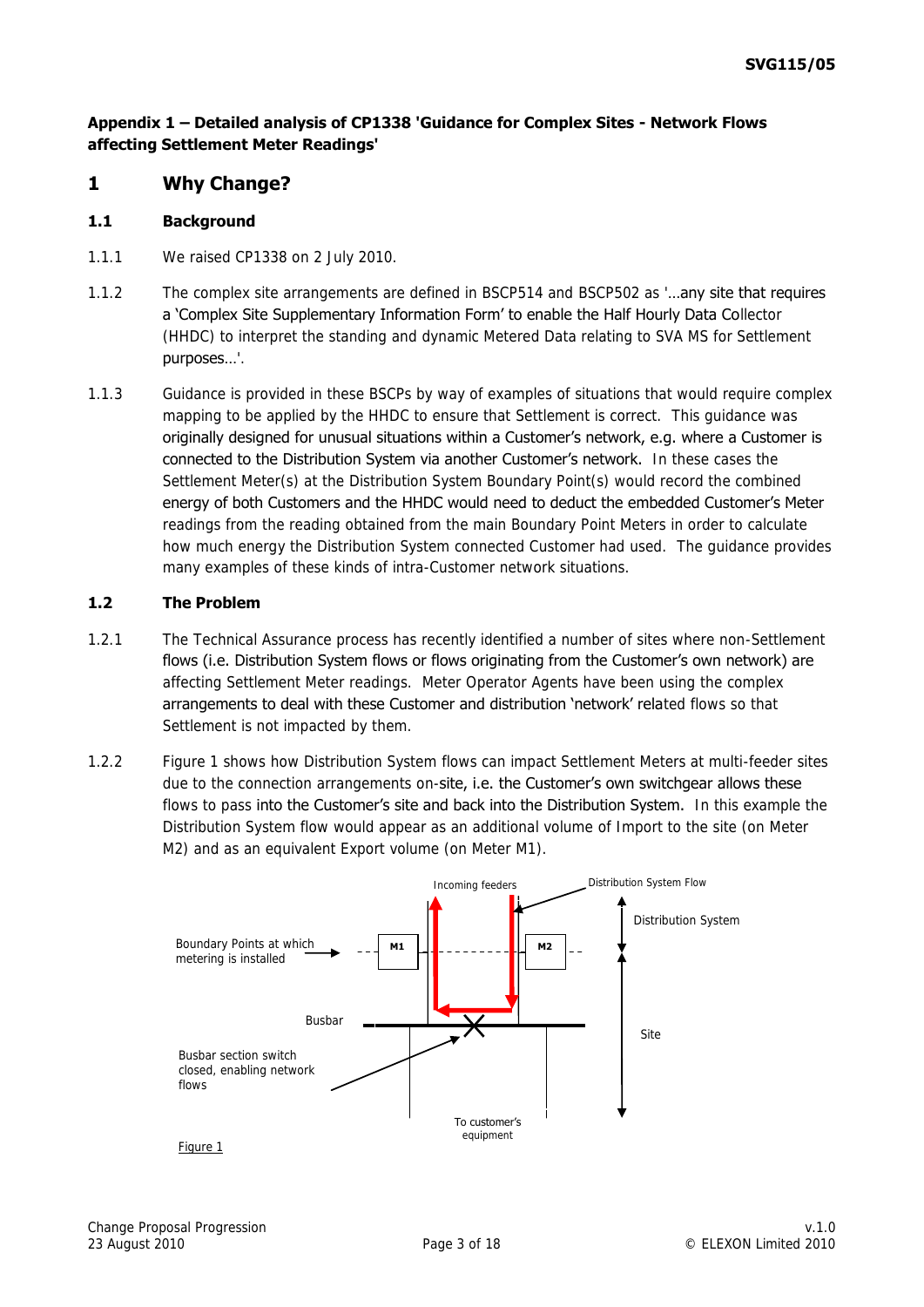1.2.3 **Figure 2 shows how a Customer's own on**-site generation can flow out onto the Distribution System (through Meter M2), as an Export volume, and then back into their site, as an Import volume (on Meter M1).



1.2.4 The Technical Assurance Agent (TAA) has been finding the use of the complex arrangements for these site arrangements as non-compliant with BSCP514 and BSCP502 as the guidance provided in these BSCPs does not currently cover situations where network flows affect Settlement Meters.

# **2 Solution**

- 2.1 There are a number of possible solutions to the scenarios represented above:
	- 1) The Settlement Meters could be moved to a location that would not "see" any Distribution System flows (in Figure 1) or Customer network flows (in Figure 2). This would involve significant cost and disruption and would also require a Metering Dispensation to be approved;
	- 2) The Customer's/distribution network could be re-arranged so that the feeders are not connected together therefore preventing non-Settlement network flows. This may not be possible for a number of reasons, including maintaining the security of supply to the Customer and the stability of the network; or
	- 3) The Export volumes that appear on any one of the Meters could be subtracted from the Import volumes that appear on the other Meter. This is an administrative process which can be achieved using the complex site arrangements. It should be noted that if the Customer represented in Figure 1 also has generation equipment on-site then the Export volumes could include any "spill" so the simple algorithm described would require a more complex solution which may be achieved using the complex site arrangements.
- 2.2 The existing arrangements are in place if Registrants wish to progress options 1 or 2. However, this Change Proposal (CP) proposes that option 3 is progressed giving Registrants an administrative alternative. The attached redlining (Attachments A and B, respectively) is proposed to be included in BSCP514 and BSCP502 to provide additional clarity to participants and enable Option 3.

## **2.3 Housekeeping Change**

2.3.1 The description in paragraph 8 of Appendix 8.4 "Guide to Complex Sites", in BSCP514, and paragraph 8 of Appendix 4.9 "Guide to Complex Sites", in BSCP502, states that the following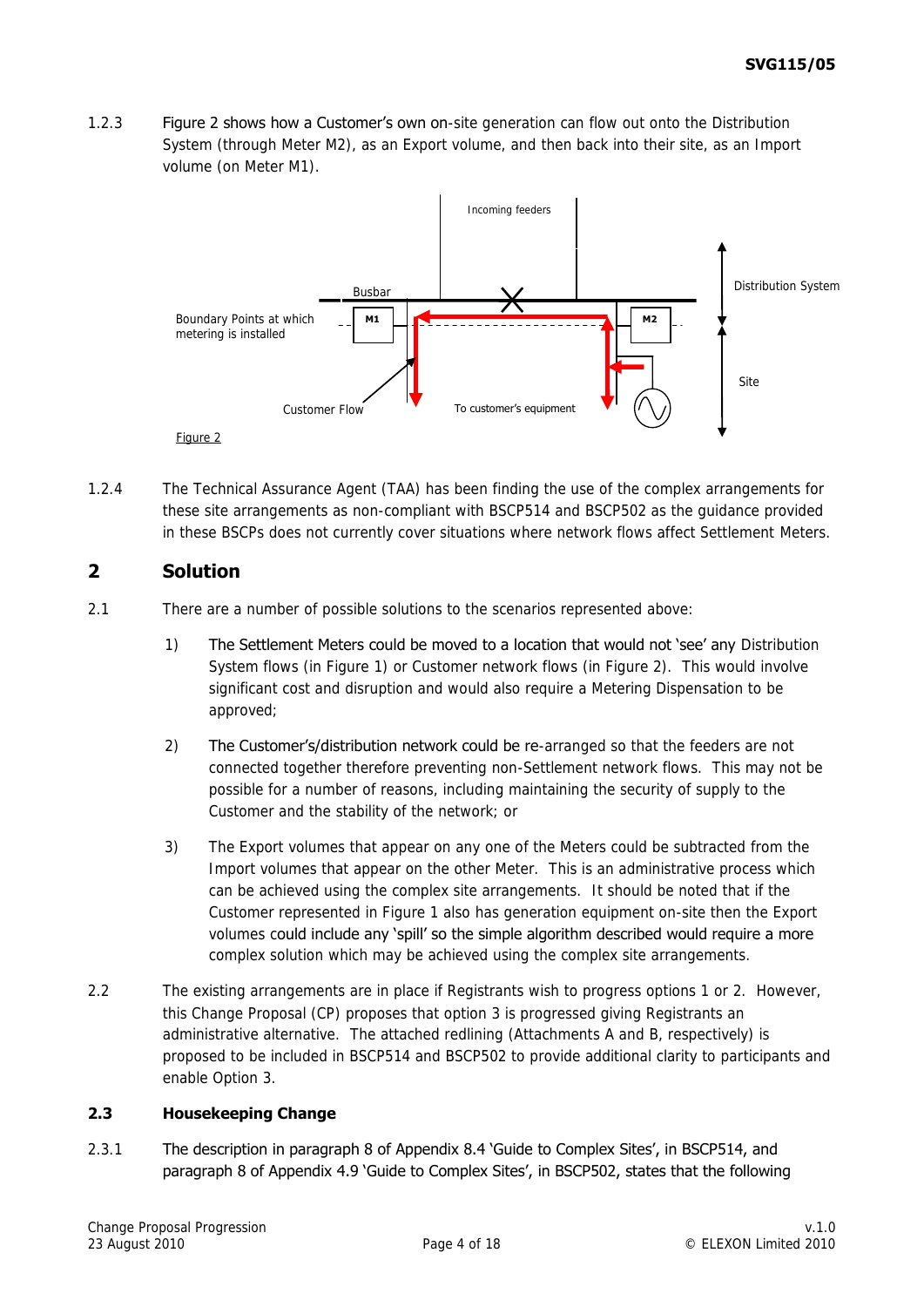appendices 'provides a non-exhaustive list of Examples of Complex Sites'. However, the first two examples in both BSCPs are examples of sites which are not complex. This CP proposes to correct this as shown in the attached redlining by changing the description.

# **3 Intended Benefits**

3.1 Options 1 and 2 are already available to Registrants if required. However, they are both disruptive and costly whereas the option 3, if enabled through the changes to BSCP502 and BSCP514 is administrative and will achieve the same results (i.e. correctly settling Import and Export flows).

## **4 Industry Views**

4.1 We issued CP1338 for impact assessment in July 2010 (via CPC00685). We received 15 responses; of these 9 agreed, 1 disagreed and 5 were neutral.

## **4.2 Legal text and timescale comment**

- 4.2.1 One supportive respondent identified an error in the proposed redlined example aggregation rule (full details can be seen in Table 3). We recommend this change is made. They also suggested that due to the changes being document only changes that, if approved, the changes should be implemented sooner as part of the November 2010 Release.
- 4.2.2 We agree that the changes only affect documents (BSCP502 and BSCP514), and there is scope to include the changes in the November 2010 Release, if the SVG believes it is appropriate, thus providing the increased clarity on the treatment of complex sites as soon as possible while still fitting into a formal Release. However the cut-off for changes being included in the November 2010 Release has now passed and implementing CP1338 in the February 2011 Release will fit into the normal Release cut-off timescales.

#### **4.3 Compromising correct recording of import/export data during a half hourly time period**

- 4.3.1 A neutral respondent, who indicated that they agree that the proposed additional guidance does provide a viable solution to the problem, had some concerns that the solution compromises the correct recording of import/export data during a half hourly time period.
- 4.3.2 The respondent believes that CP1338 will *net the imports and exports thus not recording the true* import and export total sites values for each half hourly period. It will only record a single import or export value but not both, therefore actual import and export from both feeders will be netted together within each half hour period, thus reducing import volumes and consequently reducing the renewable obligation payable on import supplies and also reducing the VAT to be charged on both imports and exports.
- 4.3.3 We clarified that there is no 'netting'. The CP1338 changes would remove any embedded generation that is used within the site thus giving a fully reflective Import or Export Value. As the true values will be calculated under the CP1338 solution, there will be no incorrect reduction of import values and/or reduction on the VAT to be charged for Imports to and/or Exports from the site.
- 4.3.4 Following these clarifications the respondent remains neutral to the change.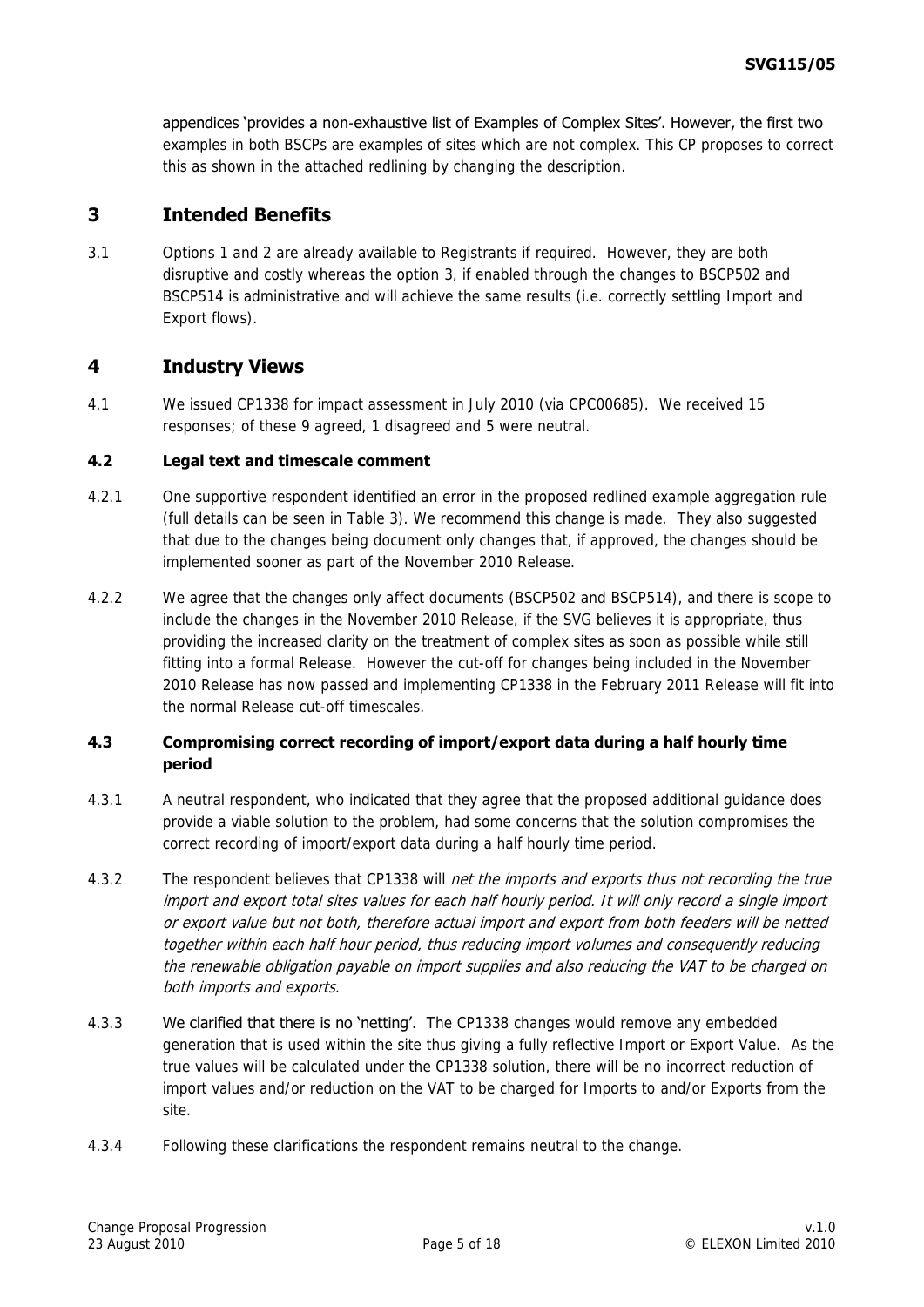#### **4.4 Removal of the full rigour of the Metering Dispensation process.**

- 4.4.1 The disagreeing respondent, raised a number of concerns about CP1338:
- 4.4.2 The respondent commented that, the non-exhaustive list of examples' of Complex Sites were exactly as the name suggested *examples of the weird and wonderful cases that existed in the* industry. They were not given as examples of acceptable metering arrangements. These complex sites would normally have a Dispensation to document why they were exceptions to the normal BSC metering arrangements. By adding the extra guidance on complex sites could legitimise certain metering arrangements/set-ups without the need to go through the full rigor of the Metering Dispensation process.
- 4.4.3 The respondent is correct that the list of examples is non-exhaustive. However, the examples being added to BSCP502 and BSCP514 arose as a result of the TA checks. These examples, and the sites that fit these example, have the metering in the correct location and are compliant with the relevant metering CoP. Therefore a Metering Dispensation is not required. This issue is one of practical network connections and how to correctly account for Imports and Exports in Settlement, which the additional guidance to be added to BSCP502 and BSCP514 helps to address.
- 4.4.4 The respondent elaborated on their rationale for the need for such sites to seek approval of a BSC Dispensation. This was on the basis that 'the full engineering and financial case for the arrangement can be documented and where approved will be available for reference by subsequent Suppliers and Meter Operators. It is also available to the TAA to ensure that there are not any inappropriate non-compliances applied.
- 4.4.5 As already indicated the examples of sites identified in the CP do not need a Metering Dispensation as they indicate sites that are fully compliant with the relevant CoP. Additionally, only a small number of the 59 complex sites (out of the 116,000 HH metering sites) has the setup/circumstances identified in the CP. One option could be to have a specific 'dispensation' process for such situations. However, we believe this option is not viable and we are not suggesting it is taken forward as it would be a labour intensive process with a very limited application.
- 4.4.6 Full details of the respondent"s comments can be seen in Table 2, along with our responses. The respondent continues to disagree with the proposed changes.

#### **Market Participant Cost/Impact Implementation time needed ELEXON** (Implementation) 9.5 Man Days effort November 2010 or February 2011 Release suitable Suppliers, HHDCs and HHMOAs Negligible cost impact Updates to internal processes and LWIs November 2010 or February 2011 Release suitable

## **5 Impacts and Costs**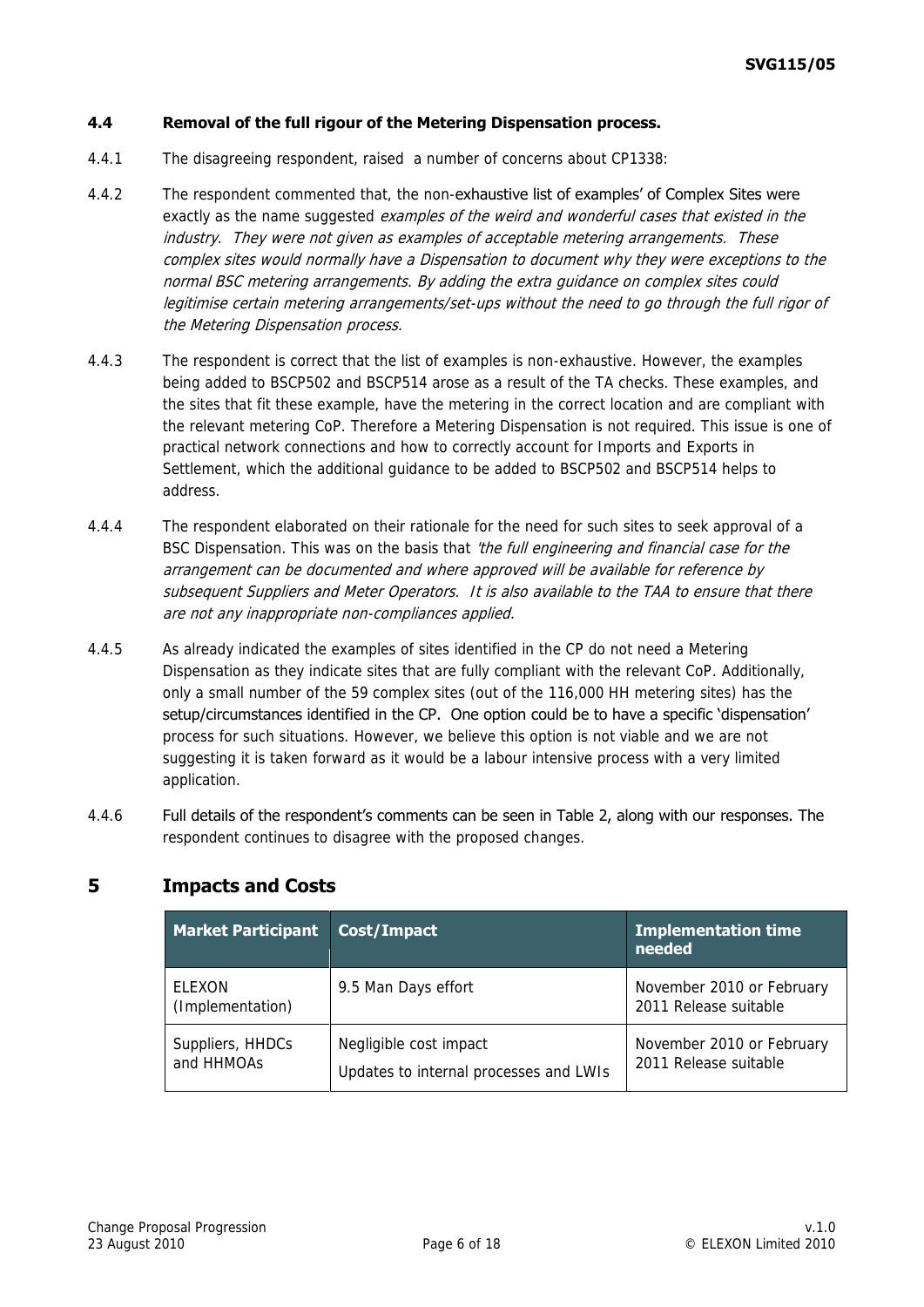## **6 Implementation Approach**

- 6.1 We are recommending that CP1338 is implemented as part of the February 2011 Release, however there is scope to include the change in the November 2010 Release if the SVG believes it to be appropriate.
- 6.2 If implemented in November 2010 it will provide the extra clarity on complex sites as soon as possible, while fitting into a scheduled Release. If implemented in the February 2011 Release it will meet normal release cut off timescales.

## **7 Conclusion**

- 7.1 There is a majority support for this change. The benefits of the change, as identified by the respondents to CPC00685, may be summarised as:
	- It makes sense to use the complex sites facilities to ensure that data entering Settlement is  $\ddot{\phantom{a}}$ accurate.
	- The recommended approach (Option 3) is a pragmatic and practical solution to real metering issues. The other two options (1 and 2), while workable, have practical and economical considerations.
	- Option 3 provides a suitable solution to the issue whilst minimising cost and impacts.

## **8 Recommendations**

- 8.1 We recommend, based on the additional clarity that the changes will provide on Complex Sites and a majority industry support, that you:
	- a) **AGREE** our suggested amendments to the redline text; and
	- b) **APPROVE** CP1338 for implementation in the February 2011 Release.

#### **Contact the Lead Analyst:**

David Barber ELEXON Change Management T: 020 7380 4372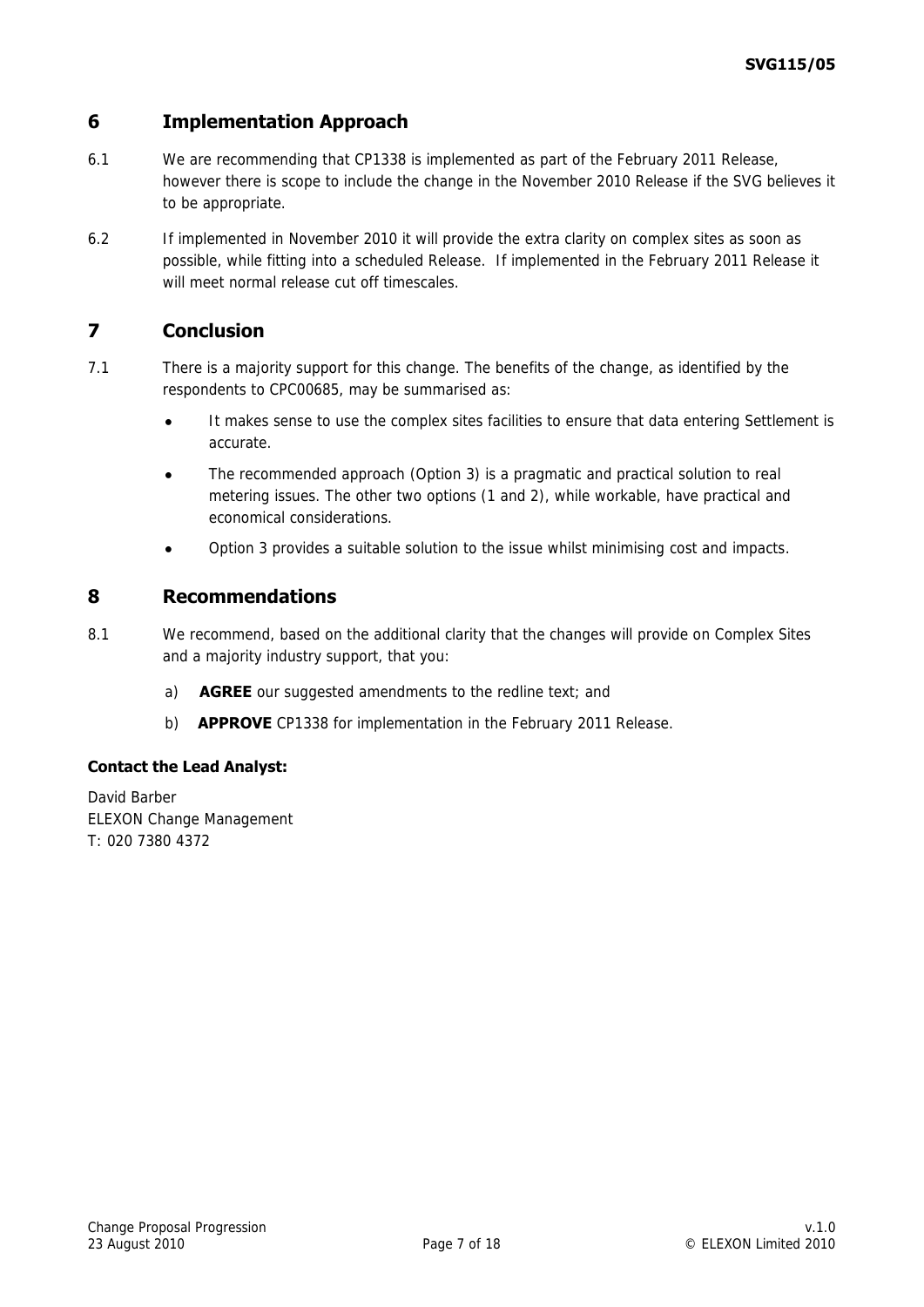| <b>IA History CPC Number</b>   | <b>CPC00685</b><br><b>Impacts</b>                                                                                           |         |               | <b>BSCP502 and BSCP514</b> |                          |
|--------------------------------|-----------------------------------------------------------------------------------------------------------------------------|---------|---------------|----------------------------|--------------------------|
| <b>Organisation</b>            | <b>Capacity in which Organisation operates in</b>                                                                           |         | <b>Agree?</b> | Impacted?                  | Days needed to implement |
| Western Power Distribution     | LDSO, MOA                                                                                                                   |         | Yes           | Yes                        | 30                       |
| Spark Energy                   | Supplier                                                                                                                    |         | Yes           | Yes                        | 90                       |
| TMA Data Management Ltd        | HHDC, HHDA, NHHDC and NHHDA                                                                                                 |         | Yes           | Yes                        | 30                       |
| <b>EDF Energy Networks</b>     | EDF Energy Networks (EPN) plc, EDF Energy Networks (LPN) plc,<br>EDF Energy Networks (SPN) plc, EDF Energy (IDNO) Ltd (EDFI |         | Yes           | No                         | $\overline{a}$           |
| Scottish and Southern Energy   | Supplier/Generator/ Trader / Party Agent / Distributor                                                                      |         | Yes           | <b>No</b>                  | $\overline{\phantom{a}}$ |
| NPower Limited                 | Supplier/Supplier Agents                                                                                                    |         | Yes           | <b>No</b>                  |                          |
| Scottish Power                 |                                                                                                                             |         | Yes           | Yes                        | 60                       |
| <b>British Gas</b>             | Supplier                                                                                                                    |         | Yes           | Yes                        |                          |
| E.ON                           | Supplier                                                                                                                    |         | Yes           | No                         | $\overline{\phantom{a}}$ |
| Association of Meter Operators | Represents metering organisations                                                                                           |         | <b>No</b>     | No.                        | $\overline{\phantom{0}}$ |
| MRASCo Ltd                     | <b>MRASCo</b>                                                                                                               |         | Neutral       | No                         | $\overline{\phantom{a}}$ |
| <b>GDF SUEZ Energy UK</b>      | Supplier                                                                                                                    | Neutral | Yes           | $\overline{\phantom{a}}$   |                          |
| <b>Electricity North West</b>  | Distributor                                                                                                                 |         | Neutral       | No.                        | $\overline{\phantom{a}}$ |
| <b>E.ON UK Energy Services</b> | NHHMOA NHHDC-DA                                                                                                             |         | Neutral       | Yes                        | 180                      |

#### **Table 1: Industry Impact Assessment Summary for CP1338 – Guidance for Complex Sites – Network Flows affecting Settlement Meter Readings**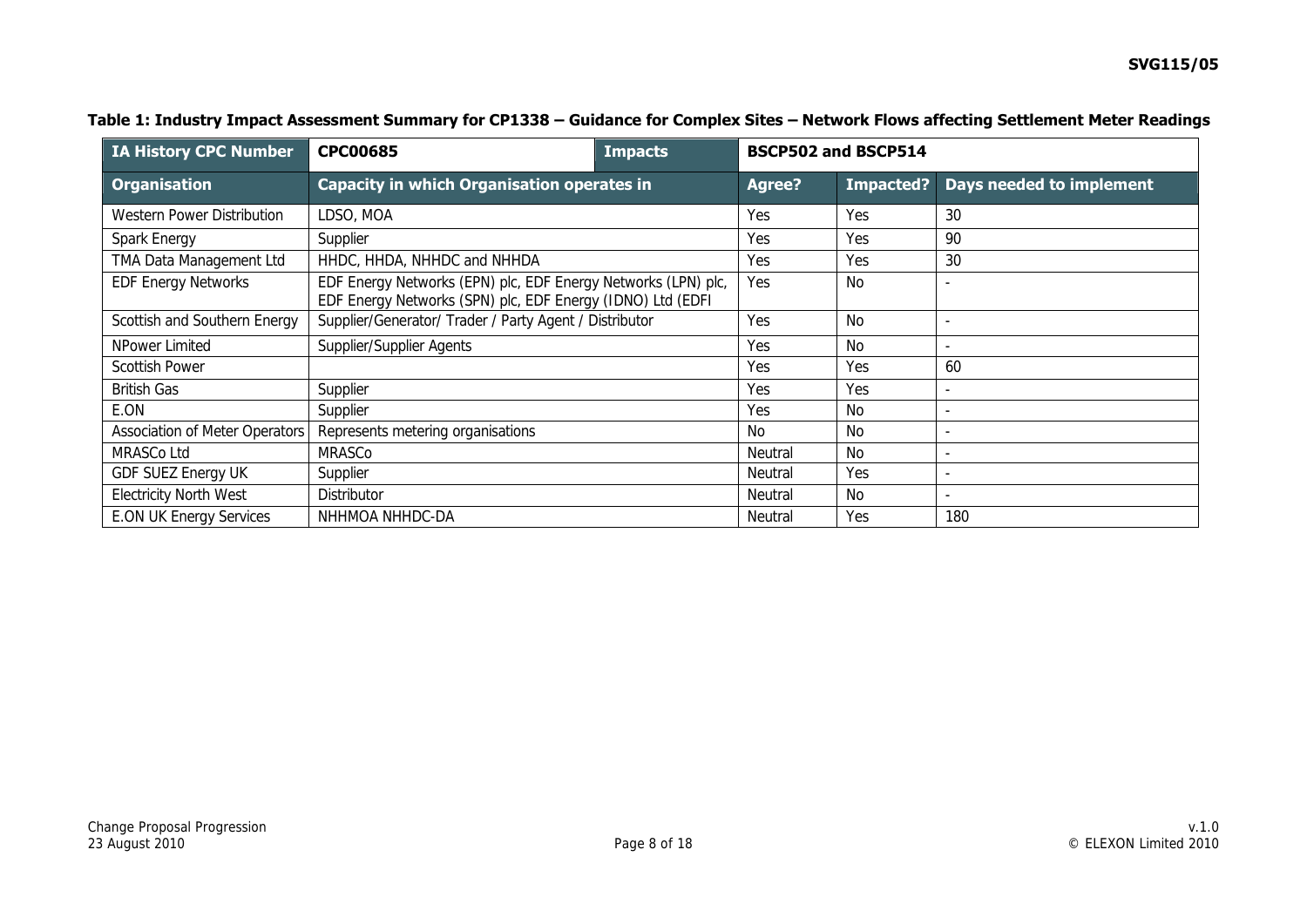## **Table 2: Impact Assessment Responses<sup>3</sup>**

| <b>Organisation</b>                         | Agree? | Impacted? | <b>Comments</b>                                                                                                                                                                                                                                                                                                                                                                                                                                                  | <b>ELEXON Response</b>                                                                                                                                                                                                                                                                                                                                                                                                    |
|---------------------------------------------|--------|-----------|------------------------------------------------------------------------------------------------------------------------------------------------------------------------------------------------------------------------------------------------------------------------------------------------------------------------------------------------------------------------------------------------------------------------------------------------------------------|---------------------------------------------------------------------------------------------------------------------------------------------------------------------------------------------------------------------------------------------------------------------------------------------------------------------------------------------------------------------------------------------------------------------------|
| <b>Western Power</b><br><b>Distribution</b> | Yes    | Yes       | Agree change comment - see comments to Q7<br>For which role is your organisation impacted? HHMOA<br><b>Impact - Update to LWIs</b><br>Would implementation in the proposed Release have an adverse<br><b>impact on your organisation?</b> Q7 comment - No. In fact, as it is only a<br>documentation change we believe it should be introduced in the November<br>2010 release.<br><b>Associated costs - Negligible cost impact</b>                              | The rationale for targeting it at the February 2011<br>Release is that the cut off for the inclusion of<br>changes in the November 2011 Release has now<br>passed, for all but exceptional circumstances.<br>Additionally a February 2011 release gives all<br>respondents the lead time they need (if approved) to<br>make necessary changes to their processes.<br>However there is scope to include the changes in the |
|                                             |        |           |                                                                                                                                                                                                                                                                                                                                                                                                                                                                  | November 2010 Release, as the changes expand the<br>existing list of complex sites examples, which Parties<br>and Party Agents can us as they see fit.                                                                                                                                                                                                                                                                    |
| <b>Spark Energy</b>                         | Yes    | Yes       | For which role is your organisation impacted? Supplier<br><b>Impact</b> - Currently Minimal due to volume of sites currently<br>Would implementation in the proposed Release have an adverse<br><b>impact on your organisation? Minimal</b><br><b>Associated costs - unknown at this time</b>                                                                                                                                                                    |                                                                                                                                                                                                                                                                                                                                                                                                                           |
| <b>TMA Data</b><br><b>Management</b><br>Ltd | Yes    | Yes       | For which role is your organisation impacted? HHDC<br><b>Impact</b> - Impacts on procedures.<br>Would implementation in the proposed Release have an adverse<br>impact on your organisation? No<br><b>Associated costs - Low cost involved</b><br>Any other comments - This change will validate existing set up that are<br>currently non compliant. It makes sense to use the complex sites facilities to<br>ensure that data entering settlement is accurate. |                                                                                                                                                                                                                                                                                                                                                                                                                           |
| <b>EDF Energy</b><br><b>Networks</b>        | Yes    | <b>No</b> | Any other comments - It is practical and pragmatic solution to real<br>metering issues. The alternative options 1 & 2 are not appropriate or<br>economically viable.                                                                                                                                                                                                                                                                                             |                                                                                                                                                                                                                                                                                                                                                                                                                           |
| <b>NPower</b><br><b>Limited</b>             | Yes    | <b>No</b> | Please explain the lead time - We do not require any notice to<br>implement this change proposal.                                                                                                                                                                                                                                                                                                                                                                |                                                                                                                                                                                                                                                                                                                                                                                                                           |

 3 Please note that we have only included responses in this table where the respondent provided additional information.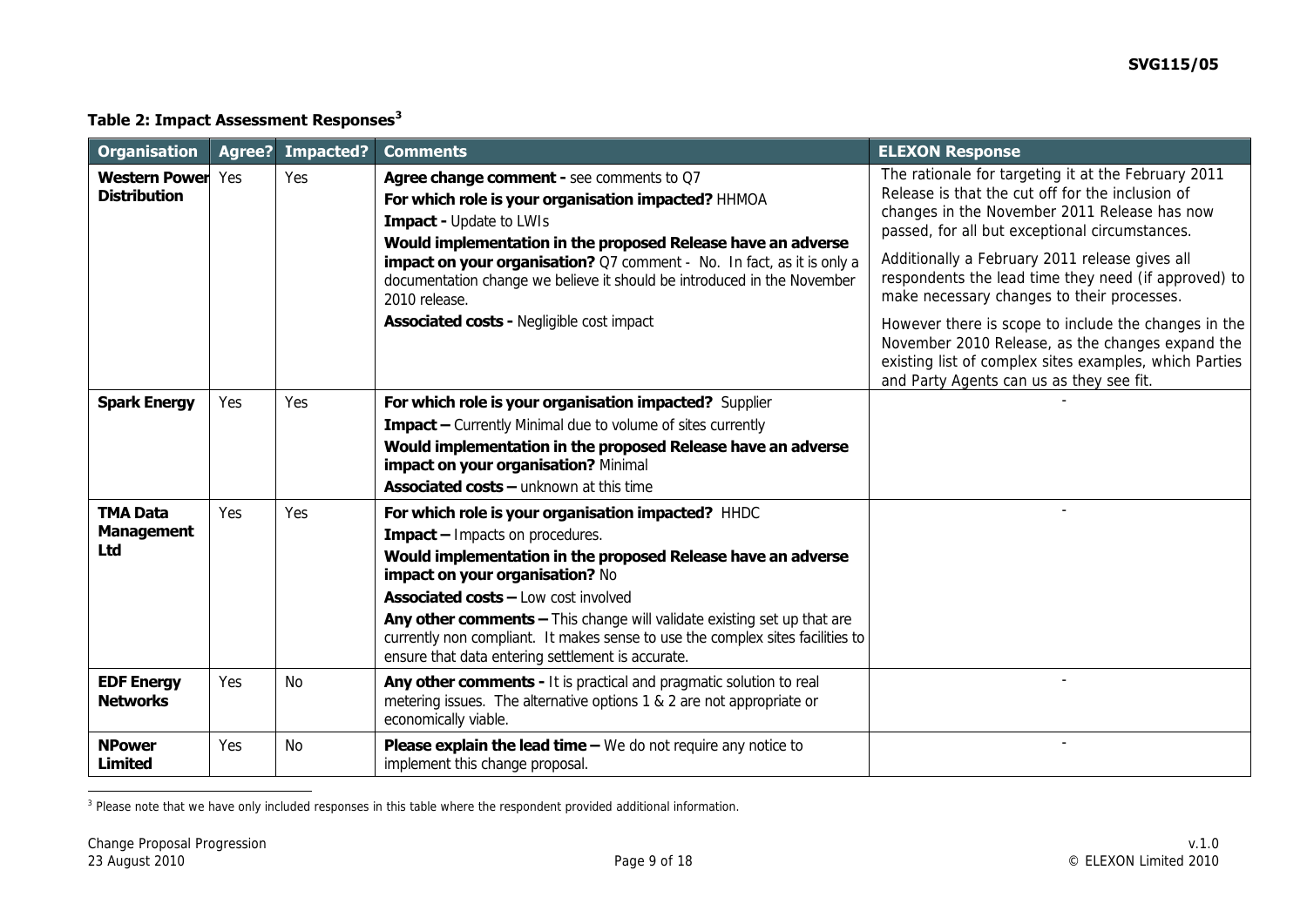| <b>Organisation</b>                                       | Agree?    | <b>Impacted?</b> | <b>Comments</b>                                                                                                                                                                                                                                                                                                                                                                                                                                                                                                                                                                                                                                                                                                                                                                                                                                                                                                                                                                                                                                                                                                                                         | <b>ELEXON Response</b>                                                                                                                                                                                                                                            |
|-----------------------------------------------------------|-----------|------------------|---------------------------------------------------------------------------------------------------------------------------------------------------------------------------------------------------------------------------------------------------------------------------------------------------------------------------------------------------------------------------------------------------------------------------------------------------------------------------------------------------------------------------------------------------------------------------------------------------------------------------------------------------------------------------------------------------------------------------------------------------------------------------------------------------------------------------------------------------------------------------------------------------------------------------------------------------------------------------------------------------------------------------------------------------------------------------------------------------------------------------------------------------------|-------------------------------------------------------------------------------------------------------------------------------------------------------------------------------------------------------------------------------------------------------------------|
|                                                           |           |                  | Would implementation in the proposed Release have an adverse<br>impact on your organisation? No                                                                                                                                                                                                                                                                                                                                                                                                                                                                                                                                                                                                                                                                                                                                                                                                                                                                                                                                                                                                                                                         |                                                                                                                                                                                                                                                                   |
|                                                           |           |                  | <b>Associated costs - We do not envisage any costs to implement this</b><br>change proposal.                                                                                                                                                                                                                                                                                                                                                                                                                                                                                                                                                                                                                                                                                                                                                                                                                                                                                                                                                                                                                                                            |                                                                                                                                                                                                                                                                   |
| <b>Scottish</b><br><b>Power</b>                           | Yes       | Yes              | Agree change comment - ScottishPower fully support the<br>recommendation that Option 3 is progressed. Options 1 and 2 would involve<br>further disruption with additional costs but little additional benefit to the<br>sector over Option 3.<br>Option 3 would result in a suitable solution whilst minimising cost and impact.                                                                                                                                                                                                                                                                                                                                                                                                                                                                                                                                                                                                                                                                                                                                                                                                                        |                                                                                                                                                                                                                                                                   |
|                                                           |           |                  | For which role is your organisation impacted? HHDC, MOA<br><b>Impact</b> - There would be changes to our internal processes                                                                                                                                                                                                                                                                                                                                                                                                                                                                                                                                                                                                                                                                                                                                                                                                                                                                                                                                                                                                                             |                                                                                                                                                                                                                                                                   |
|                                                           |           |                  | Would implementation in the proposed Release have an adverse<br>impact on your organisation? None                                                                                                                                                                                                                                                                                                                                                                                                                                                                                                                                                                                                                                                                                                                                                                                                                                                                                                                                                                                                                                                       |                                                                                                                                                                                                                                                                   |
|                                                           |           |                  | <b>Associated costs -</b> We can give no definitive costs at this time but we<br>would expect them to be low if our preferred option 3 is implemented.<br>Options 1 and 2 would have further additional costs in terms of managing.                                                                                                                                                                                                                                                                                                                                                                                                                                                                                                                                                                                                                                                                                                                                                                                                                                                                                                                     |                                                                                                                                                                                                                                                                   |
| <b>British Gas</b>                                        | Yes       | Yes              | For which role is your organisation impacted? Supplier                                                                                                                                                                                                                                                                                                                                                                                                                                                                                                                                                                                                                                                                                                                                                                                                                                                                                                                                                                                                                                                                                                  |                                                                                                                                                                                                                                                                   |
|                                                           |           |                  | <b>Impact</b> - Update internal processes                                                                                                                                                                                                                                                                                                                                                                                                                                                                                                                                                                                                                                                                                                                                                                                                                                                                                                                                                                                                                                                                                                               |                                                                                                                                                                                                                                                                   |
| <b>Association of</b><br><b>Meter</b><br><b>Operators</b> | <b>No</b> | <b>No</b>        | <b>Change comment -</b> The origin of the complex metering form was that the<br>DTC flow D0268 was not sufficiently flexible to cope with the small number<br>of more obscure 'complex' metering arrangements that existed. As has been<br>indicated in the TAA Annual Audit report there are about 59 sites described<br>as complex. The section in BSCP502 was added to give some guidance on<br>when and how to use the form and to satisfy the audit requirements where<br>additional technical information is communicated outside of the DTN.<br>The non-exhaustive list of examples' were exactly that $-$ these were some<br>examples of the weird and wonderful cases that existed in the industry.<br>They were not given as examples of acceptable metering arrangements.<br>The weird sites would normally have a Dispensation to document why they<br>were exceptions to the normal BSC metering arrangements.<br>Any exceptions bring a cost of management for the MO & DC to have<br>suitable manual processes to ensure the MTD is correctly communicated and<br>acted upon. By their very nature these 'complex' arrangements are more | The proposed solution will expand the 'non-exhaustive<br>example' list of examples of complex sites, for situations<br>where the metering is in the correct location, and therefore<br>does not require a Metering Dispensation under the normal<br>arrangements. |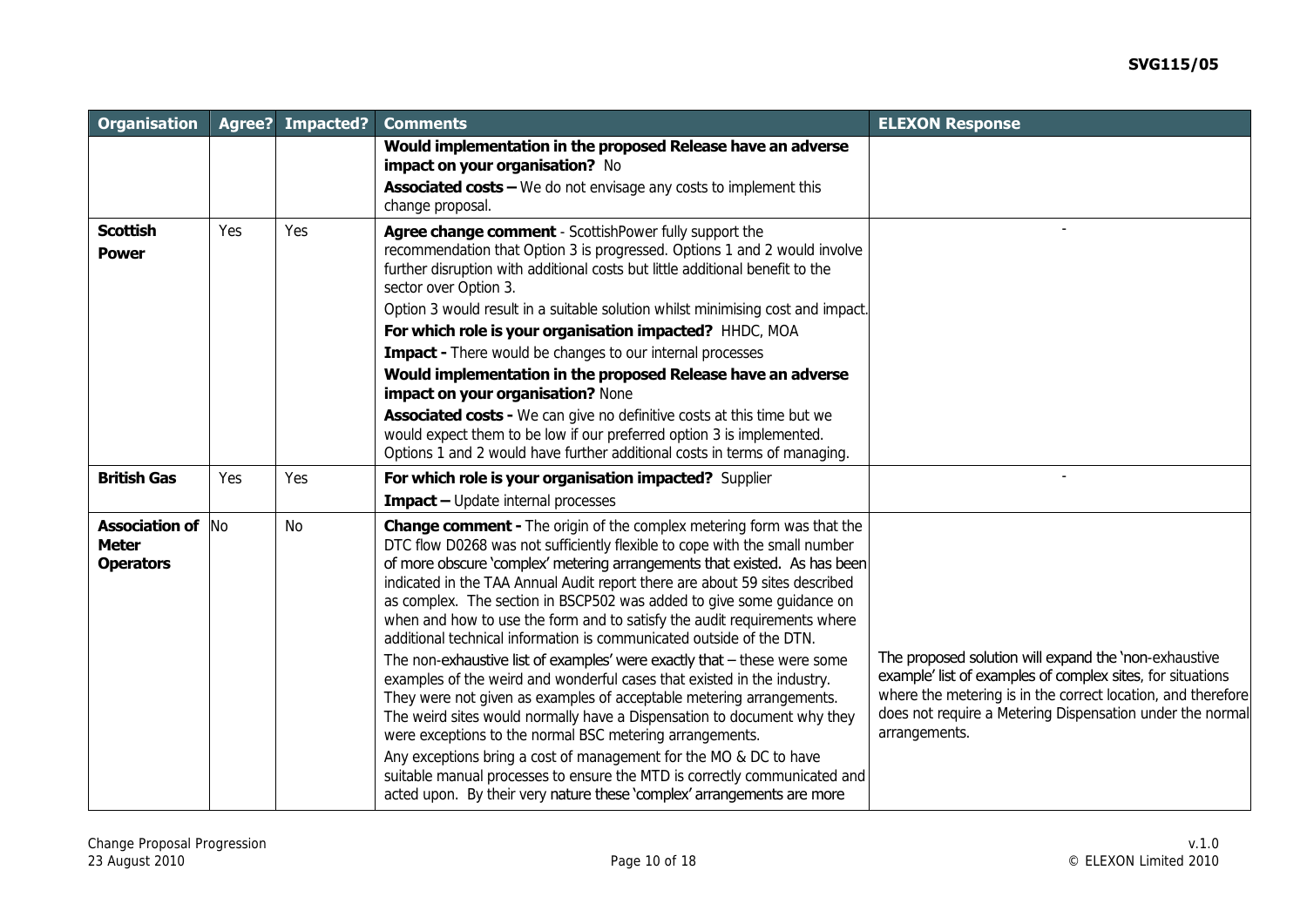| <b>Organisation</b> | <b>Agree? Impacted?</b> | <b>Comments</b>                                                                                                                                    | <b>ELEXON Response</b> |
|---------------------|-------------------------|----------------------------------------------------------------------------------------------------------------------------------------------------|------------------------|
|                     |                         | likely to have errors. This is why 'complex' sites were selected as the subject                                                                    |                        |
|                     |                         | of the specific TAA audit last year.                                                                                                               |                        |
|                     |                         | There is a concern that this CP could 'legitimise' certain arrangements                                                                            |                        |
|                     |                         | without the rigor of an approved Dispensation. The two examples described                                                                          |                        |
|                     |                         | highlight some specific issues:                                                                                                                    |                        |
|                     |                         | Network Flows Impacting Settlement Meters - Fig 1                                                                                                  |                        |
|                     |                         | The diagram shows the bus-coupler closed and network current running                                                                               |                        |
|                     |                         | through the customers equipment. This reduces the resilience of the                                                                                |                        |
|                     |                         | customers network. If there is a network fault the customer looses all                                                                             |                        |
|                     |                         | supply. The normal arrangement would be for the bus-couple to be open if                                                                           |                        |
|                     |                         | one the network feeds is lost, then only half of the customers load is lost,                                                                       |                        |
|                     |                         | and the customer can open the network breaker, close the bus-coupler and                                                                           |                        |
|                     |                         | restore supplies to all his load. The same arrangement would be used for<br>maintenance of the metering circuit breakers, although the bus coupler |                        |
|                     |                         | would be closed as part of the switching process, this would only be for a                                                                         |                        |
|                     |                         | few minutes and any network flow would be insignificant in settlement/billing                                                                      |                        |
|                     |                         | terms.                                                                                                                                             |                        |
|                     |                         | If the infeed and outfeed used 2km of the customers private network -                                                                              |                        |
|                     |                         | would that be acceptable?                                                                                                                          |                        |
|                     |                         | Network Flows Impacting Settlement Meters - Fig 2                                                                                                  |                        |
|                     |                         | This diagram shows the distribution network being used to transmit                                                                                 |                        |
|                     |                         | generation from one of the customers feeders onto the distribution network                                                                         |                        |
|                     |                         | and back into the customers feeder. Using the proposed metering 'netting',                                                                         |                        |
|                     |                         | the distribution business will not 'see' this energy and it will not be subject to                                                                 |                        |
|                     |                         | DUoS charging. This loss of DUoS revenue may (or may not) be acceptable                                                                            |                        |
|                     |                         | to the Distribution business. The diagram infers a few metres of copper bus                                                                        |                        |
|                     |                         | bar, however where do you draw the line? $-$ a few meters, a few hundred                                                                           |                        |
|                     |                         | meters of cable or 3km?                                                                                                                            |                        |
|                     |                         | In the 'old days' summation CTs could have been used to resolve some of                                                                            |                        |
|                     |                         | these situations, but these were 'outlawed' in the mid 1990s. Using them                                                                           |                        |
|                     |                         | under a dispensation may still be an appropriate solution in some situations.                                                                      |                        |
|                     |                         | The concern with this CP is that might have the effect of legitimising some                                                                        |                        |
|                     |                         | metering arrangements without the full rigor and challenge of the                                                                                  |                        |
|                     |                         | dispensation process. I would repeat that the original purpose of the                                                                              |                        |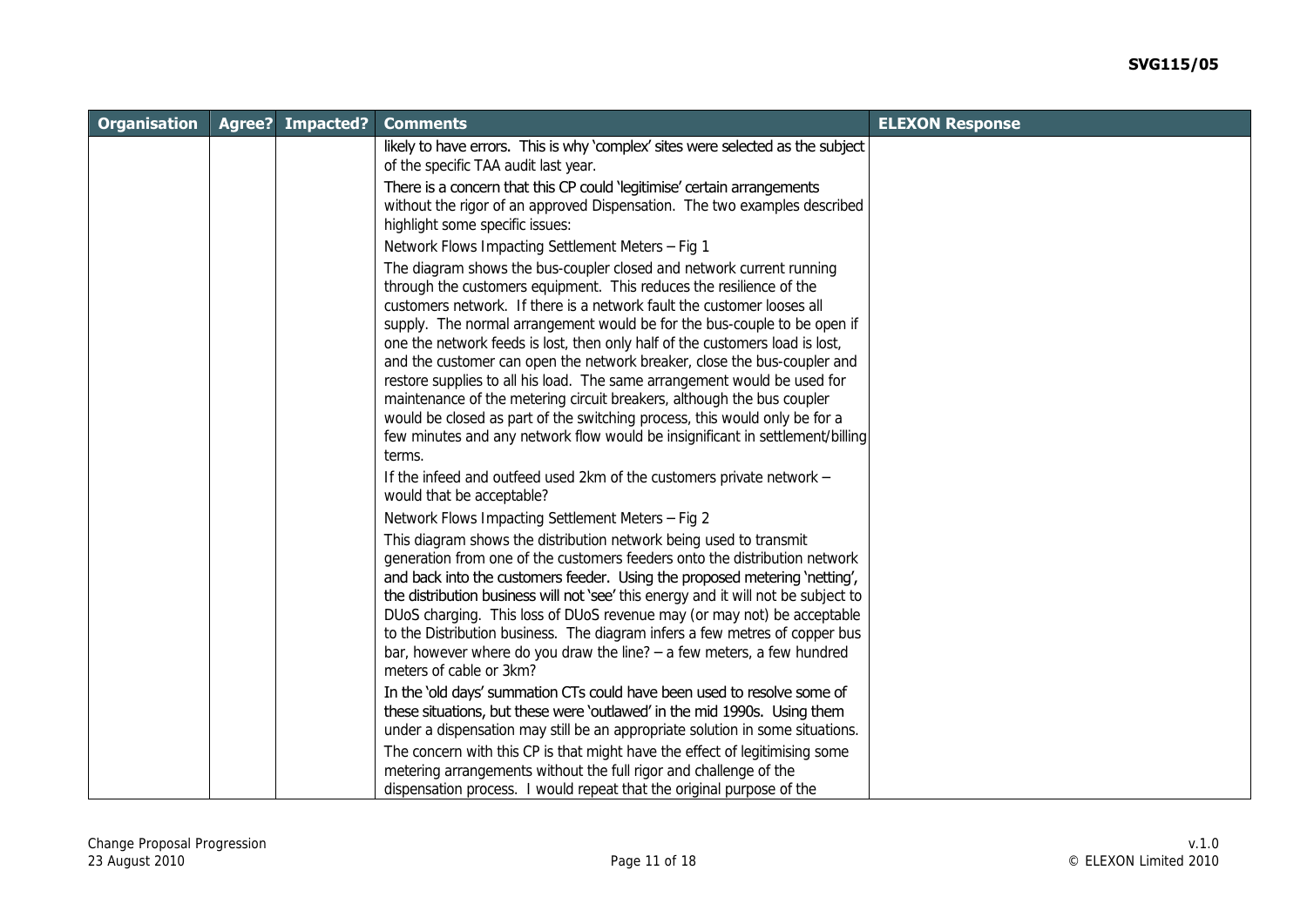| <b>Organisation</b> | Agree? | Impacted? | <b>Comments</b>                                                                                                                                                                                                                                                                                                                                                                                                                                                                                                                                                                                                                                                                                                                                                                                                                                                                                                                                                                                                                                                                                                                                                                                                                                                   | <b>ELEXON Response</b>                                                                                                                                                                                                                                                                                                                                        |
|---------------------|--------|-----------|-------------------------------------------------------------------------------------------------------------------------------------------------------------------------------------------------------------------------------------------------------------------------------------------------------------------------------------------------------------------------------------------------------------------------------------------------------------------------------------------------------------------------------------------------------------------------------------------------------------------------------------------------------------------------------------------------------------------------------------------------------------------------------------------------------------------------------------------------------------------------------------------------------------------------------------------------------------------------------------------------------------------------------------------------------------------------------------------------------------------------------------------------------------------------------------------------------------------------------------------------------------------|---------------------------------------------------------------------------------------------------------------------------------------------------------------------------------------------------------------------------------------------------------------------------------------------------------------------------------------------------------------|
|                     |        |           | complex sites section in the BSCPs was to describe an unusual situation $-$ it<br>was not there to 'allow' these situations, that is what the Dispensation<br>process is there for $-$ if there is an appropriate supporting business case.<br>The text in the CP under proposed solution point $1 -$ seems incorrect.<br>Moving the metering to the correct position could be costly $-$ true, but where<br>it is a significant cost then a dispensation could be applied for justified by<br>avoiding these costs.<br>By seeking and approving a BSC Dispensation the full engineering and<br>financial case for the arrangement can be documented, and where approved<br>will be available for reference by subsequent Suppliers and MOs. It is also<br>available to the TAA to ensure that there are not any inappropriate non-<br>compliances applied.<br>Any other comments - Not commented on the redline changes as the<br>comments above, if accepted, would lead to a rethink.<br>I have spoken to Keith Campion on this subject, who understands the<br>concerns. It is not easy to describe the concerns clearly on paper, so still not<br>sure if the point is clearly made.<br>The following comments were included in a document sent to SVG/ISG & | Only a small number of the 59 complex sites (out of the<br>116,000 HH metering sites) has the setup/circumstances<br>identified in the CP. If you took the approach of having a<br>specific 'dispensation' process for such situations, you<br>would end up with a labour intensive process with a very<br>limited application.                               |
|                     |        |           | PAB chairs on the 28th June (prior to the issue of this change pack):<br>The site specific TAA audit into complex sites has highlighted some strange<br>scenarios which could and should have been subject to a BSC Dispensation<br>application. The need for dispensations is recognised in the existing BSCP514<br>guidance.<br><b>BSCP514</b> states:<br>"In many cases, a Complex Site shall meet the conditions required to apply<br>for a Metering Dispensation as described in BSCP32 'Metering Dispensations'.<br>Where Complex Sites use MS which are not fully compliant with the relevant<br>CoP, a Metering Dispensation should be applied for via BSCP32. Once a<br>Dispensation has been granted, the information shall be available for all<br>future Suppliers, so that they shall have the ability to understand the<br>metering configuration at the Complex Site. As part of the dispensation<br>application process, the Supplier shall need to submit a simplified schematic<br>diagram of the Complex Site connection arrangements and the proposed<br>metering points, as required in BSCP32."                                                                                                                                             | Using the Metering Dispensation process is not appropriate<br>in these situations as the metering is compliant with the<br>relevant Code of Practice (CoP) and is in the correct<br>location. The solution proposed by CP1338, will make sure<br>the Imports (AI) and exports (AE) are correctly calculated,<br>by removing any non-Settlement related flows. |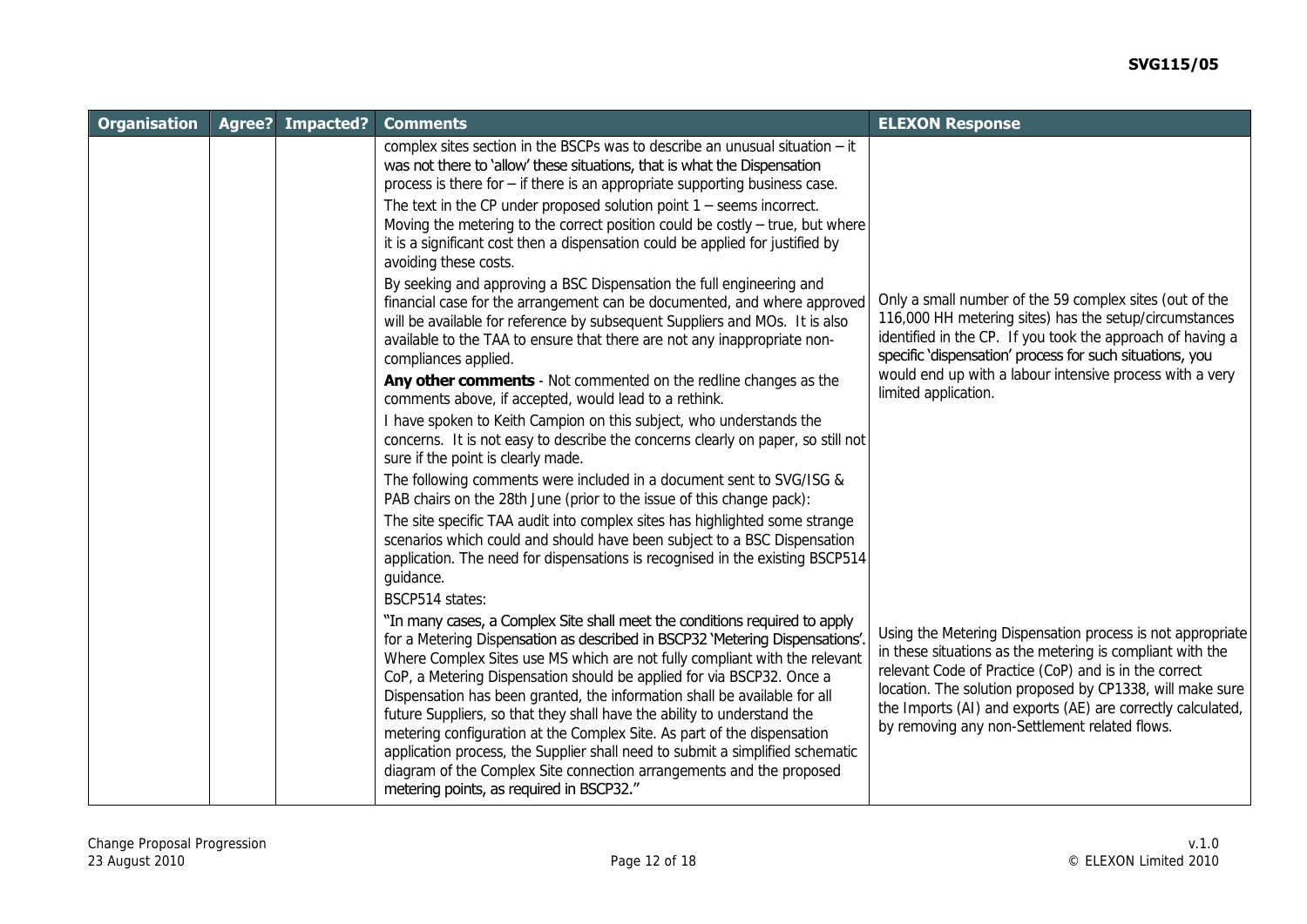| <b>Organisation</b>                 | Agree?  | Impacted? | <b>Comments</b>                                                                                                                                                                                                                                                                                                                                                                                                                                                                                                                                                                                                                                                                                                                                                                                                                                                    | <b>ELEXON Response</b>                                                                                                                                                                                                                                                                                                                                                                                                                                                                                                                                                                                                                                        |
|-------------------------------------|---------|-----------|--------------------------------------------------------------------------------------------------------------------------------------------------------------------------------------------------------------------------------------------------------------------------------------------------------------------------------------------------------------------------------------------------------------------------------------------------------------------------------------------------------------------------------------------------------------------------------------------------------------------------------------------------------------------------------------------------------------------------------------------------------------------------------------------------------------------------------------------------------------------|---------------------------------------------------------------------------------------------------------------------------------------------------------------------------------------------------------------------------------------------------------------------------------------------------------------------------------------------------------------------------------------------------------------------------------------------------------------------------------------------------------------------------------------------------------------------------------------------------------------------------------------------------------------|
|                                     |         |           | The indication of the SVG paper is that energy not related to the customer is<br>flowing across the boundary between the Distribution network and the<br>customer's equipment. This energy flow is being incorrectly included in<br>settlement. A fundamental requirement for settlement metering is that it<br>should be located at the boundary between the customer/distribution<br>network. Where there are unusual circumstances, as allowed for under the<br>complex sites, then a dispensation should be considered which would<br>formally record the situation.                                                                                                                                                                                                                                                                                           |                                                                                                                                                                                                                                                                                                                                                                                                                                                                                                                                                                                                                                                               |
|                                     |         |           | Getting this correct will also impact on Distribution Use of System revenue.<br>On initial review of the SVG paper diagrams, the bus-bar breaker would<br>normally be 'open' preventing the pass through of distribution consumption.<br>Similarly the second diagram identifies a scenario where the distributor may<br>be missing use of system revenue, if this is only the use of 2m of bus-bar<br>they may be willing to accept a dispensation, but if it is 2km of cable, then<br>probably not.<br>It is not clear from either the SVG paper or the TAA report if any of the 59<br>audited metering systems has a dispensation. Although if a dispensation did<br>exist then the site may not have received a CAT 1 non-compliance as the<br>metering arrangement would have been formally independently reviewed<br>and agreed within the BSC arrangements. | When you have a situation with very long cables, the<br>responsibility to resolve any issues around losses falls to<br>the Local Distribution System Operator (LDSO) and the<br>Customer. The Meter Operator Agent should compensate<br>the Meters appropriately.<br>This CP will provide a practical solution for sites where<br>network flows pass through Settlement Meters which are<br>situated at the Boundary Points. In the audit cases the TAA<br>will have raised a non-compliance with BSCP502/514, not<br>the CoP. Where Metering Equipment or a Metering System<br>is non-compliant with a CoP then a Metering Dispensation<br>should be sought. |
| <b>MRASCo Ltd</b>                   | Neutral | <b>No</b> | Lead time comment - Standard notification procedures (Release email)<br>will be fine.<br>Would implementation in the proposed Release have an adverse<br>impact on your organisation? No                                                                                                                                                                                                                                                                                                                                                                                                                                                                                                                                                                                                                                                                           |                                                                                                                                                                                                                                                                                                                                                                                                                                                                                                                                                                                                                                                               |
| <b>GDF SUEZ</b><br><b>Energy UK</b> | Neutral | Yes       | Agree change comment - It is our view that non settlement flows through<br>Settlement Metering are likely to occur where dual feeder separately metered<br>parallel connected sites have embedded on site generation facilities which<br>are likely to result in low Customer demand levels on site and where for any<br>reason Customers site loads may be low at any time.<br>Whilst we agree that the proposed guidance does offer a viable solution to<br>the problem, we have some concerns that the solution compromises the<br>correct recording of import / export data during a half hourly time interval.<br>Comments on each of the possible solutions to the scenario as follows.                                                                                                                                                                      | Noted                                                                                                                                                                                                                                                                                                                                                                                                                                                                                                                                                                                                                                                         |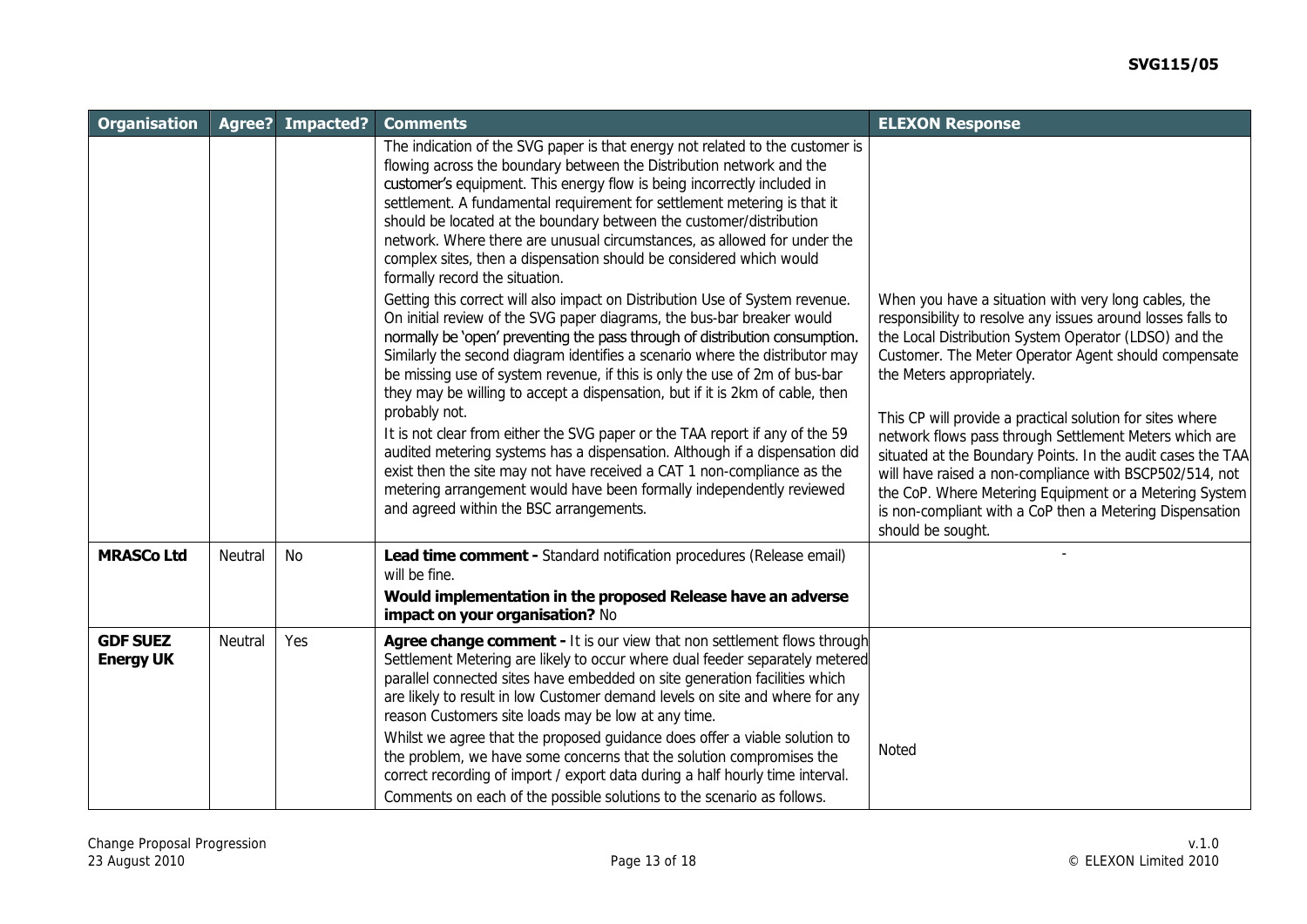| <b>Organisation</b> | Agree? | Impacted? | <b>Comments</b>                                                                                                                                                                                                                                                                                                                                                                                                                                                                                                                                                                                                                                                                                                                                                                                                                                                                                                                                                                                                                                                                                                                                                                                                                                                                                                                                                                                                                                                                                                                                                                                                                                                                                                                                                                                                                                                    | <b>ELEXON Response</b>                                                                                                                                                                                                                                                                         |
|---------------------|--------|-----------|--------------------------------------------------------------------------------------------------------------------------------------------------------------------------------------------------------------------------------------------------------------------------------------------------------------------------------------------------------------------------------------------------------------------------------------------------------------------------------------------------------------------------------------------------------------------------------------------------------------------------------------------------------------------------------------------------------------------------------------------------------------------------------------------------------------------------------------------------------------------------------------------------------------------------------------------------------------------------------------------------------------------------------------------------------------------------------------------------------------------------------------------------------------------------------------------------------------------------------------------------------------------------------------------------------------------------------------------------------------------------------------------------------------------------------------------------------------------------------------------------------------------------------------------------------------------------------------------------------------------------------------------------------------------------------------------------------------------------------------------------------------------------------------------------------------------------------------------------------------------|------------------------------------------------------------------------------------------------------------------------------------------------------------------------------------------------------------------------------------------------------------------------------------------------|
|                     |        |           | We believe that 'proposed solution 1' would not be a viable option for the<br>vast majority of these sites. Due to the fact that it would be very unlikely to<br>find an appropriate point of common coupling at the site other than the one<br>currently in use.                                                                                                                                                                                                                                                                                                                                                                                                                                                                                                                                                                                                                                                                                                                                                                                                                                                                                                                                                                                                                                                                                                                                                                                                                                                                                                                                                                                                                                                                                                                                                                                                  | The view on Option 2 is quite correct.                                                                                                                                                                                                                                                         |
|                     |        |           | We agree that 'proposed solution 2' would offer a solution to the current<br>problems. However we also recognise that it would only be applicable when<br>the customer did not require parallel metering.<br>The proposed 'possible solution 3' the netting of imports and exports will not<br>record the true import and export total site values for each half hour period<br>It will only record a single import or export value but not both. Therefore<br>actual import and export from both feeders will be netted together within<br>each half hour period, thus reducing import volumes and consequently<br>reducing the renewable obligation payable on import supplies and also<br>reducing the VAT to be charged on both imports and exports. Historically<br>HMR&C allowed the netting through "virtual" summated metering. However<br>due to increase in the number of these sites and the expected fall in taxable<br>revenue (VAT) their rules now dictate that both import and export usage are<br>billed separately and VAT levied on both supplies unless both supplies are<br>physically summated through the appropriate metering solution. There will<br>also be some situations where one or both of the dual feeders has no export<br>Mpan.<br>We would also like to note that the registered import supplier may not be the<br>same as the registered export supplier for any given feeder, indeed it is<br>possible that up to four separate Electricity Suppliers to be involved with a<br>single dual feeder separately metered supply.<br>For which role is your organisation impacted? Supplier<br>Impact - In the recent past we have encountered at least one significant<br>problem and customer dispute resulting from a dual feeder separately<br>metered parallel connected site with low load conditions. We believe that this | The solution proposed by CP1338 will not 'net' the Import<br>and Exports, and result in a misleading value. The solution<br>eliminates any inappropriate (non-Settlement) flows from<br>the imports and exports recorded by the Meters to give the<br>true Import (AI) and Export (AE) values. |
|                     |        |           | was not a one off occurrence and are concerned that, especially given the<br>current financial climate, these circumstances could be repeated. As such we<br>have a significant interest in any development in the treatment of complex<br>sites.                                                                                                                                                                                                                                                                                                                                                                                                                                                                                                                                                                                                                                                                                                                                                                                                                                                                                                                                                                                                                                                                                                                                                                                                                                                                                                                                                                                                                                                                                                                                                                                                                  |                                                                                                                                                                                                                                                                                                |
|                     |        |           | <b>Associated costs - No cost to implement</b>                                                                                                                                                                                                                                                                                                                                                                                                                                                                                                                                                                                                                                                                                                                                                                                                                                                                                                                                                                                                                                                                                                                                                                                                                                                                                                                                                                                                                                                                                                                                                                                                                                                                                                                                                                                                                     |                                                                                                                                                                                                                                                                                                |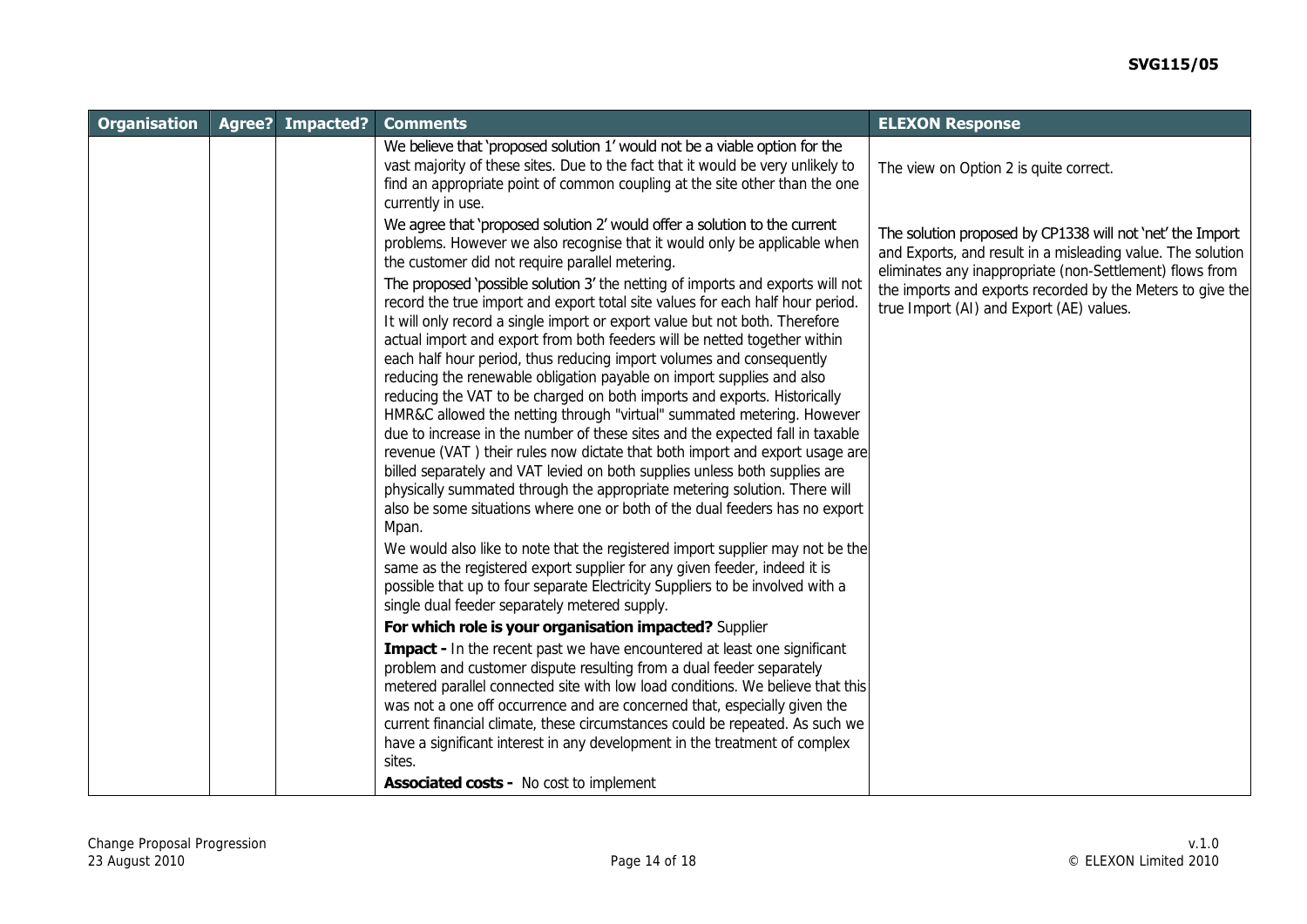| <b>Organisation</b>                                |                | Agree? Impacted? | <b>Comments</b>                                                                                                                                                                                                                                                                                                                                                                                                                                                                                                                                                                                                                                                                                                           | <b>ELEXON Response</b> |
|----------------------------------------------------|----------------|------------------|---------------------------------------------------------------------------------------------------------------------------------------------------------------------------------------------------------------------------------------------------------------------------------------------------------------------------------------------------------------------------------------------------------------------------------------------------------------------------------------------------------------------------------------------------------------------------------------------------------------------------------------------------------------------------------------------------------------------------|------------------------|
|                                                    |                |                  | Any other comments - In view of the likely substantial increase in<br>embedded generation facilities in the near future, We would suggest that<br>DNO's should be required to provide Elexon with a list of all their dual feeder<br>separately metered supplies where authorization to parallel the connection<br>has been given to the Customer or where parallel connection of the dual<br>feeders may be required by the DNO in the future.<br>Where authorization to parallel separately metered the dual feeders have<br>been given, Customers should be given the option to pay for the installation<br>of true 'within half hour' summation metering or revoke the right to parallel<br>their feeders altogether. |                        |
| <b>E.ON UK</b><br><b>Energy</b><br><b>Services</b> | <b>Neutral</b> | Yes              | Impact HHMOA<br><b>Please state what the impact is -</b> Changes may be required to<br>operational procedures.                                                                                                                                                                                                                                                                                                                                                                                                                                                                                                                                                                                                            |                        |

## **Table 3: Comments on redline text**

| No. | <b>Organisation</b>                  | <b>Document</b><br><b>Name</b> | <b>Location</b>                                       | Code | Severity Comments                                                                                                                                                                          | <b>ELEXON Recommendations</b>                                                                                |
|-----|--------------------------------------|--------------------------------|-------------------------------------------------------|------|--------------------------------------------------------------------------------------------------------------------------------------------------------------------------------------------|--------------------------------------------------------------------------------------------------------------|
|     | <b>Western Power</b><br>Distribution | CP1338<br><b>BSCP502</b>       | Page 13 & page H<br>Attachment for 14 section 4.9.8   |      | examples appears to be wrong. Shouldn't the rule instances in BSCP502 redlined changes<br>be: Import $MSID =$<br>$(M1 \text{ AIAE} + M2 \text{ AIAE}) - (M1 \text{ AEA} + M2 \text{ AEA})$ | The aggregation rule for the Imports on the 2 new Noted, we recommend that this correction is applied to all |
|     | Western Power<br>Distribution        | CP1338<br><b>BSCP514</b>       | Page 9 and<br>Attachment for page 10 section<br>8.4.8 |      | As above.                                                                                                                                                                                  | Noted, we recommend that this correction is applied to all<br>instances in the BSCP514 redlined changes      |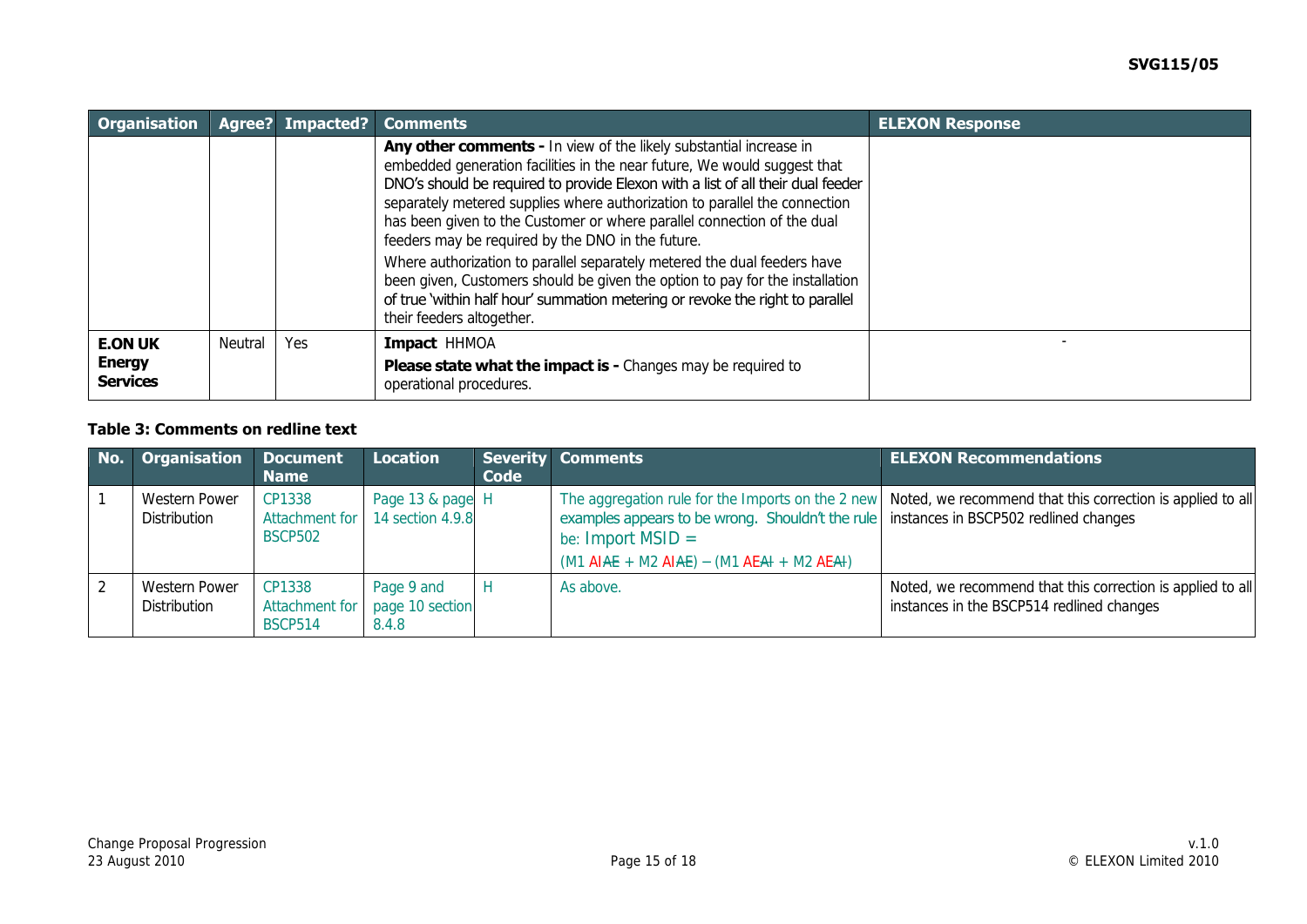## **Appendix 2 – New Change Proposal**

| DCP/CP | <b>CVA/SVA</b> | <b>Title</b>                                                                                   | <b>Description</b>                                                                                                                                                                                                                                                                                                                                                                                                                      | <b>Raised</b> |
|--------|----------------|------------------------------------------------------------------------------------------------|-----------------------------------------------------------------------------------------------------------------------------------------------------------------------------------------------------------------------------------------------------------------------------------------------------------------------------------------------------------------------------------------------------------------------------------------|---------------|
| CP1339 | <b>SVA</b>     | Amendments to BSCP533 to enable<br>changes to the hosting and operation<br>of the PARMS system | The hosting and operation of the Performance Assurance Monitoring and Reporting<br>System has been revised to provide a more robust environment for PARMS.<br>CP1339 proposes to amend the references to PAA with PARMS and to remove<br>references to <b>PARMS@elexon.co.uk</b> and other such changes to reflect the changes to<br>PARMS in the relevant BSCPs to enable changes to the hosting and operation of the<br>PARMS system. | 06/08/2010    |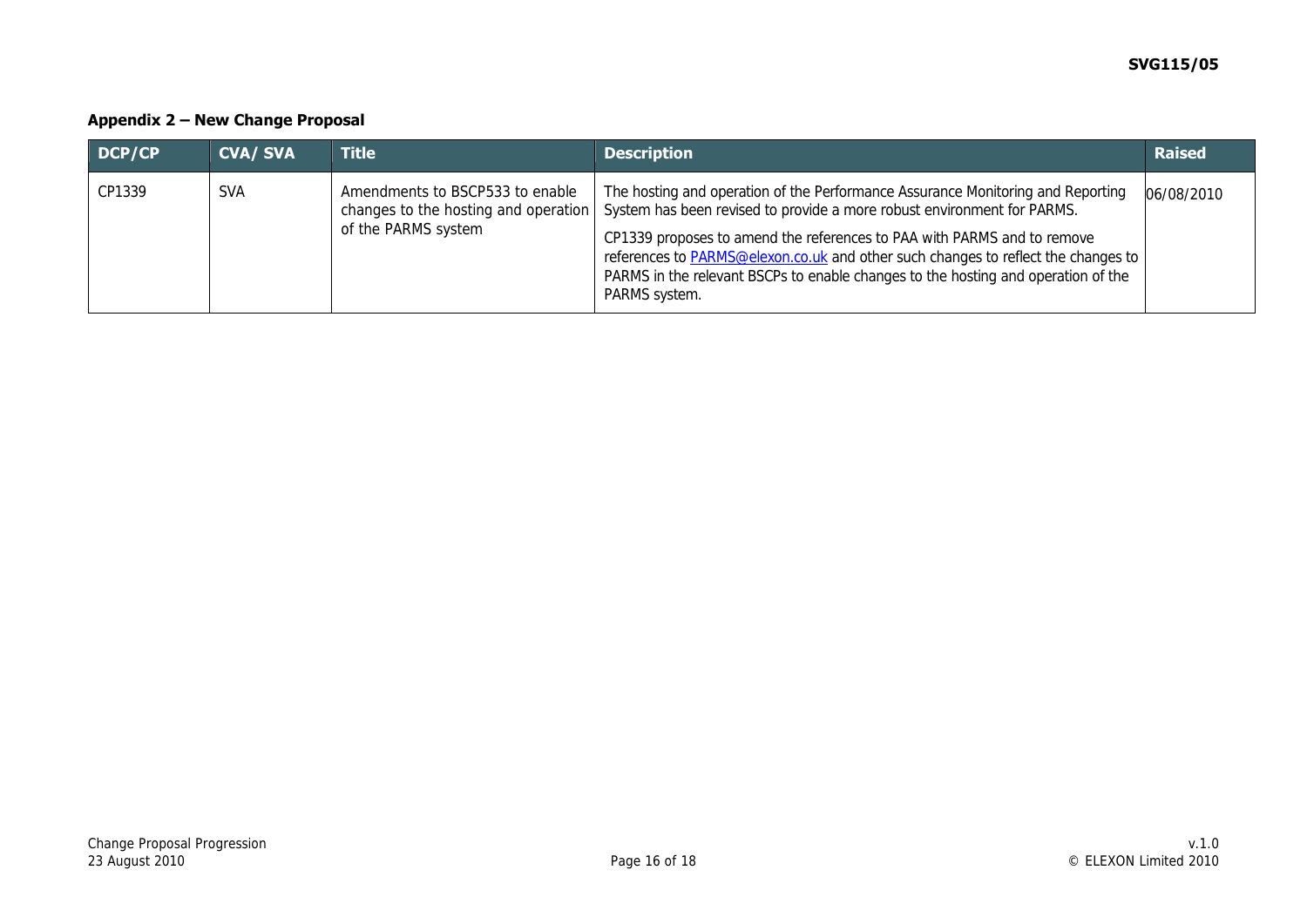#### **Appendix 3 – Summary of Open Change Proposals**

There are currently **15** open CPs, the ISG owns **1** CP, the ISG and SVG co-own **6** CPs, and the SVG own the remaining **8** CPs. **1** new CP has been raised since the last SVG meeting.



Please note:

- The numbers in the boxes indicate current number of CPs in a given phase.  $\bullet$
- The numbers in arrows show the variance in the past month.  $\bullet$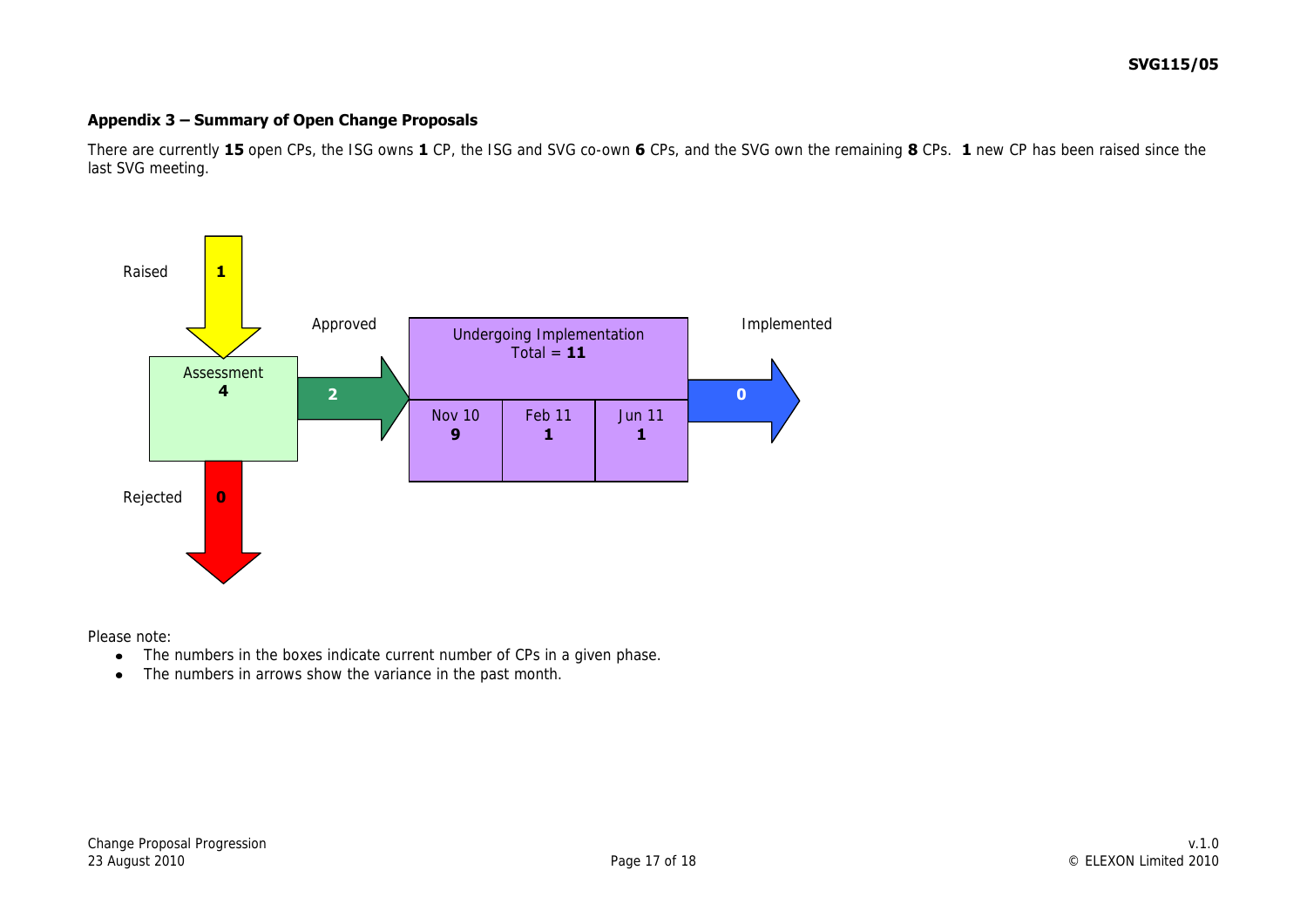#### **Appendix 4 – BSC Releases**

Change Proposals and Modification Proposals in **BLACK** text represents SVA changes, **RED** text represents CVA changes and **BLUE** text represents changes which impact both the SVA and CVA arrangements.

#### **Key**

**P** = Modification Proposal number

**Pro√/Pro<sup>\*</sup>** - Indicates that the Panel's recommendation to the Authority was to Approve/Reject the proposed Modification Alt<sup>/</sup>/Alt<sup>\*</sup> - Indicates that the Panel's recommendation to the Authority was to Approve/Reject the Alternative Modification

|                                         | <b>Pending CPs and</b><br><b>Modifications</b> | <b>Approved CPs and</b><br><b>Modifications</b>                                     | <b>Updates</b>                                                                                                                                                                                                                                                                                                                                                                                                                                                                                                                                                                                                                                                                                                                 |
|-----------------------------------------|------------------------------------------------|-------------------------------------------------------------------------------------|--------------------------------------------------------------------------------------------------------------------------------------------------------------------------------------------------------------------------------------------------------------------------------------------------------------------------------------------------------------------------------------------------------------------------------------------------------------------------------------------------------------------------------------------------------------------------------------------------------------------------------------------------------------------------------------------------------------------------------|
| Nov 2010 Scope<br>(Imp. Date 4 Nov 10)  | 1337, 1339                                     | 1267, 1315, 1325*,<br>1327, 1328, 1329,<br>1330, 1331, 1333<br>P243 Alt√, P244 Alt√ | The scope of the November 10 Release contains two Modifications and nine<br>Change Proposals. P243 'Publication of Generator Forward Availability by Fuel<br>Type' and P244 'Provision of BritNed Data to BMRS' were both approved on 21<br>January 2010 for inclusion in the Release. Both the Application Management<br>and Development (AMD) and Business Process Operator (BPO) service<br>providers have commenced work on the Release and are progressing to plan.<br>One CP, which impacts PARMS software, will be implemented on 1 November<br>2010. Changes to Code Subsidiary Documents also impacted by this CP will<br>become effective on this date. All other changes will be implemented on 4<br>November 2010. |
| Feb 2011 Scope<br>(Imp. Date 24 Feb 11) | 1336, 1338                                     | 1335                                                                                | The scope of the Feb 11 Release includes one approved CP (CP1335). No<br>Modifications have been approved for the Release yet.                                                                                                                                                                                                                                                                                                                                                                                                                                                                                                                                                                                                 |
| Jun 2011 Scope<br>(Imp. Date 30 Jun 11) |                                                | 1334 **                                                                             | The scope of the June 11 Release includes one approved CP (CP1334). No<br>Modifications have been approved for the Release yet.                                                                                                                                                                                                                                                                                                                                                                                                                                                                                                                                                                                                |
| <b>Standalone Releases</b>              | P229 Pro×/Alt×                                 | <b>P255 Pro√</b><br>P261 Pro√                                                       | The Authority approved P255 Proposed Modification with an Implementation<br>Date of 22 July 2010. The Authority approved P261 Proposed Modification<br>with an Implementation Date of the 9 August 2010.                                                                                                                                                                                                                                                                                                                                                                                                                                                                                                                       |

\* CP1325 has been approved to be implemented on the 1 November 2010, but is included in the November 10 Release.

\*\* CP1334 has been approved to be implemented on the 1 July 2011, but is included in the June 11 Release.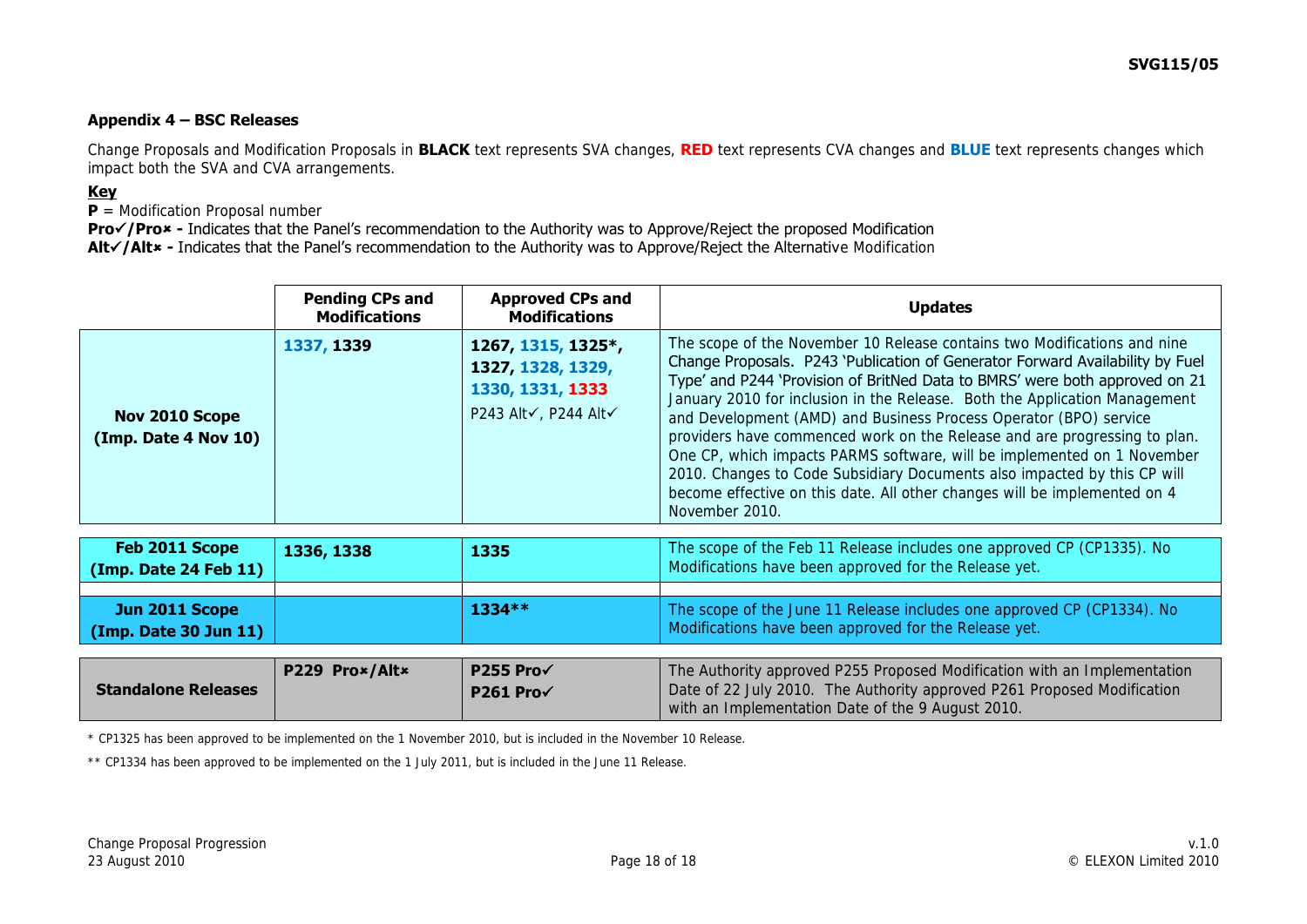## **Sections 1 through to 7.4 are not impacted by CP1338**

#### **Appendices 8 through to 8.3.5 are not impacted by CP1338**

#### **8.4 Guide to Complex Sites**

'Complex Site' means; any site that requires a 'Complex Site Supplementary Information Form' to enable the HHDC to interpret the standing and dynamic Metered Data relating to SVA MS for Settlement purposes to be provided to the HHDC in addition to the D0268 'Half Hourly Meter Technical Details'.

The primary electronic data flow between the HHMOA and HHDC for Half Hourly Meter Technical Details is the D0268. In the case of Complex Sites, this data flow alone is insufficient to accurately describe to the HHDC how to allocate the various channels of data that should be utilised in Settlements, therefore the D0268 is supplemented with the 'Complex Site Supplementary Information Form'.

The HHMOA should identify a Complex Site by providing a 'Complex Site Supplementary Information Form' in addition to the D0268 data flow to the HHDC and Supplier and indicating in the D0268 data flow that the site is complex. The 'Complex Site Supplementary Information Form' shall be sent no later than the sending of the D0268 or preferably in advance of the D0268 data flow. This action shall alert the HHDC to expect a 'Complex Site Supplementary Information Form' from the HHMOA containing details of how to configure the data collection requirements and passing of information to the HHDA and Supplier. The 'Complex Site Supplementary Information Form' should be sent electronically or by any other method agreed.

It is the responsibility of Suppliers to manage and co-ordinate their Agents to achieve compliance and to intervene should any issues arise.

The Supplier should identify to the HHMOA which MSIDs relate to the Import energy and which MSIDs relate to the Export energy.

Where the Complex Site is subject to Shared Meter Arrangements, one D0268 data flow and therefore one 'Complex Site Supplementary Information Form' is required. The D0268 'Complex Site Supplementary Information Form' shall be sent by the HHMOA to the HHDC and the Primary Supplier. The Primary Supplier shall decide whether this information shall be copied to the Secondary Supplier(s) and provide this information if required.

In many cases, a Complex Site shall meet the conditions required to apply for a Metering Dispensation as described in BSCP32 'Metering Dispensations'. Where Complex Sites use MS which are not fully compliant with the relevant CoP, a Metering Dispensation should be applied for via BSCP32. Once a Dispensation has been granted, the information shall be available for all future Suppliers, so that they shall have the ability to understand the metering configuration at the Complex Site. As part of the dispensation application process, the Supplier shall need to submit a simplified schematic diagram of the Complex Site connection arrangements and the proposed metering points, as required in BSCP32.

This Appendix 8.4.1 to 8.4.87 provides a non-exhaustive list of Examples of Complex Sites and non-Complex Sites. These examples illustrate the need to create rules that accurately describe the aggregation necessary to derive the total energy for a customer. The aggregation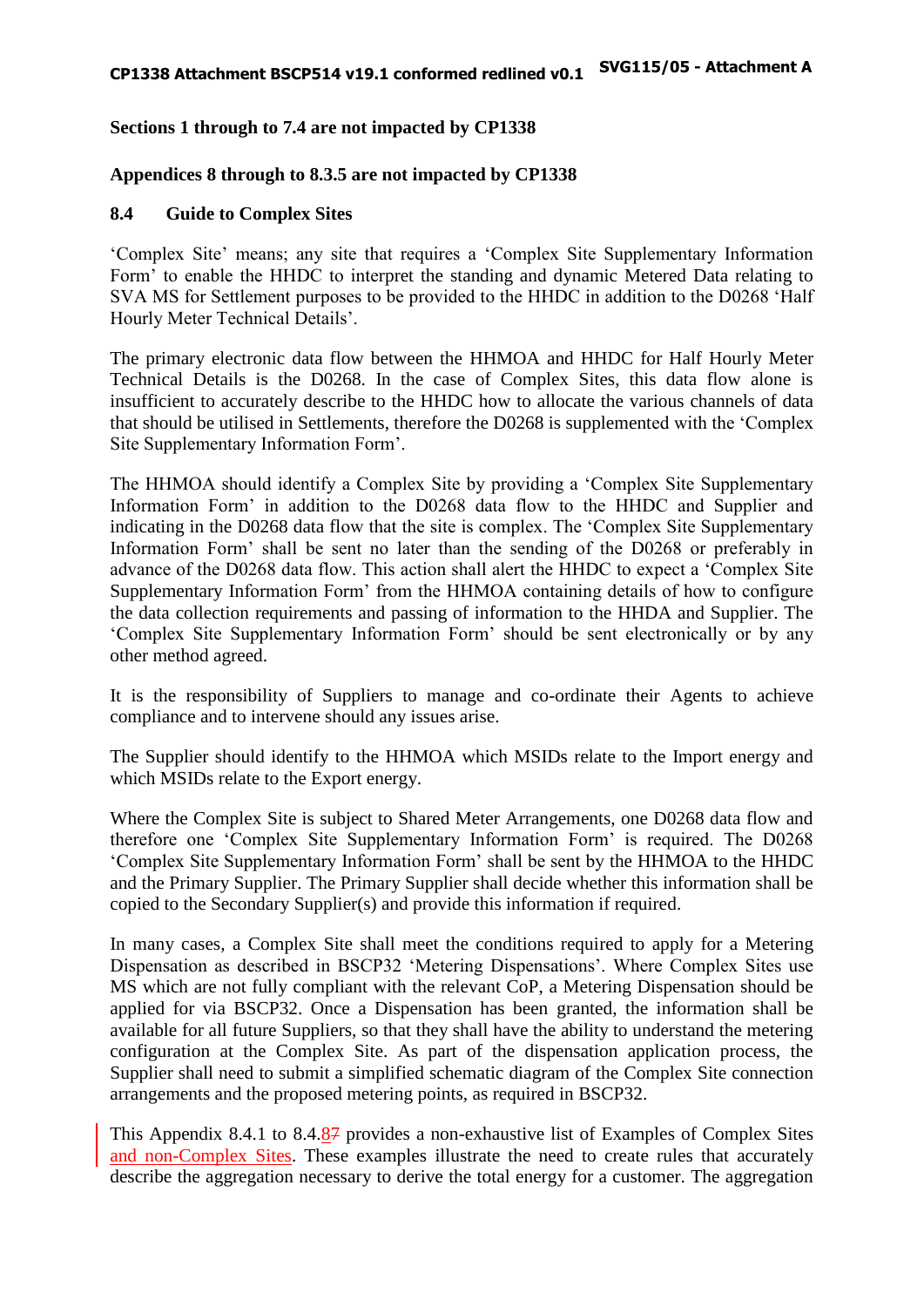## **CP1338 Attachment BSCP514 v19.1 conformed redlined v0.1 SVG115/05 - Attachment A**

rule contains terms that define each metered quantity at each Meter Point and form part of the total energy. The HHMOA is required to define the terms in the aggregation rule relative to the data.

The following aggregation rule can be applied to all Complex Sites.

(Feeder A Active Export – Feeder A Active Import)+(Feeder B Active Export – Feeder B Active Import) + (Feeder n…

Simplified to  $(AAE - AAI) + (BAE - BAI)$ Feeder B to feeder n…

Where  $AE =$  Active Energy Export

 $AI =$  Active Energy Import

The HHDC is required to establish gross energy for the site for each Settlement Period. This is achieved by applying the aggregation rule to the metered data values. If the resultant value applied to the rule is positive, the site is Exporting, and the Import value is zero. Conversely, if the result is negative, then the site is Importing, and the Export value is zero. Where the resultant is zero, the site is neither importing nor exporting and both values shall be zero. The number of mathematical terms in the aggregation rule is dependent on the number of feeders.

When the HHMOA indicates Complex Site on the D0268 data flow, the HHMOA is required to provide all the information necessary, via the 'Complex Site Supplementary Information Form', for the HHDC to aggregate correctly. As part of the supplementary information, the HHMOA is required to provide a schematic diagram of the MS.

Form BSCP514/8.4.8 'Complex Site Supplementary Information Form' provides a means for the HHMOA to convey the information necessary for correct aggregation. BSCP514/8.4.8a gives an overview of the data source and BSCP514/8.4.8b shows the information needed to collect that data.

Where meter channel data is missing, incomplete or incorrect, the HHDC should attempt to use the associated check data indicated on BSCP514/8.4.8a.

Where duplicated Outstations are provided, two sets of BSCP514/8.4.8a shall be provided each clearly indicating primary and secondary Outstations.

#### **8.4.1 Off-site Totalisation**

This example is an example of a non-Complex Site where multiple feeders existenter a Complex Site, E each feeder is normally equipped with Code of Practice compliant Meter(s). The HH data is collected and summated off-site by the HHDC and then submitted for Settlement as a single set of HH data.

Where both Import and Export Meters are present, the Export Meter shall be totalled in the same way as Import metering so that both calculations are gross.

For this reason, the netting of Export energy from Import energy should not be carried out. The BSC also states that there must be only one HHMOA for a MS that measures both Export and Import active energy.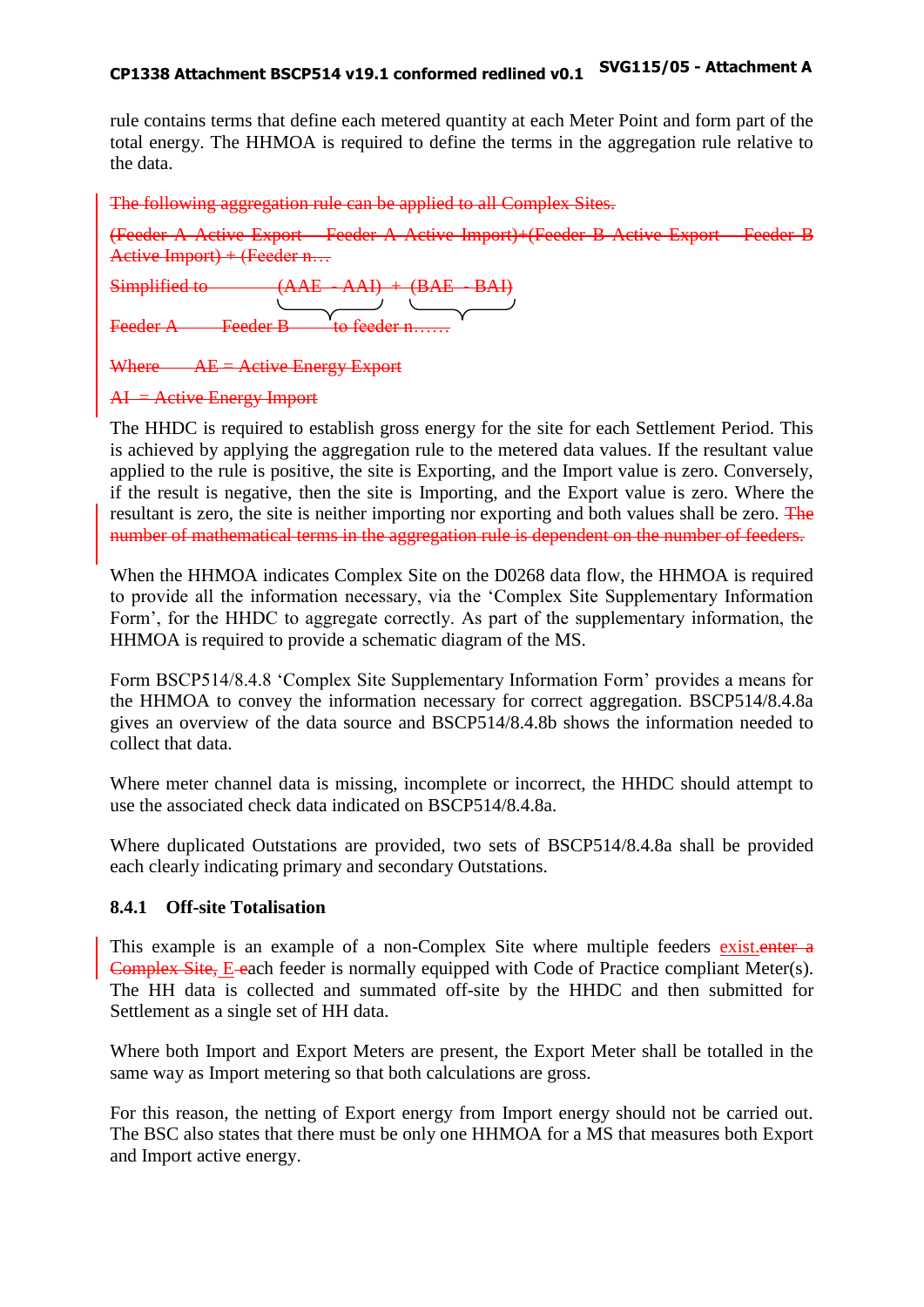

No. of Export  $MSIDs = 1$ 

An alternative would be for each Import or Export Meter to have its own MSID. In this case, totalisation would be carried out by the HHDA as opposed to the HHDC, and the example above would have 2 Import MSIDs and 2 Export MSIDs. This arrangement would be more desirable since it is not a Complex Site and so would not require a Metering Dispensation.

#### **8.4.2 On-site Totalisation**

This is an example of a non-Complex Site, where totalisation is possible by intelligent Outstations, this is permitted provided Import and Export data are provided separately to the HHDC and then on to the HHDA for Settlement. In this example, two streams of data are sent from the on-site totaliser to the HHDC, one set of HH data for total Import and one set of HH data for total Export.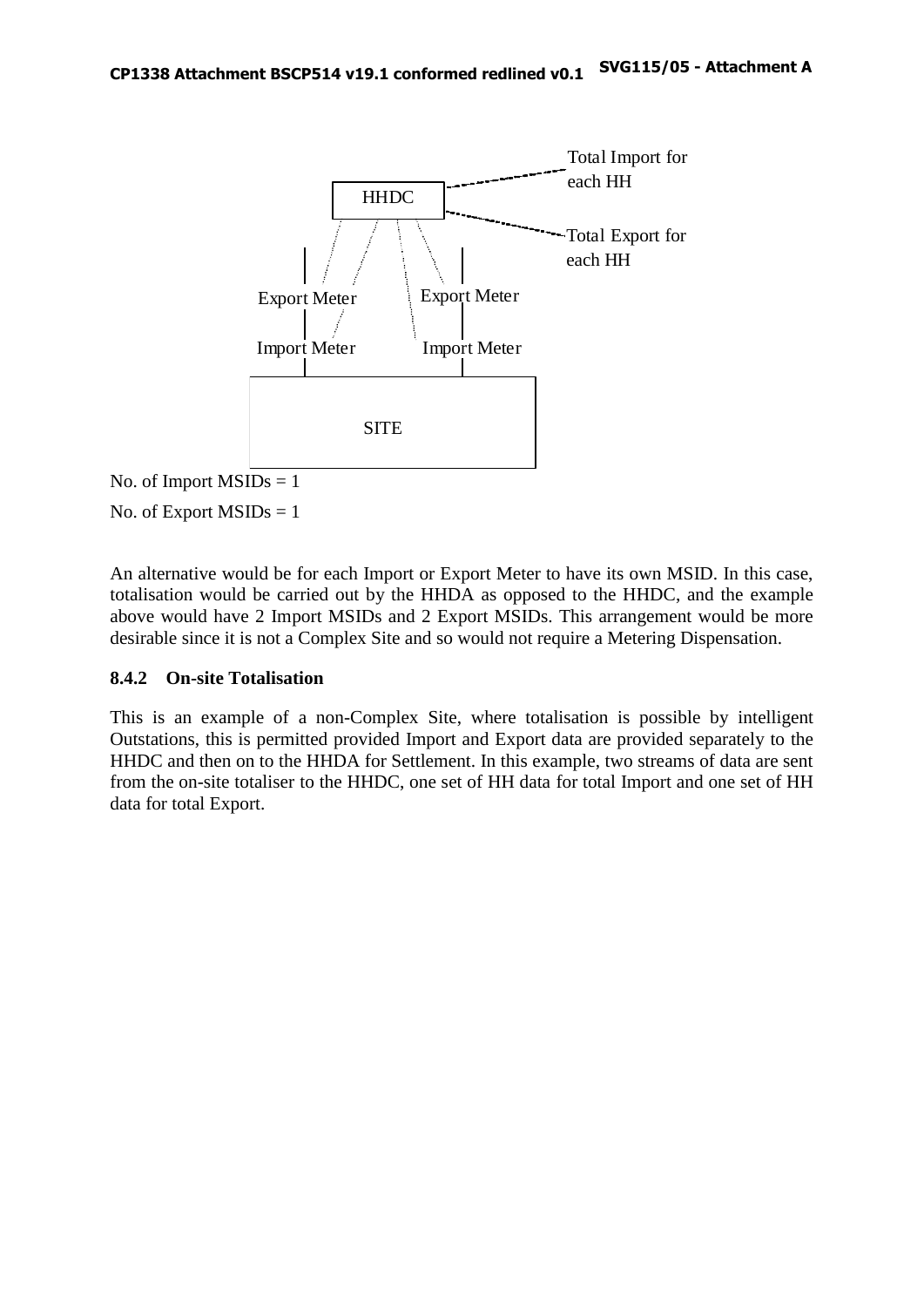

Netting of Exports and Imports shall not be permitted at site.

No. of Import  $MSIDs = 1$ 

No. of Export  $MSIDs = 1$ 

#### **8.4.3 Embedded Customers within a Private Network**

An example is where Customer 'A' within an industrial site takes energy directly from the landlord's internal network, but has a separate Supply contract with a licensed Supplier. The energy consumption of the landlord's network supply is determined by the netting of the Meters at the point of connection to the Distribution System and the individual Customer 'A' Meter.

This arrangement results in two distinct MSIDs. When traded in SMRS, to ensure the proper allocation of energy traded within the Settlement processes, **both the landlord's supply and the Customer 'A' supply shall have the same HHDC and HHMOA,** the same HHMOA being necessary for the processing of related D0268's. Different Suppliers and HHDAs would be acceptable.

A Metering Dispensation for each arrangement should be obtained before further MSIDs are created in SMRS for this type of customer.

The applied Line Loss Factors (LLFs) shall not take account of losses within the private network and should be left to the landlord and Customer 'A' to come to a mutual agreement. However, each traded MSID should have Voltage General or site Specific LLFs applied in the normal way for Settlement purposes.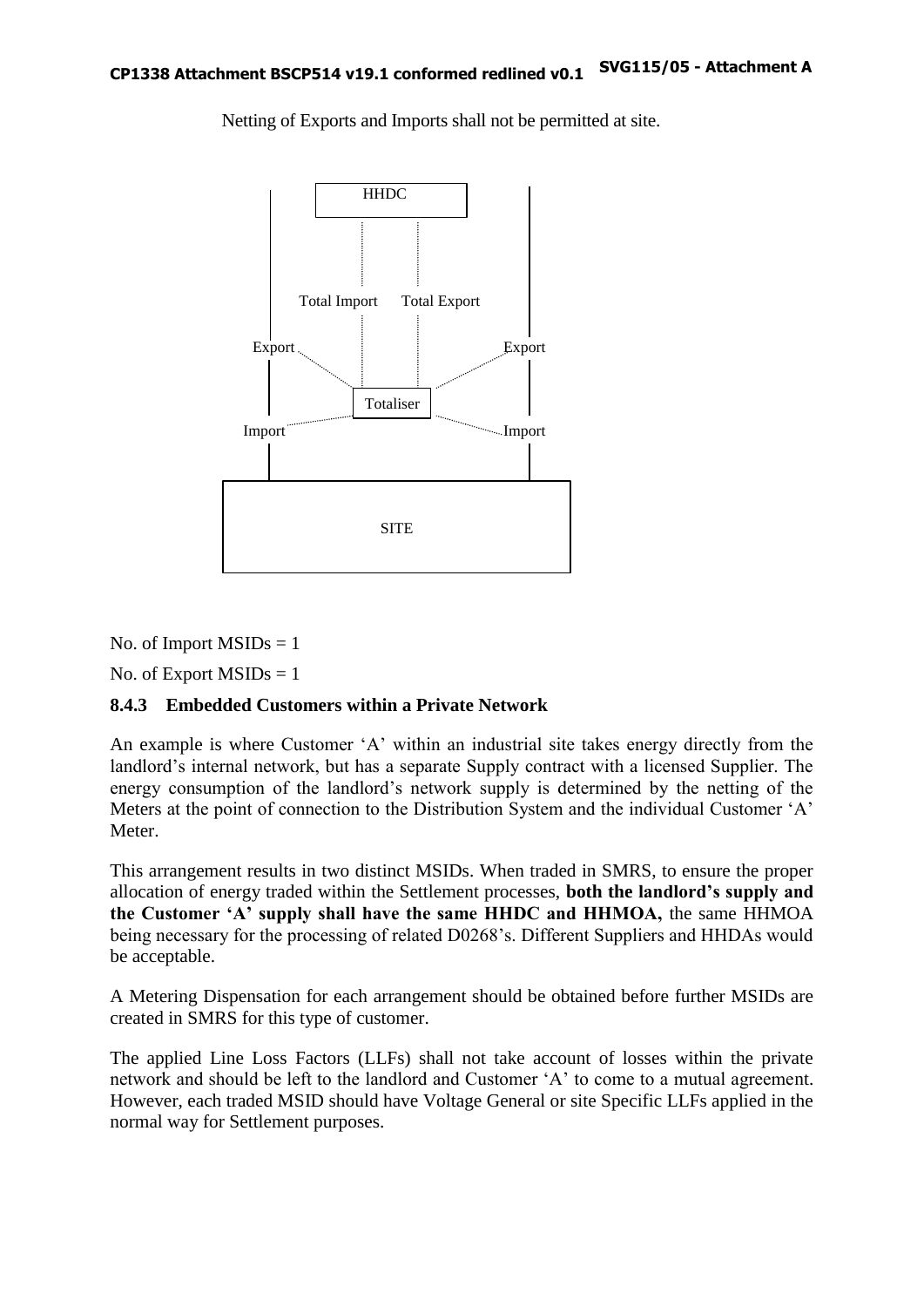

Landlord energy for Supplier 'X' = Meter 'P' – Meter 'Q' HH data: 1 Import MSID

Customer 'A' energy for Supplier 'Z' = Meter 'Q' HH data: 1 Import MSID

No. of Import  $MSIDs = 2$  (1 MSID for embedded customer and 1 for the landlord or Main site)

No. of Export  $MSIDs = 0$ 

#### **8.4.4 Feed Through Sites at the Same Voltage with no Embedded Generation**

This is where a customer's network takes supply from the local Distribution System and feeds out from the customer's network at the same voltage to another part of the local Distribution System. In this example there is no embedded generation on the customer's network, and the isolated part of the local Distribution System is either incapable of being fed from any other source than via the customer's network, or would only be supplied from a different source (such as a restricted capacity feed from the main Distribution System) under abnormal conditions.

In this case, line losses within the customer network do not have to be considered since the feed into, and then out of, the customer network are assumed to have insignificant losses.

In this example, since there is no embedded generation, there is considered to be no Export. Import is derived as HH data: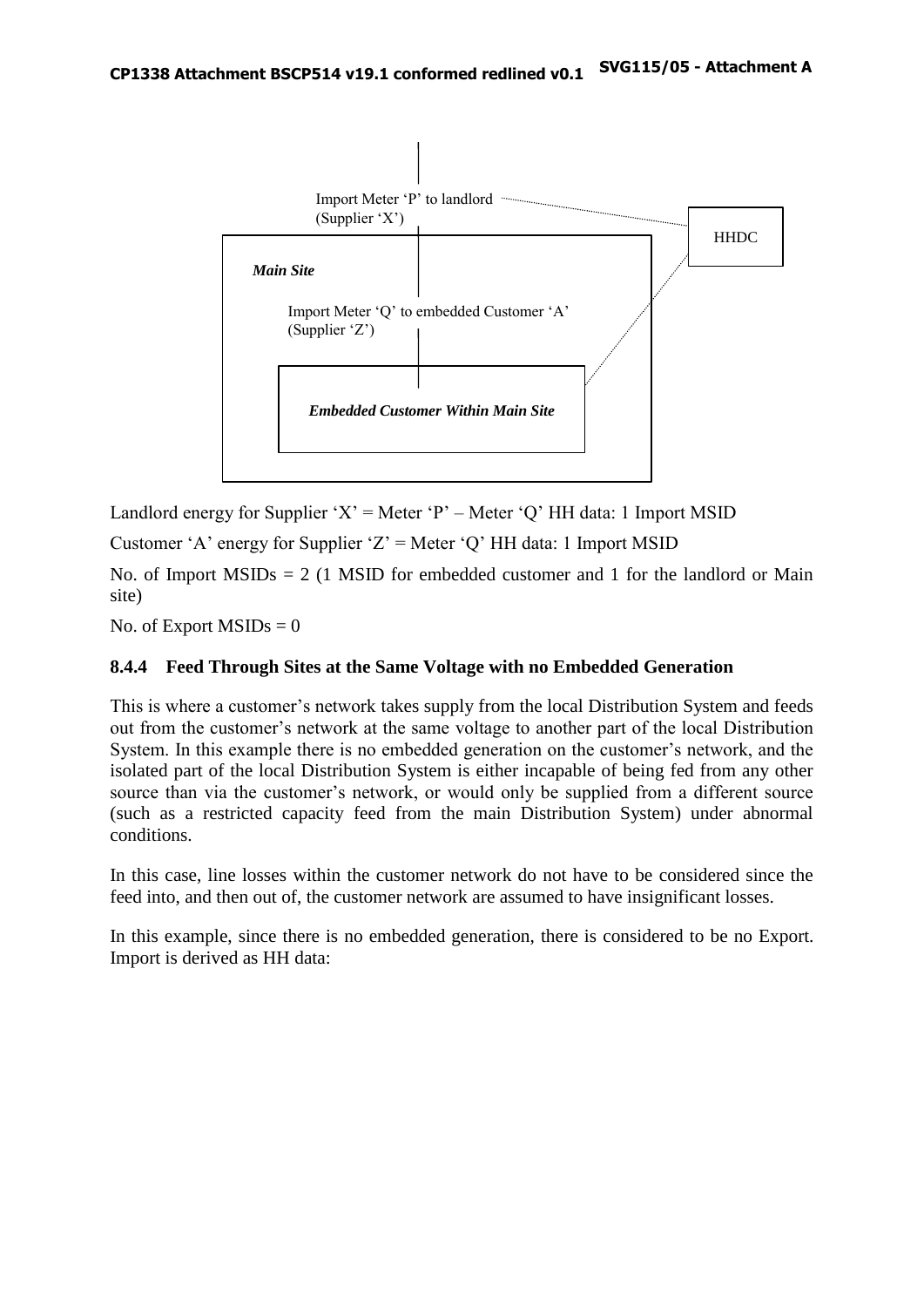

Import Meter A + Import Meter B - Export Meter C.

BPt = Boundary Point

Import to the Customer's network = Import Meter ' $A'$  + Import Meter 'B' – Export Meter 'C'

This is acceptable in SMRS since there is no on-site generation and an Export type Meter, Export Meter 'C', is measuring feed-through energy as opposed to embedded generation Export.

No. of Import  $MSIDs = 1$ 

No. of Export  $MSIDs = 0$ 

Export Meter 'C' may have its own MSID allocated if it is also acting as a demand Meter to another customer, although this would be dealt with separately for Settlements.

#### **8.4.5 Feed Through Sites at Different Voltages**

An example is where a factory takes supply at 66kV from the local Distribution System, and an 11kV feeder leaves the Complex Site to supply adjoining premises as part of the local Distribution System. In this example there is no embedded generation within the customer's network.

Voltage specific line losses can be applied to the HH data from Import Meter 'A', Import Meter 'B' and Export Meter 'C' to compensate for the losses incurred in the customer's network for passed through energy.

Totalisation would have to be carried out off-site by the HHDC, and after adjustment for line losses, Import is derived as HH data:

Import Meter A + Import Meter B - Export Meter C.

Since there is no embedded generation, there is considered to be no Export.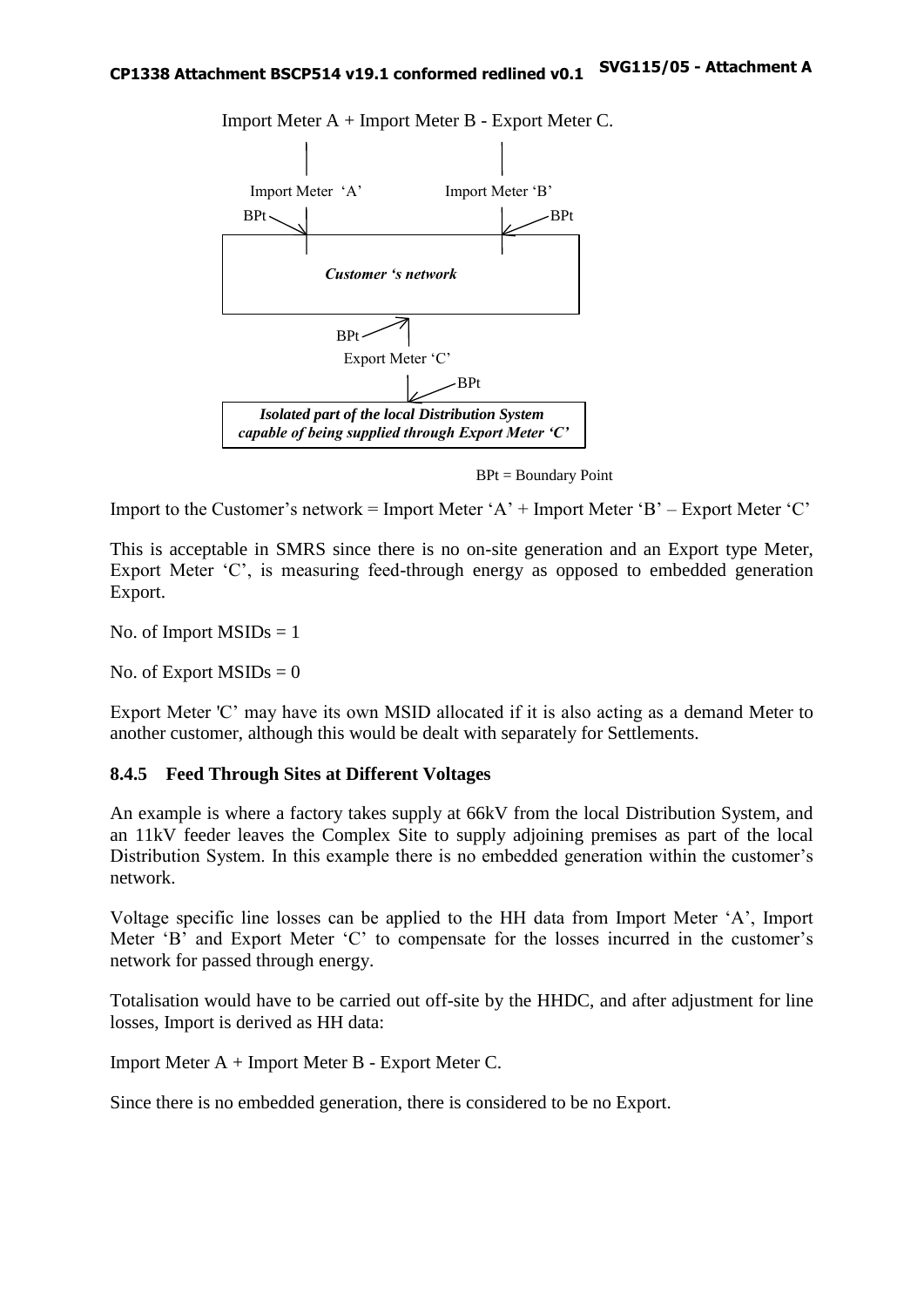

BPt = Boundary Point

Import to the Customer's network = Import Meter 'A' + Import Meter 'B' – Export Meter 'C'

This is acceptable in SMRS since there is no on-site generation and an Export type Meter, Export Meter 'C', is measuring feed through energy as opposed to embedded generation Export.

No. of Import  $MSIDs = 1$ 

No. of Export  $MSIDs = 0$ 

Export Meter 'C' may have its own MSID allocated if it is also acting as a demand Meter to another customer, although this would be dealt with separately for Settlements.

#### **8.4.6 Feed-Through Sites with Embedded Generation**

Where a customer's network has a feed through arrangement and has embedded generation within the Complex Site, the Complex Site demand and the true Export has to be determined.

It is assumed that the network supplied through Export Meter 'C' is connected to the local Distribution System through Import Meter 'A' so that customers connected to the isolated part of the local Distribution System preserve system time, i.e. both parts of the Distribution System are in synchronisation (Export generation protection shall prevent 'island generating').

For any time period, for Settlement purposes, Customer's total demand or total generation is derived from the Algorithm:

 $TCUST = (Expert 'A' - Import 'A') + (Expert 'B' - Import 'B') + (Expert 'C')$ 

If TCUST is positive then the Complex Site is a net Exporter.

If TCUST is negative then the Complex Site is a net Importer.

Both Total Import and Total Export may be non-zero for any HH Settlement Period.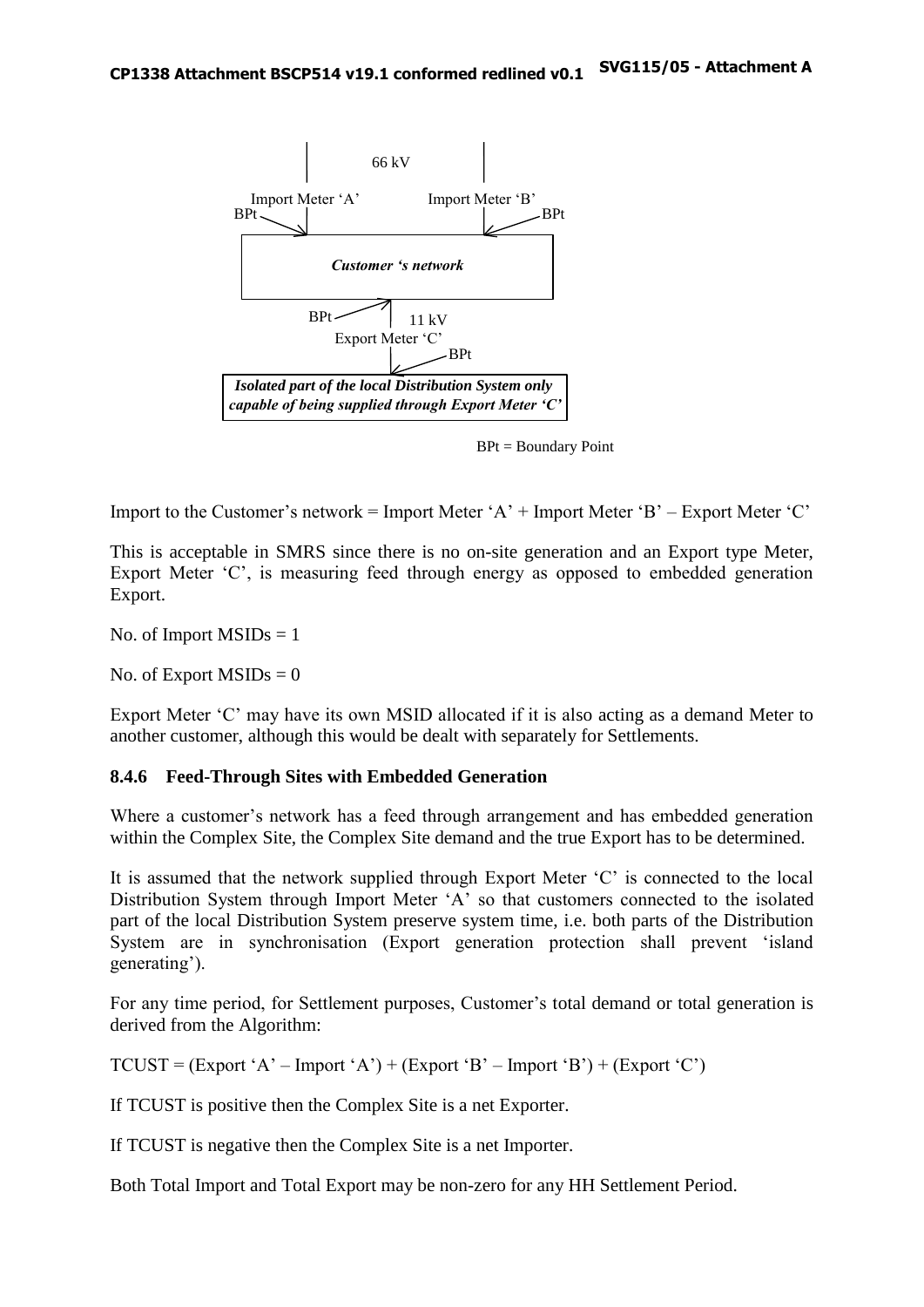

Import to the Customer's network = Import Meter  $A' +$ Import Meter  $B' -$  Export Meter  ${}^{\circ}C$ .

There is embedded generation. Export Meter 'C' can be getting its energy from either Import through 'A' / 'B' or from generation. By definition there may be at least 1 Export MSID.

No. of Import  $MSIDs = 1$  or n

No. of Export  $MSIDs = 0$  or n.

Export Meter 'C' may have its own MSID allocated if it is also acting as an Import Meter to another customer, although this would be dealt with Separately for Settlements.

#### **8.4.7 Separate Meter Points for Export and Import**

In this example a customer is connected to a Distribution System via an intake busbar, with each feeder into the factory being separately metered, and with a section of busbar on two feeders having embedded generation connected.

In this case, each Import and Export Meter must either provide separate sets of HH data into Settlement, or if totalisation is achieved either on-site or by the HHDC, Import and Export HH data must be totalled separately and separate.

Import and Export sets of HH data provided to Settlement. Export HH data must not be netted off Import HH data, or vice versa.

Since this is an extension of the single feed Import / Export arrangement, this does not have to be considered as a 'Complex Site'.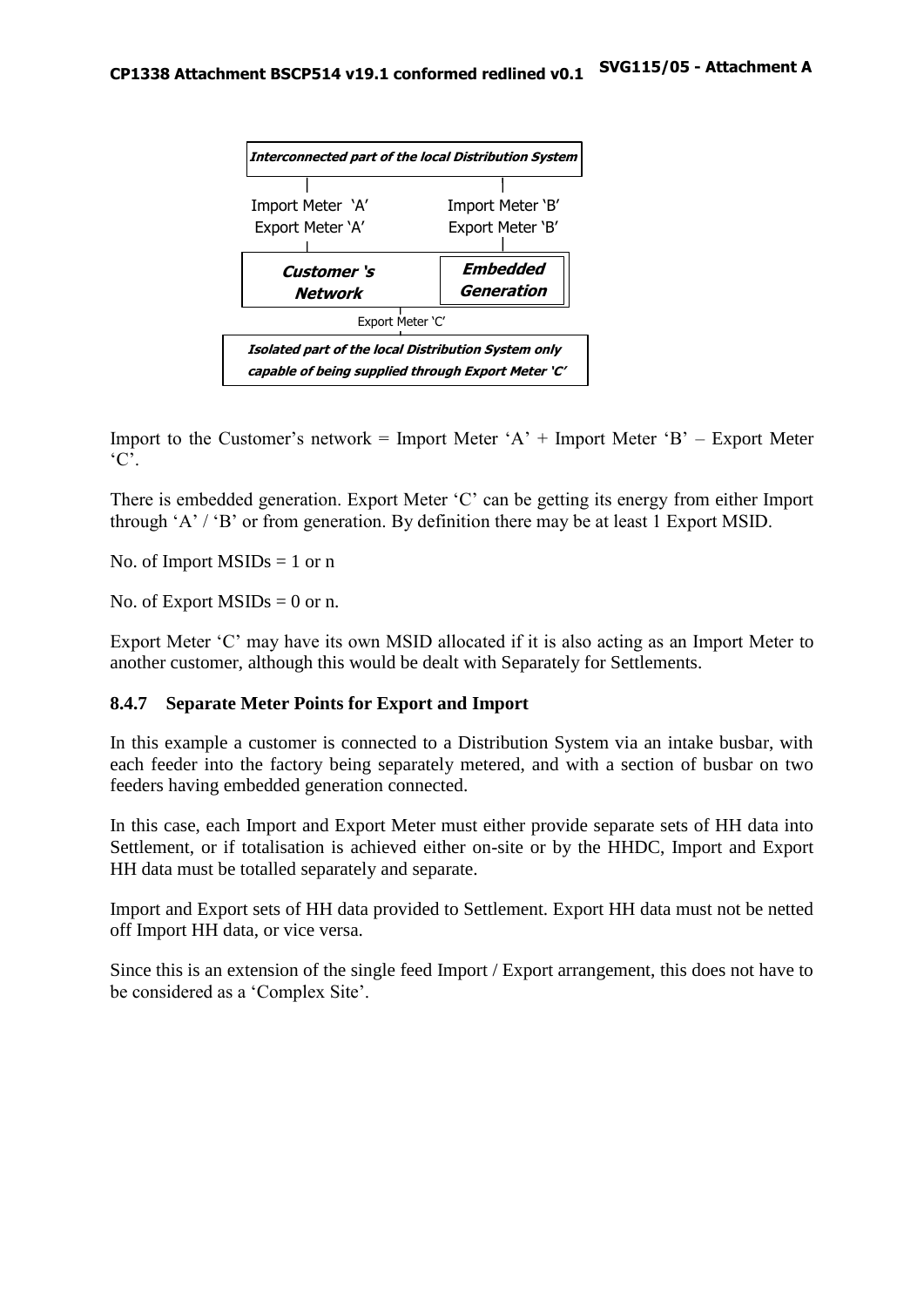

| Where totalisation is used: | Where totalisation is not used: |
|-----------------------------|---------------------------------|
| No. Import $MSIDs = 1$      | No. Import $MSIDs = 4$          |

No. Export  $MSIDs = 1$  No. Export  $MSIDs = 4$ 

## **8.4.8 Network Flows Impacting Settlement Meters**

In some cases it is possible for electrical flows (either on the distribution system or the customer's own network) to be recorded by the Settlement Meters unintentionally. These will usually appear as additional Imports and Exports and usually on different feeders. The diagrams below illustrate this principle. It should be noted that these flows may occur under exceptional circumstances only. It would not be reasonable to regard all multi feeder sites as Complex Sites in anticipation that such flows may exist at some point in the future.

Figure 1 shows an example where a distribution network flow passes through Settlement Meters M2 (as Import) and M1 (as Export). This is in addition to any flow from the distribution system to the customer. Therefore if this site was not considered a Complex Site then the resulting addition of Import Meter readings would not be correct because of the presence of distribution flows through Settlement Meters.

The aggregation rule for such a site might be:

 $Import = (M1 AE + M2 AE) - (M1 AI + M2 AI)$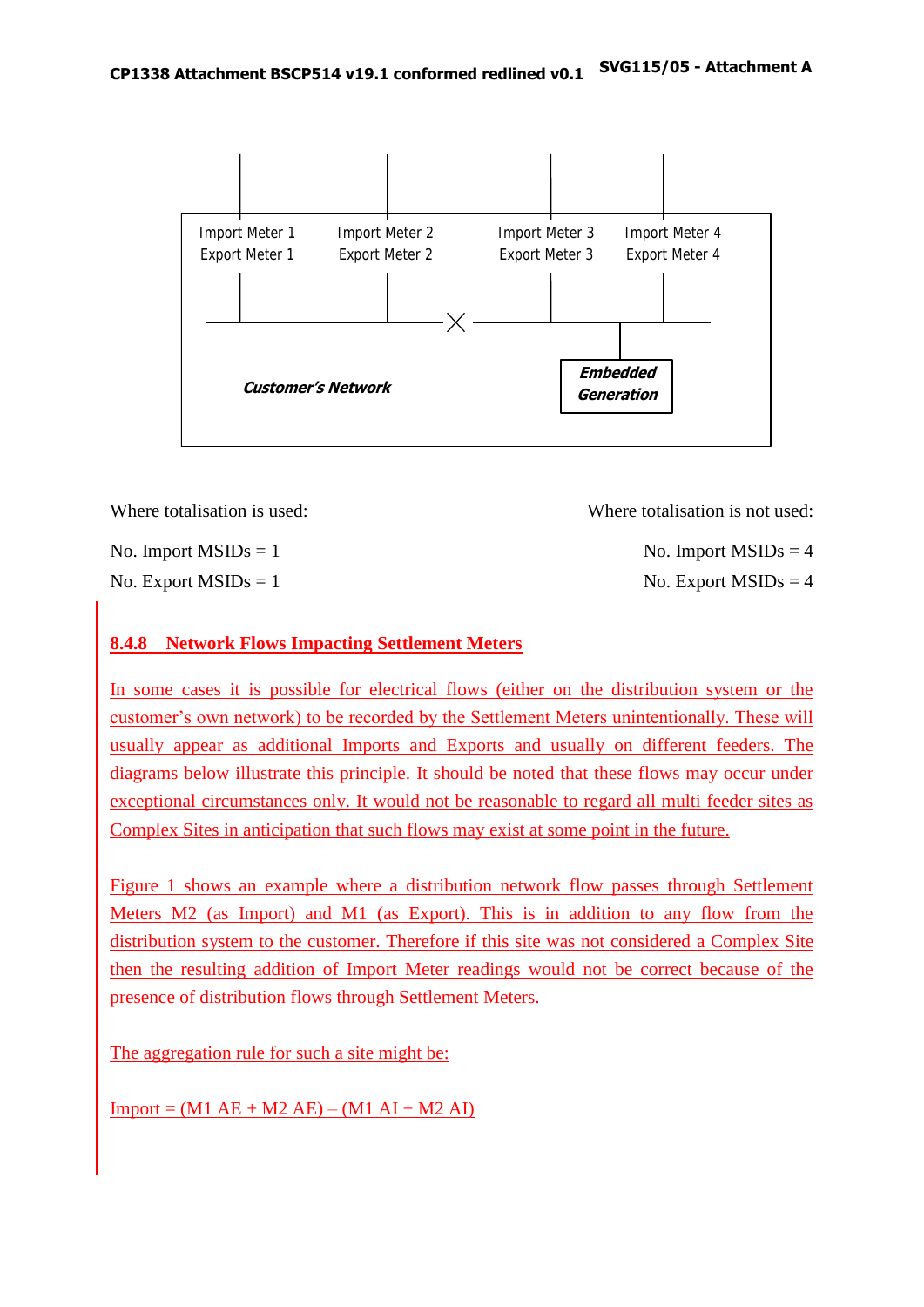

Figure 1. Distribution Network Flows

Similarly Figure 2 shows an example where the customer is generating a flow which passes through Meter M2 as Export and back into its system via Meter M1 as Import. Exports as well as Imports are accounted for in Settlements therefore it is necessary to apply aggregations to both the Import MSID as well as the Export MSID.

The aggregation rules for such a site might be:

Import  $MSID = (M1 AE + M2 AE) - (M1 AI + M2 AI)$  and Export  $MSID = (M1 AE + M2 AE) - (M1 AI + M2 AI)$ 



Figure 2. Customer Network Flows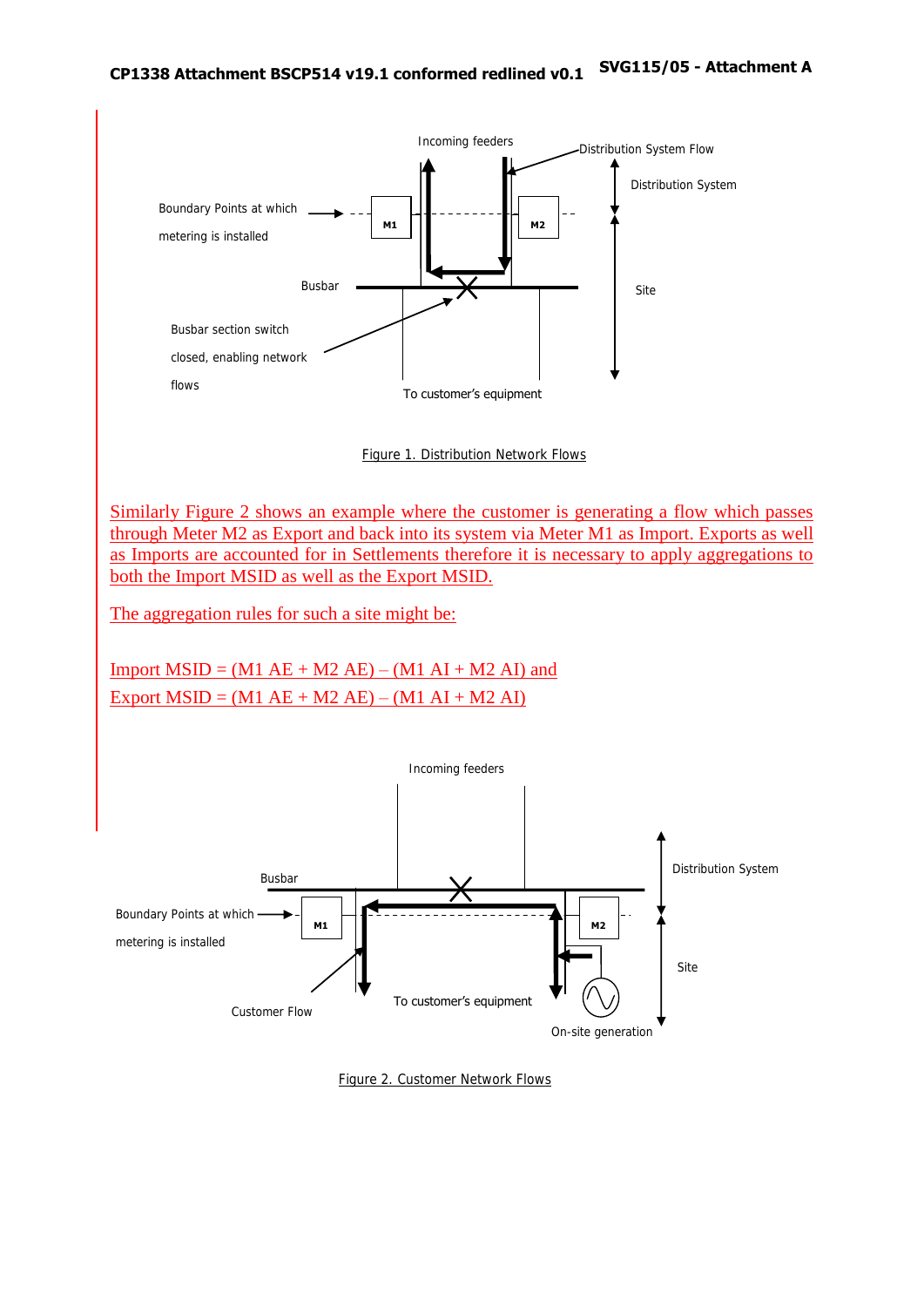## **8.4.8 Complex Site Supplementary Information Form**



|              | Import                                                                      | Export                                        | Import                                                                  | Export                                        | Import                                                               | Export                                               |
|--------------|-----------------------------------------------------------------------------|-----------------------------------------------|-------------------------------------------------------------------------|-----------------------------------------------|----------------------------------------------------------------------|------------------------------------------------------|
| <b>Main</b>  | Ref: <b>a</b><br>Page<br>Description<br>Feeder 1 kWh                        | Ref: b<br>Page<br>Description<br>Feeder 1 kWh | $Ref: \epsilon$<br>Page<br>Description<br>Feeder 2 kWh                  | Ref: d<br>Page<br>Description<br>Feeder 2 kWh | Ref: e<br>Page<br>Description<br>Feeder 3 kWh                        | Ref: <b>f</b><br>Page<br>Description<br>Feeder 3 kWh |
| <b>Check</b> | Ref: <b>1</b><br>Page<br>Description<br>Feeder 1 kWh<br>Form BSCP514/8.4.8b | Ref: 2<br>Page<br>Description<br>Feeder 1 kWh | $Ref: -3$<br>Page<br>Description<br>Feeder 2 kWh<br>Form BSCP514/8.4.8b | Ref: 4<br>Page<br>Description<br>Feeder 2 kWh | Ref: 5<br>Page<br>Description<br>Feeder 3 kWh<br>Form BSCP514/8.4.8b | Ref: 6<br>Page<br>Description<br>Feeder 3 kWh        |

Signature Date

Name and the set of the set of the set of the set of the set of the set of the set of the set of the set of the set of the set of the set of the set of the set of the set of the set of the set of the set of the set of the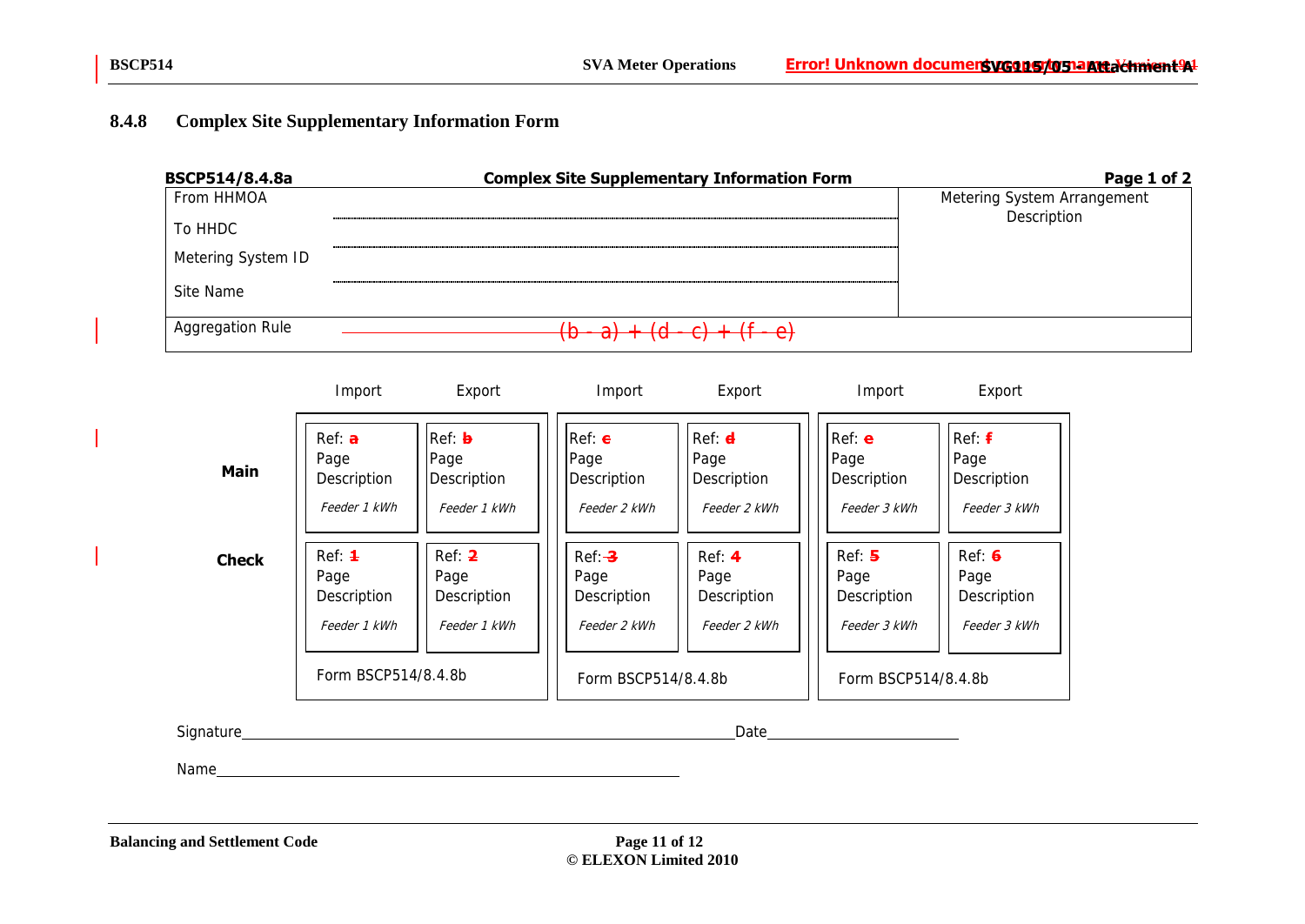## **BSCP514/8.4.8b Complex Site Supplementary Information Page 2 of 2**

| From HHMOA                       | Metering System<br>Arrangement Description |
|----------------------------------|--------------------------------------------|
| To HHDC<br>Metering<br>System ID |                                            |
|                                  |                                            |
| Site Name                        |                                            |
| Feeder Name                      |                                            |

Import Export

|       | Ref:                                                                                                                                                                                          | kWh | Ref:                                                                                                                                                                            | kWh |
|-------|-----------------------------------------------------------------------------------------------------------------------------------------------------------------------------------------------|-----|---------------------------------------------------------------------------------------------------------------------------------------------------------------------------------|-----|
| Main  | <b>MSID</b><br><b>Outstation ID</b><br><b>Channel Number</b><br>Comms Address<br>Meter ID<br>Pulse Multiplier<br>Meter Register Constant<br><b>CT</b> Ratio<br>VT Ratio                       |     | <b>MSID</b><br><b>Outstation ID</b><br><b>Channel Number</b><br><b>Comms Address</b><br>Meter ID<br>Pulse Multiplier<br>Meter Register Constant<br><b>CT</b> Ratio<br>VT Ratio  |     |
| Check | Ref:<br><b>MSID</b><br><b>Outstation ID</b><br><b>Channel Number</b><br><b>Comms Address</b><br>Meter ID<br>Pulse Multiplier<br>Meter Register Constant<br><b>CT</b> Ratio<br><b>VT</b> Ratio | kWh | Ref:<br><b>MSID</b><br><b>Outstation ID</b><br><b>Channel Number</b><br>Comms Address<br>Meter ID<br>Pulse Multiplier<br>Meter Register Constant<br>CT Ratio<br><b>VT</b> Ratio | kWh |
|       | Name                                                                                                                                                                                          |     |                                                                                                                                                                                 |     |

#### **Appendices 9 through to 10.2 are not impacted by CP1338**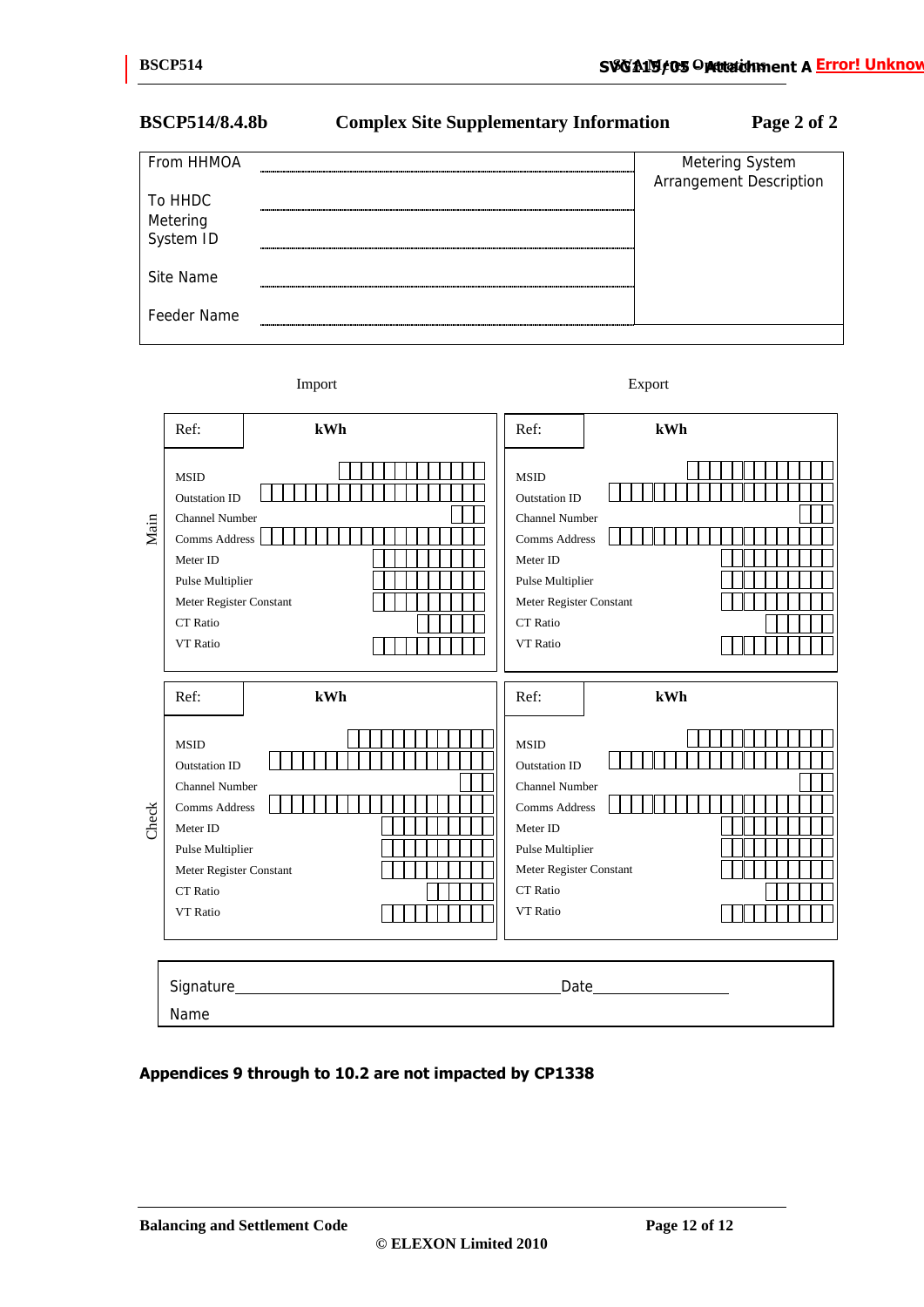**Sections 1 through to 3.1.1.6 are not impacted by CP1338**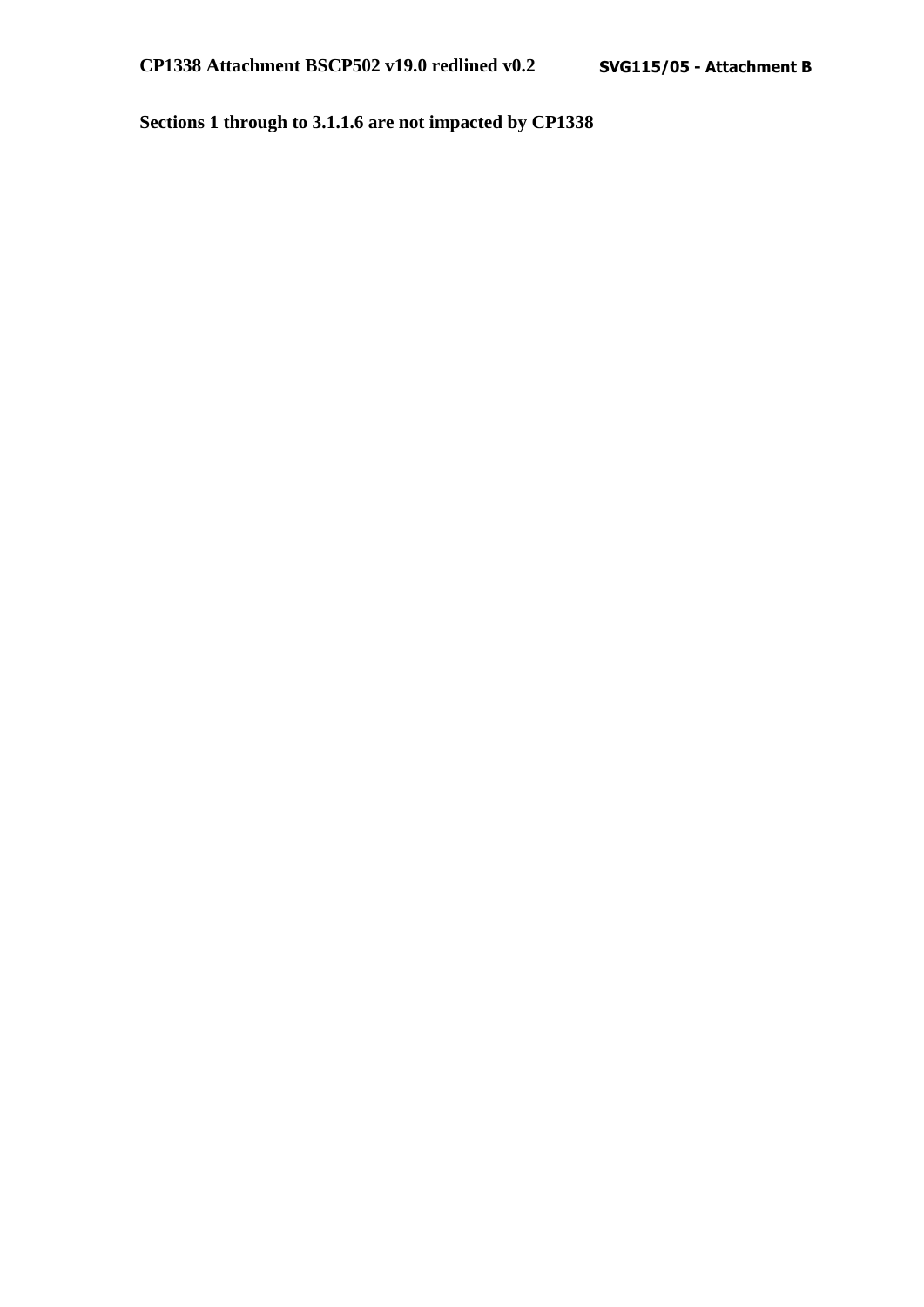#### **3.2 Registration Activities.**

## **3.2.1 New connection or Registration Transfers from CMRS to SMRS <sup>1</sup> - metered supply.**

| <b>REF</b> | <b>WHEN</b>                                                          | <b>ACTION</b>                                                                                                          | <b>FROM</b> | <b>TO</b>                                       | <b>INFORMATION REQUIRED</b>                                                                                                                                                                                                                                                                                                                                                                         | <b>METHOD</b>                             |
|------------|----------------------------------------------------------------------|------------------------------------------------------------------------------------------------------------------------|-------------|-------------------------------------------------|-----------------------------------------------------------------------------------------------------------------------------------------------------------------------------------------------------------------------------------------------------------------------------------------------------------------------------------------------------------------------------------------------------|-------------------------------------------|
| 3.2.1.1    | On appointment<br>of new HHDC.                                       | Send appointment details for MS,<br>including start date and IDs of HHDA and<br>MOA.                                   | Supplier.   | HHDC.                                           | D0148 Notification of Change to Other<br>Parties.<br>D0155 Notification of New Meter Operator or<br>Data Collector Appointment and Terms.                                                                                                                                                                                                                                                           | Electronic or other<br>method, as agreed. |
|            |                                                                      |                                                                                                                        |             |                                                 | D0289 Notification of MC/EAC/PC <sup>2</sup> .<br>D0302 Notification of Customer Details.                                                                                                                                                                                                                                                                                                           |                                           |
| 3.2.1.2    | Upon receipt of<br>SVA MS details.                                   | Record SVA MS details.<br>Validate SVA MS details received from<br>the Supplier against MDD received from<br>the SVAA. | HHDC.       |                                                 | Sufficient details of HHDC's appointment in<br>respect of a SVA MS to enable the HHDC to<br>perform its HHDC functions. These details<br>shall include the relevant SVA MSID and the<br>Identifiers for the MOA and, as the case may<br>be, the HHDA, the LDSO and the applicable<br>GSP Group. The details shall also include the<br>Settlement Days for which the HHDC and<br>HHDA are appointed. | <b>Internal Process.</b>                  |
| 3.2.1.3    | Within 5 WD of<br>the installation<br>and<br>commissioning of<br>MS. | Send initial Meter register readings<br>Send MTD and Energisation Status.                                              | $MOA^3$ .   | Supplier<br>/HHDC<br>/LDSO<br>HHDC <sup>8</sup> | D0010 Meter Readings.<br>D0268 Half Hourly Meter Technical Details<br>[Housekeeping – Footnote should have been<br>deleted by $CPI200$ <sup>4</sup> . If site is complex, send<br>Complex Site Supplementary Information<br>Form. Refer to Appendix 4.9 Guide to<br>Complex Sites.                                                                                                                  | Electronic or other<br>method, as agreed. |

<span id="page-31-0"></span> 1 If a Registration Transfer from CMRS, proceed in accordance with BSCP68, Section 3.2

<sup>&</sup>lt;sup>2</sup> Refer to Appendix 4.2 for rules on when the EAC should be used by the HHDC for data estimation purposes.

<sup>&</sup>lt;sup>3</sup> The MOA shall provide the energisation status at MS or feeder level. If the energisation status is provided at feeder level, the HHDC shall assume that the MS is de-energised if all feeders are de-energised, and energised if one or more feeders is energised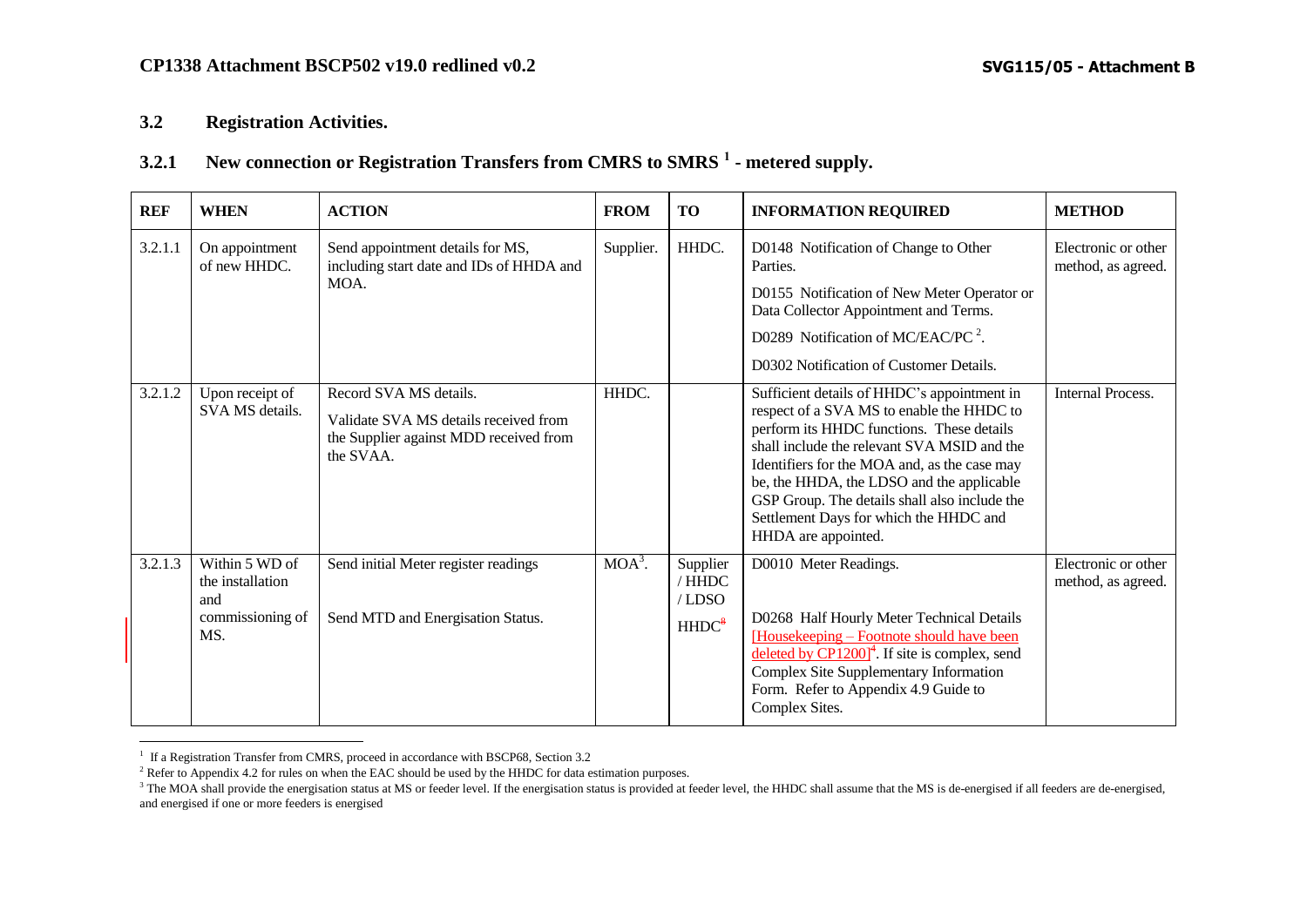| REF     | <b>WHEN</b>                                           | <b>ACTION</b>                | <b>FROM</b> | <b>TO</b>                | <b>INFORMATION REQUIRED</b>                                                            | <b>METHOD</b>                             |
|---------|-------------------------------------------------------|------------------------------|-------------|--------------------------|----------------------------------------------------------------------------------------|-------------------------------------------|
| 3.2.1.4 | On agreement of<br>reading schedule<br>with Supplier. | Send Meter reading schedule. | HHDC.       | Supplier,<br><b>LDSO</b> | D0012 Confirmation of the Inclusion of the<br>Metering Point in the Reading Schedules. | Electronic or other<br>method, as agreed. |
| 3.2.1.5 | From HHDC<br>appointment start<br>date.               | Collect HH Metered Data.     | HHDC.       |                          | Refer to Section 3.4.1.                                                                | Internal Process.                         |
| 3.2.1.6 | In accordance<br>with timescales in<br>Appendix 4.6.  | Prove MS.                    | MOA.        | HHDC.                    | Refer to Appendix 4.6.                                                                 | Electronic or other<br>method, as agreed. |

**Section 3.2.2 through to 4.1.9 is not impacted by CP1338**

 $\overline{a}$ 

<sup>4</sup> Refer to Appendix 4.6 for the process to be undertaken when a D0268 is received by the HHDC and no proving test is initiated by the MOA.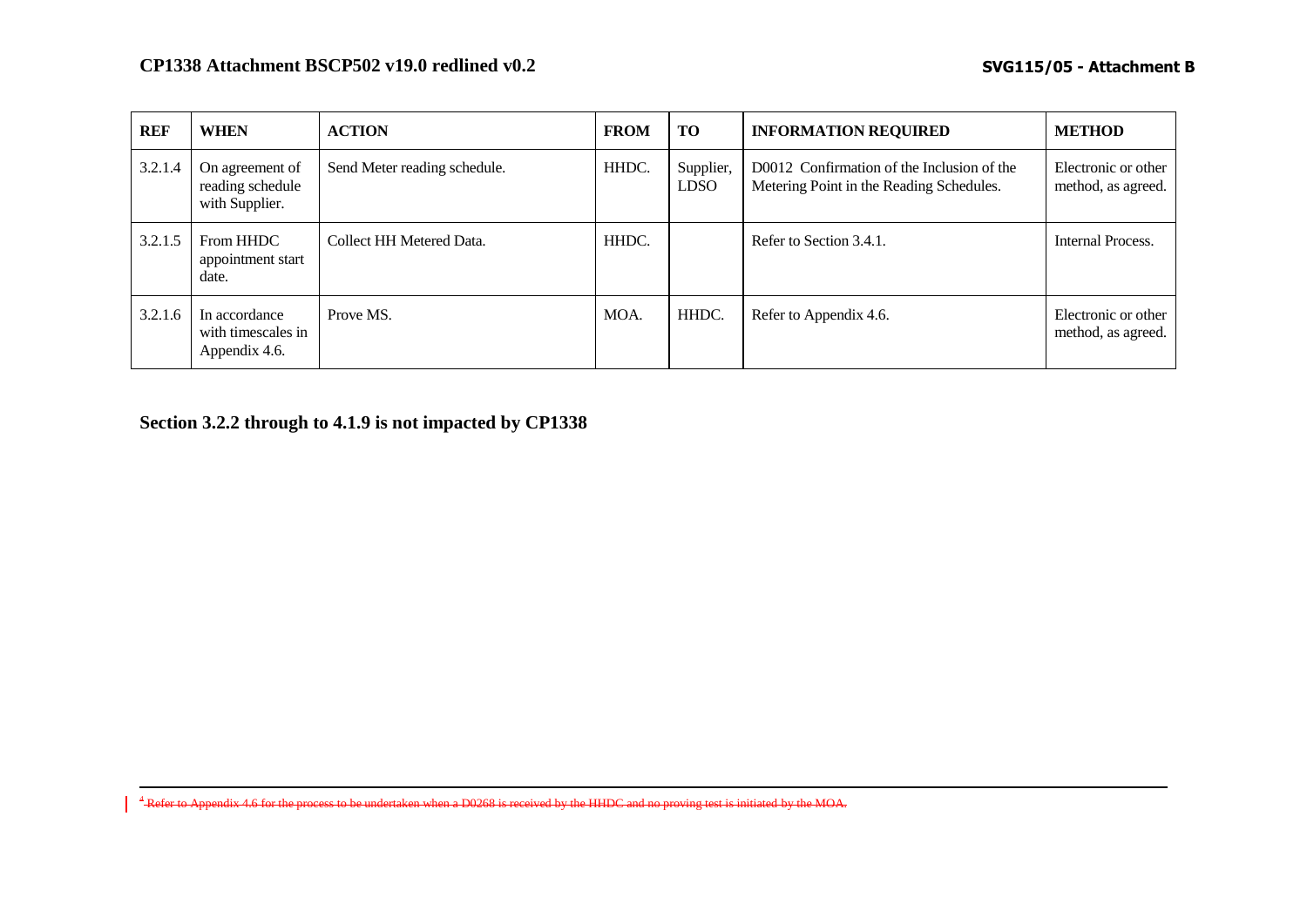#### **4.2 Data Estimation.**

1

Data will be estimated for Import and Export Metering using one of the following data estimation methods in the order of precedence specified below and will apply equally to above and below 100kW MSs. Data will be flagged appropriately as indicated below. Alternatively, the Revenue Protection Service may advise on required adjustments. Missing Reactive Power data will also be estimated in accordance with 4.2.3 below.

When the HHDC receives information from the MOA, Revenue Protection Service, site reports or other sources concerning metered data which has been or will be collected and processed, the Meter Period Value data shall be estimated in accordance with this BSCP where the HHDC believes the data to be in error. The HHDC shall inform the Supplier where an error might affect a different Supplier or data affects the Final Reconciliation Volume Allocation Run.

The HHDC shall retain any original value collected, whether such value is processed before or after receipt of any details of invalid data from the MOA, Revenue Protection Service, site reports or other source, and any alarms set up at the Meter.

Details of all data estimations and the [Housekeeping: typographical]rationale behind using the chosen method must be recorded for Audit purposes.

The HHDC will notify the relevant Supplier and (where appropriate) the LDSO of the data estimation method in accordance with 4.2.4 below.

Data estimation shall, wherever possible, be constructed using previous actual5 Metered Data and not previously estimated data.

HHDCs should take particular care when carrying out data estimation using, or during, public holiday periods, e.g. Christmas and New Year, where abnormal consumption patterns may be experienced. Profiles from similar periods in previous years may be used where applicable and available.

HHDCs should consider local information, where available, when carrying out estimations and use appropriate **actual** historical data if this is considered to give a more accurate data estimation, e.g. when estimating consumption of energy for a building known to be a school during the month of August, the average load shape could be based on actual data for the same day of week and Settlement Periods from the previous year.

Having estimated data using one of the methods below, a report is to be produced in accordance with 4.2.4 below.

If a data estimation has been completed and submitted to the HHDA and actual 'A' flag data **OR** information leading to more accurate estimated data

 $5$  'Actual' data means collected Metered Data  $-$  'A' flagged  $-$  which has successfully passed a main / check data comparison (in accordance with Appendix 4.1.7) and Maximum validation (in accordance with Appendix 4.1.6).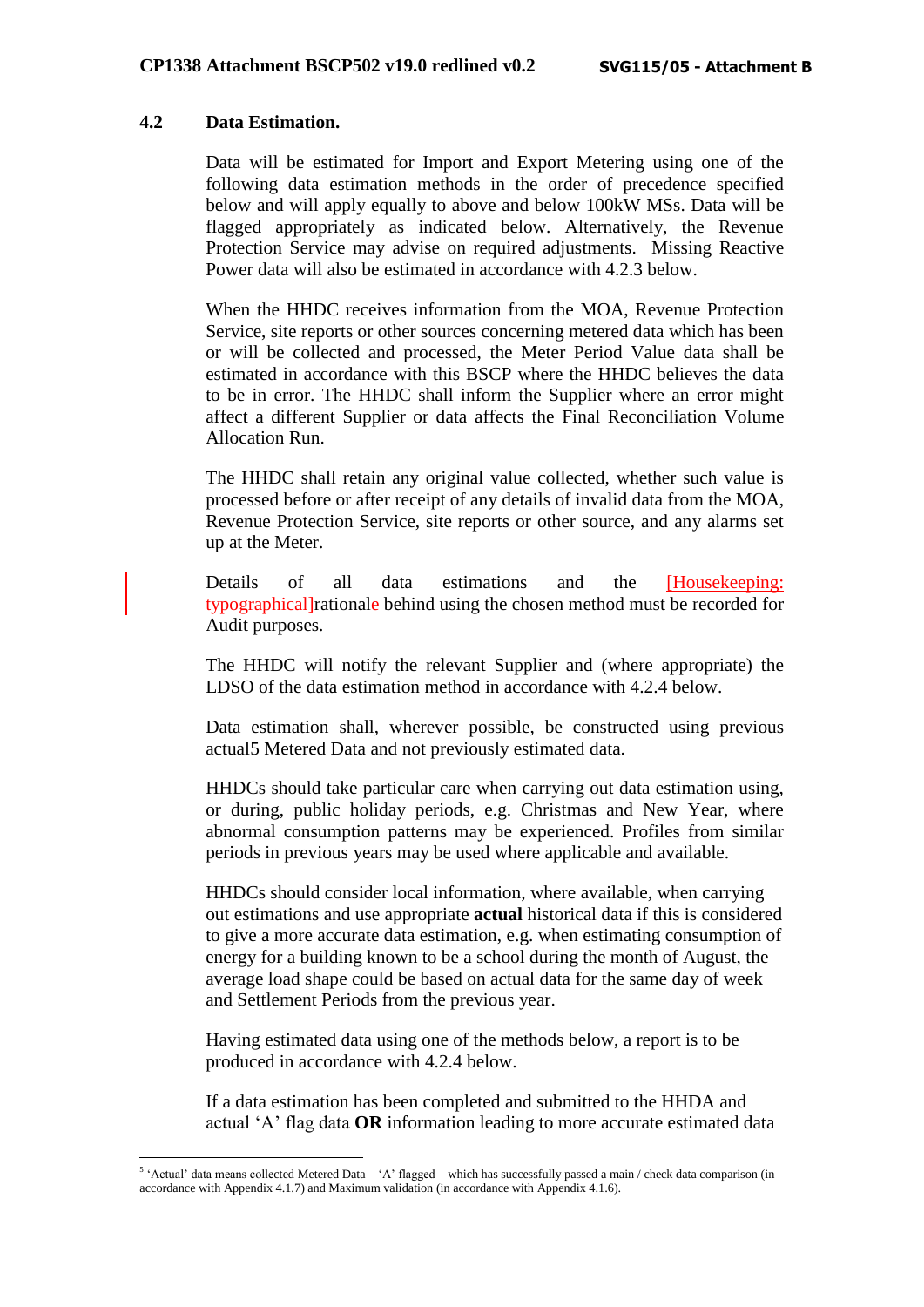becomes available, this revised data shall be notified to the Supplier and LDSO and submitted to the HHDA for use in the next Volume Allocation Run.

Where a MAR has failed, in accordance with Appendix 4.8, due to a data estimation being included in the period of reconciliation, that period of data estimation shall be re-estimated.

## **4.2.1 through to 4.8.3 are not impacted by CP1338**

#### **4.9 Guide to Complex Sites.**

A 'Complex Site' means; any site that requires a 'Complex Site Supplementary Information Form' to enable the HHDC to interpret the standing and dynamic Metered Data relating to SVA MSs for Settlement purposes to be provided to the HHDC in addition to the D0268 Half Hourly Meter Technical Details.

The primary electronic data flow between the HHMOA and HHDC for Half Hourly MTD is the D0268 data flow. In the case of Complex Sites, this data flow alone is insufficient to accurately describe to the HHDC how to allocate the various channels of data that should be utilised in Settlements, therefore the D0268 data flow is supplemented with the 'Complex Site Supplementary Information Form'.

The HHMOA should identify a Complex Site by providing a 'Complex Site Supplementary Information Form' in addition to the D0268 data flow to the HHDC and Supplier and indicating in the D0268 data flow that the site is complex. This action shall alert the HHDC to expect a 'Complex Site Supplementary Information Form' from the HHMOA containing details of how to configure the data collection requirements and passing of information to the HHDA and Supplier. The 'Complex Site Supplementary Information Form' should be sent electronically or by any other method agreed.

It is the responsibility of Suppliers to manage and co-ordinate their Agents to achieve compliance and to intervene should any issues arise.

The Supplier should identify to the HHMOA which MSIDs relate to the Import energy and which MSIDs relate to the Export energy.

Where the Complex Site is subject to Shared Meter Arrangements, one D0268 data flow and therefore one 'Complex Site Supplementary Information Form' is required. The D0268 'Complex Site Supplementary Information Form' shall be sent by the HHMOA to the HHDC and the Primary Supplier. The Primary Supplier shall decide whether this information shall be copied to the secondary Supplier(s) and provide this information if required.

In many cases, a Complex Site shall meet the conditions required to apply for a Metering Dispensation as described in BSCP32 'Metering Dispensations'.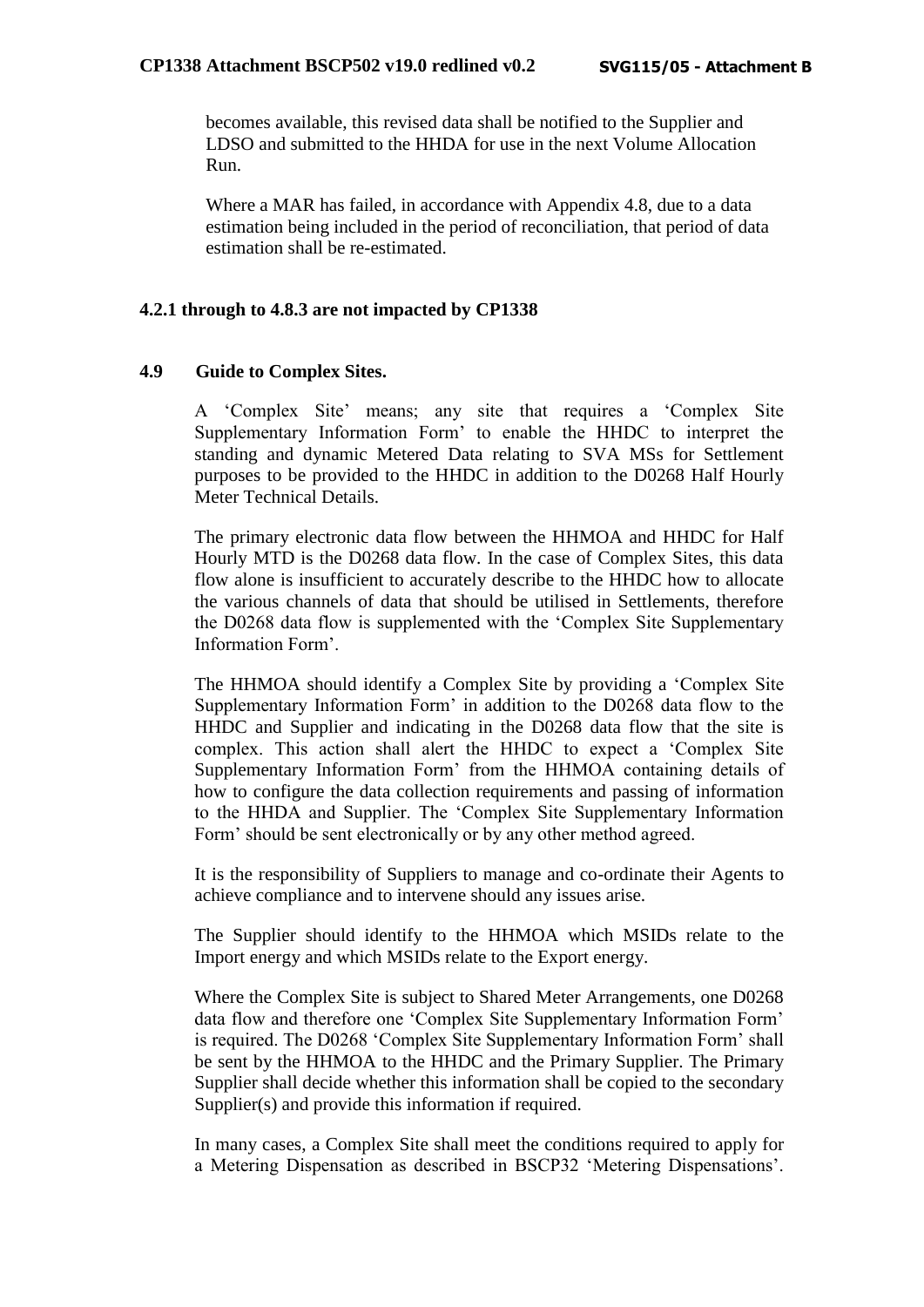Where Complex Sites use a MS which is not fully compliant with the relevant Codes of Practice, a Metering Dispensation should be applied for via BSCP32. Once a Dispensation has been granted, the information shall be available for all future Suppliers, so that they shall have the ability to understand the metering configuration at the Complex Site. As part of the dispensation application process, the Supplier shall need to submit a simplified schematic diagram of the Complex Site connection arrangements and the proposed metering points; as required in BSCP32.

This Appendix 4.9.1 to 4.9.87 provides a non-exhaustive list of Examples of Complex Sites and non-Complex Sites. These examples illustrate the need to create rules that accurately describe the aggregation necessary to derive the total energy for a customer. The aggregation rule contains terms that define each metered quantity at each Meter Point and form part of the total energy. The HHMOA is required to define the terms in the aggregation rule relative to the data.

The following aggregation rule can be applied to all Complex Sites. (Feeder A Active Export – Feeder A Active Import)+(Feeder B Active Export – Feeder B Active Import) + (Feeder n….



Where AE = Active Energy Export  $AI =$  Active Energy Import

The HHDC is required to establish gross energy for the site for each Settlement Period. This is achieved by applying the aggregation rule to the metered data values. If the resultant value applied to the rule is positive, the site is Exporting, and the Import value is zero. Conversely, if the result is negative, then the site is Importing, and the Export value is zero. Where the resultant is zero, the site is neither importing nor exporting and both values shall be zero. The number of mathematical terms in the aggregation rule is dependent on the number of feeders.

When the HHMOA indicates Complex Site on the D0268 data flow, the HHMOA is required to provide all the information necessary, via the 'Complex Site Supplementary Information Form', for the HHDC to aggregate correctly. As part of the supplementary information, the HHMOA is required to provide a schematic diagram of the MS.

Form BSCP514/8.4.8 'Complex Site Supplementary Information Form' provides a means for the HHMOA to convey the information necessary for correct aggregation. BSCP514/8.4.8a gives an overview of the data source and BSCP514/8.4.8b shows the information needed to collect that data.

Where Meter channel data is missing, incomplete or incorrect, the HHDC should attempt to use the associated check data indicated on BSCP514/8.4.8a.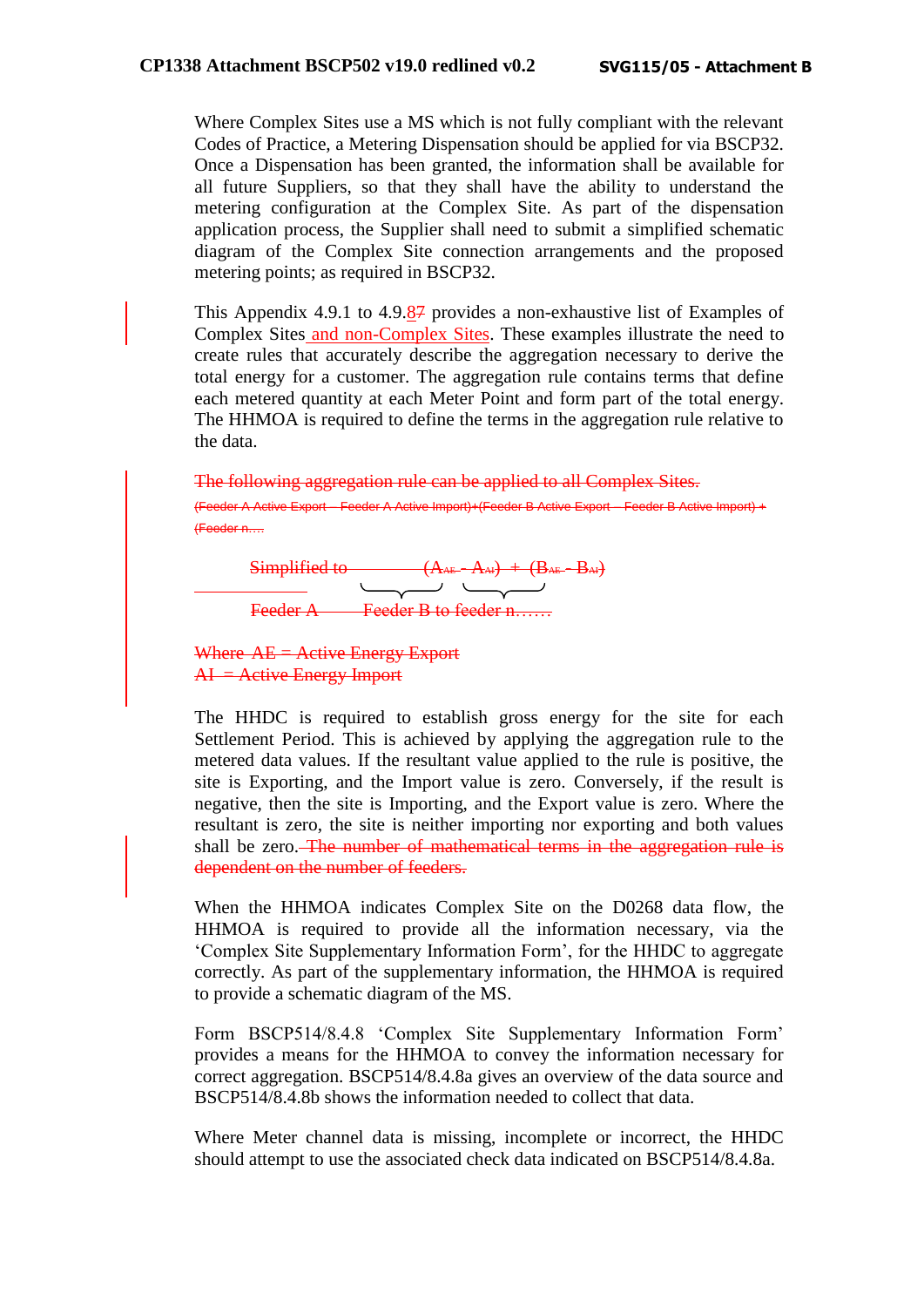Where duplicated Outstations are provided, two sets of BSCP514/8.4.8a shall be provided each clearly indicating primary and secondary Outstations.

## **4.9.1 Off-Site Totalisation.**

This is an example of a non-complex site, where multiple feeders exist. enter a Complex Site, eEach feeder is normally equipped with Code of Practice compliant Meter(s). The HH data is collected and summated off-site by the HHDC and then submitted for Settlement as a single set of HH data.

Where both import and export meters are present, the export meter shall be totalled in the same way as import metering so that both calculations are gross.

For this reason, the netting of Export energy from Import energy should not be carried out. The BSC also states that there must be only one HHMOA for a MS that measures both Export and Import active energy.



No. of Import  $MSIDs = 1$ No. of Export  $MSIDs = 1$ 

An alternative would be for each Import or Export Meter to have its own MSID. In this case, totalisation would be carried out by the HHDA as opposed to the HHDC, and the example above would have 2 Import MSIDs and 2 Export MSIDs. This arrangement would be more desirable since it is not a Complex Site and so would not require a Metering Dispensation.

## **4.9.2 On-Site Totalisation.**

This is an example of a non-complex site, where totalisation is possible by intelligent Outstations, this is permitted provided Import and Export data are provided separately to the HHDC and then on to the HHDA for Settlement. In this example, two streams of data are sent from the on-site totaliser to the HHDC, one set of HH data for total Import and one set of HH data for total Export.

Netting of Exports and Imports shall not be permitted at site.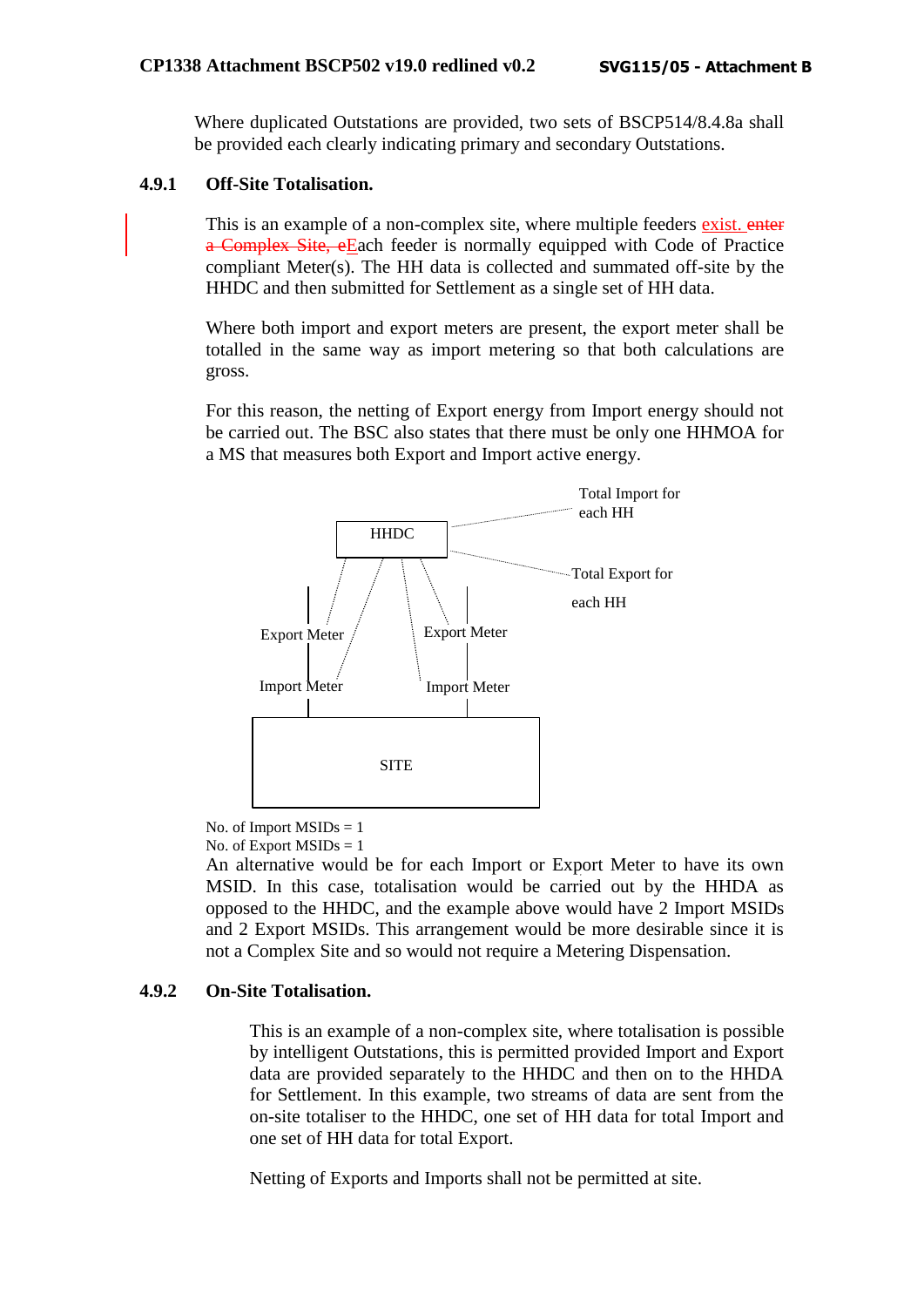

No. of Import  $MSIDs = 1$ 

No. of Export  $MSIDs = 1$ 

#### **4.9.3 Embedded Customers within a Private Network.**

An example is where Customer 'A' within an industrial site takes energy directly from the landlord's internal network, but has a separate Supply contract with a licensed Supplier. The energy consumption of the landlord's network supply is determined by the netting of the Meters at the point of connection to the Distribution System and the individual Customer 'A' Meter.

This arrangement results in two distinct MSIDs. When traded in SMRS, to ensure the proper allocation of energy traded within the Settlement processes, **both the landlord's supply and the Customer 'A' supply shall**  have the same HHDC and HHMOA, the same HHMOA being necessary for the processing of related D0268s. Different Suppliers and HHDAs would be acceptable.

A Metering Dispensation for each arrangement should be obtained before further MSIDs are created in SMRS for this type of customer.

The applied Line Loss Factors (LLFs) shall not take account of losses within the private network and should be left to the landlord and Customer 'A' to come to a mutual agreement. However, each traded MSID should have Voltage General or site Specific LLFs applied in the normal way for Settlement purposes.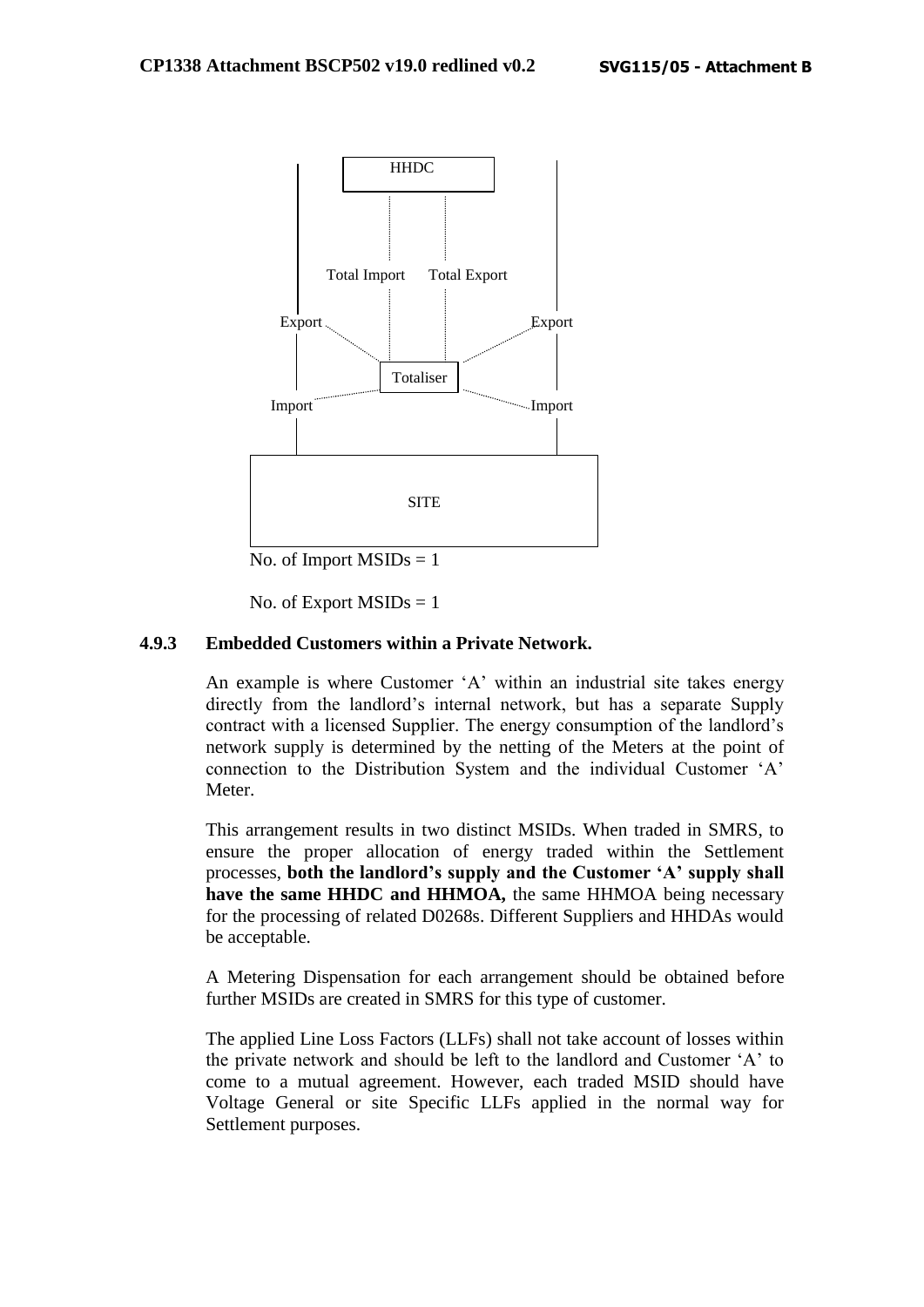

Landlord energy for Supplier 'X' = Meter 'P' – Meter 'O' HH data: 1 Import MSID

Customer 'A' energy for Supplier 'Z' = Meter 'Q' HH data: 1 Import MSID

No. of Import  $MSIDs = 2$  (1 MSID for embedded customer and 1 for the landlord or Main site)

No. of Export  $MSIDs = 0$ 

#### **4.9.4 Feed-Through Sites at the Same Voltage with no Embedded Generation.**

This is where a customer's network takes supply from the local Distribution System and feeds out from the customer's network at the same voltage to another part of the local Distribution System. In this example there is no embedded generation on the customer's network, and the isolated part of the local Distribution System is either incapable of being fed from any other source than via the customer's network, or would only be supplied from a different source (such as a restricted capacity feed from the main Distribution System) under abnormal conditions.

In this case, line losses within the customer network do not have to be considered since the feed into, and then out of, the customer network are assumed to have insignificant losses.

In this example, since there is no embedded generation, there is considered to be no Export. Import is derived as HH data:

Import Meter A + Import Meter B - Export Meter C.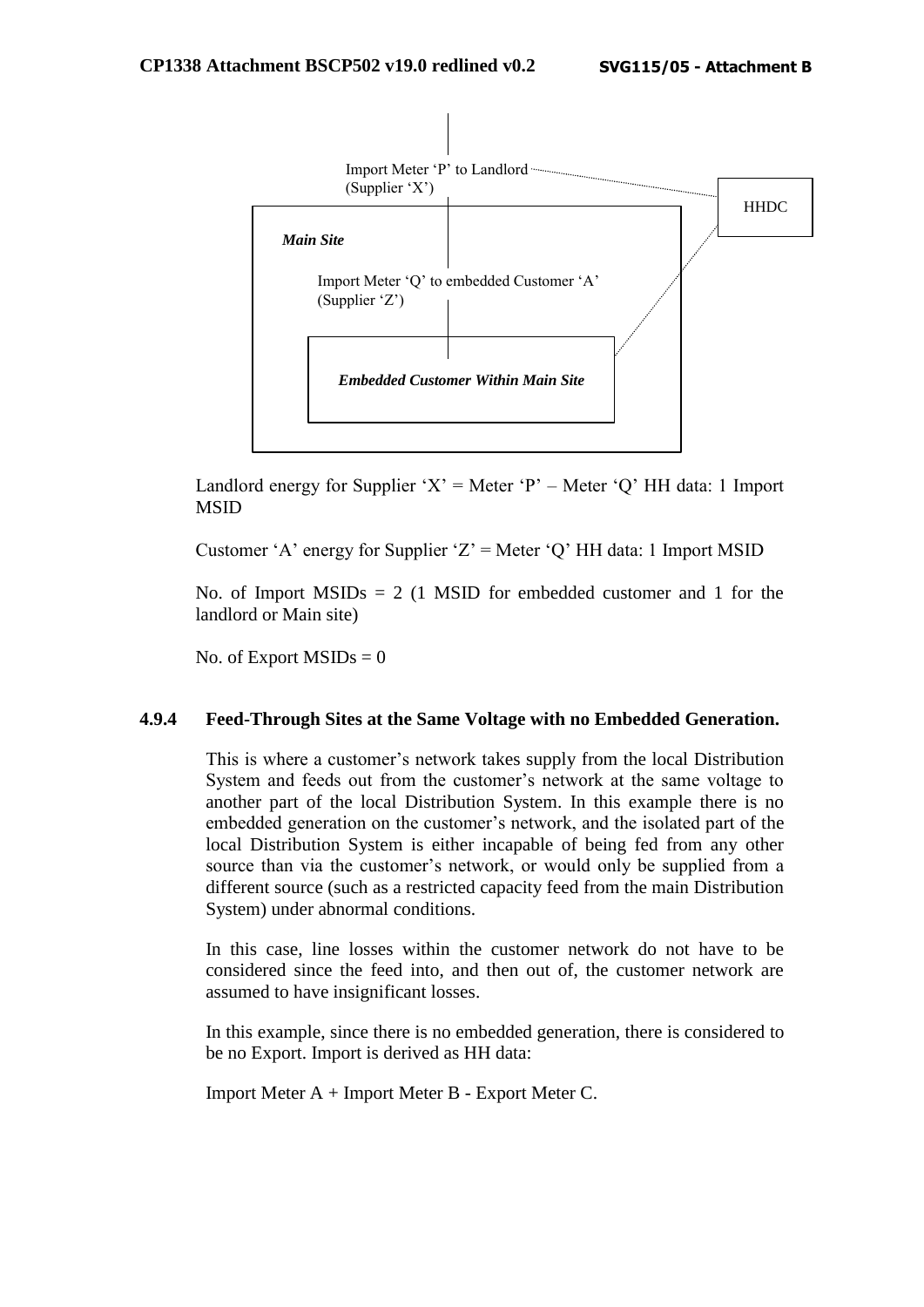

BPt = Boundary Point

Import to the Customer's network = Import Meter  $A'$  + Import Meter 'B' – Export Meter 'C'

This is acceptable in SMRS since there is no on-site generation and an Export type Meter, Export Meter 'C', is measuring feed-through energy as opposed to embedded generation Export.

No. of Import  $MSIDs = 1$ 

No. of Export  $MSIDs = 0$ 

Export Meter 'C' may have its own MSID allocated if it is also acting as a demand Meter to another customer, although this would be dealt with separately for Settlements.

#### **4.9.5 Feed Through Sites at Different Voltages.**

An example is where a factory takes supply at 66kV from the local Distribution System, and an 11kV feeder leaves the Complex Site to supply adjoining premises as part of the local Distribution System. In this example there is no embedded generation within the customer's network.

Voltage specific line losses can be applied to the HH data from Import Meter 'A', Import Meter 'B' and Export Meter 'C' to compensate for the losses incurred in the customer's network for passed through energy.

Totalisation would have to be carried out off-site by the HHDC, and after adjustment for line losses, Import is derived as HH data:

Import Meter A + Import Meter B - Export Meter C.

Since there is no embedded generation, there is considered to be no Export.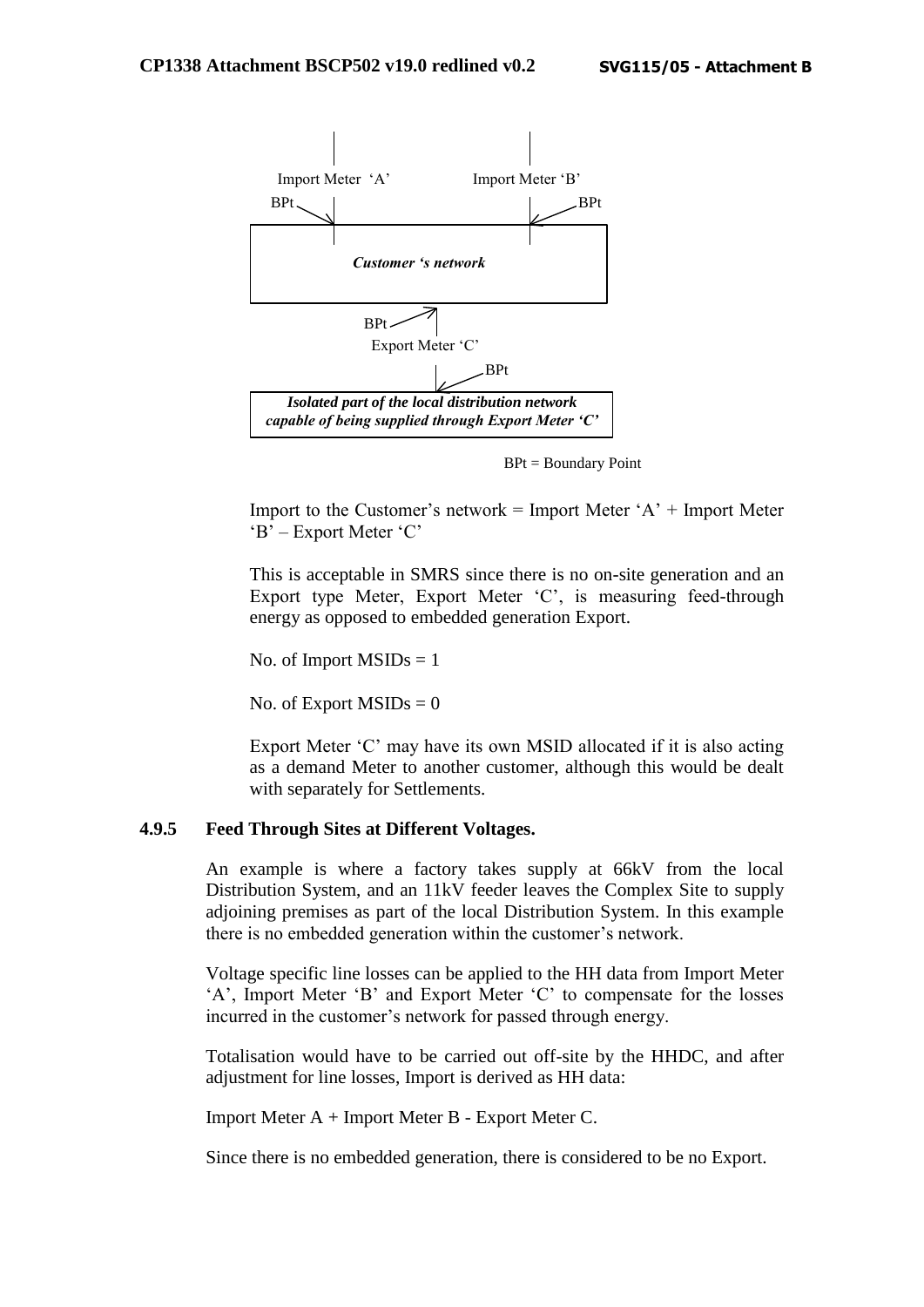

BPt = Boundary Point

Import to the Customer's network = Import Meter  $A'$  + Import Meter 'B' – Export Meter 'C'

This is acceptable in SMRS since there is no on-site generation and an Export type Meter, Export Meter 'C', is measuring feed through energy as opposed to embedded generation Export.

No. of Import  $MSIDs = 1$ 

No. of Export  $MSIDs = 0$ 

Export Meter 'C' may have its own MSID allocated if it is also acting as a demand Meter to another customer, although this would be dealt with separately for Settlements.

#### **4.9.6 Feed-Through Sites with Embedded Generation.**

Where a customer's network has a feed through arrangement and has embedded generation within the Complex Site, the Complex Site demand and the true Export has to be determined.

It is assumed that the network supplied through Export Meter 'C' is connected to the local Distribution System through Import Meter 'A' so that customers connected to the isolated part of the local Distribution System preserve system time, i.e. both parts of the Distribution System are in synchronisation (Export generation protection shall prevent 'island generating').

For any time period, for Settlement purposes, Customer's total demand or total generation is derived from the Algorithm:

 $T<sub>CUST</sub> = (Expert 'A' - Import 'A') + (Expert 'B' - Import 'B') +$ (Export 'C')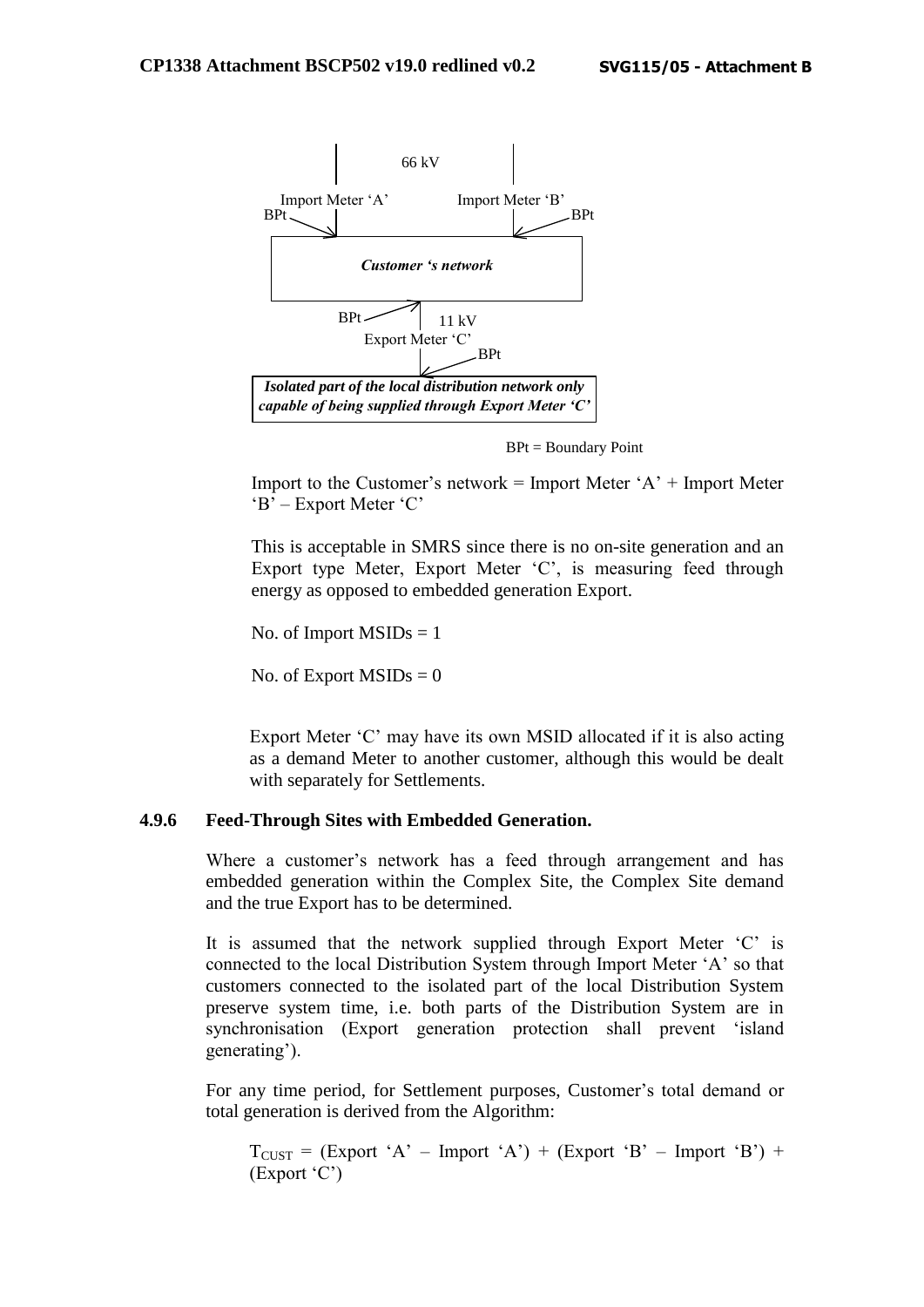If  $T<sub>ClST</sub>$  is positive then the Complex Site is a net Exporter.

If  $T<sub>CIIST</sub>$  is negative then the Complex Site is a net Importer.

Both Total Import and Total Export may be non-zero for any HH Settlement Period.



Import to the Customer's network  $=$  Import Meter 'A'  $+$  Import Meter 'B' – Export Meter 'C'

There is Embedded Generation. Export Meter 'C' can be getting its energy from either Import through 'A'/'B' or from generation. By definition there may be at least 1 Export MSID.

No. of Import  $MSIDs = 1$  or n

No. of Export  $MSIDs = 0$  or n

Export Meter 'C' may have its own MSID allocated if it is also acting as an Import Meter to another customer, although this would be dealt with separately for Settlements.

#### **4.9.7 Separate Meter Points for Export and Import.**

In this example a customer is connected to a Distribution System via an intake busbar, with each feeder into the factory being separately metered, and with a section of busbar on two feeders having embedded generation connected.

In this case, each Import and Export Meter must be either provide separate sets of HH data into Settlement, or if totalisation is achieved either on-site or by the HHDC, Import and Export HH data must be totalled separately and separate Import and Export sets of HH data provided to Settlement. **Export HH data must not be netted off Import HH data, or vice versa.**

Since this is an extension of the single feed Import / Export arrangement, this does not have to be considered as a 'Complex Site'.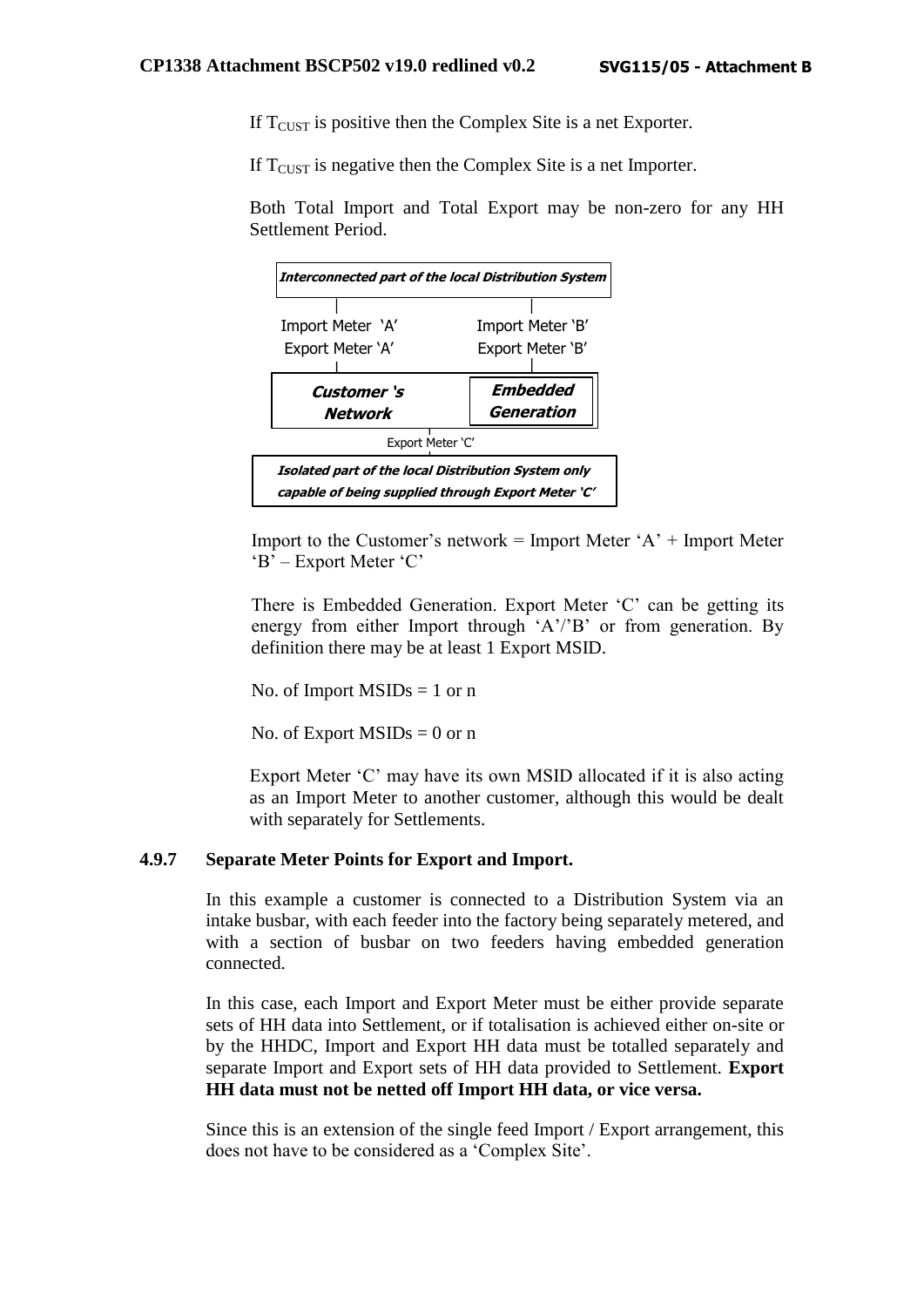

Where totalisation is used: Where totalisation is not used:

No. Import  $MSIDs = 1$  No. Import  $MSIDs = 4$ 

No. Export  $MSIDs = 1$  No. Export  $MSIDs = 4$ 

## **4.9.8 Network Flows Impacting Settlement Meters**

In some cases it is possible for electrical flows (either on the distribution system or the customer's own network) to be recorded by the Settlement Meters unintentionally. These will usually appear as additional Imports and Exports and usually on different feeders. The diagrams below illustrate this principle. It should be noted that these flows may occur under exceptional circumstances only. It would not be reasonable to regard all multi feeder sites as Complex Sites in anticipation that such flows may exist at some point in the future.

Figure 1 shows an example where a distribution network flow passes through Settlement Meters M2 (as Import) and M1 (as Export). This is in addition to any flow from the distribution system to the customer. Therefore if this site was not considered a Complex Site then the resulting addition of Import Meter readings would not be correct because of the presence of distribution flows through Settlement Meters.

The aggregation rule for such a site might be:

 $Import = (M1 AE + M2 AE) - (M1 AI + M2 AI)$